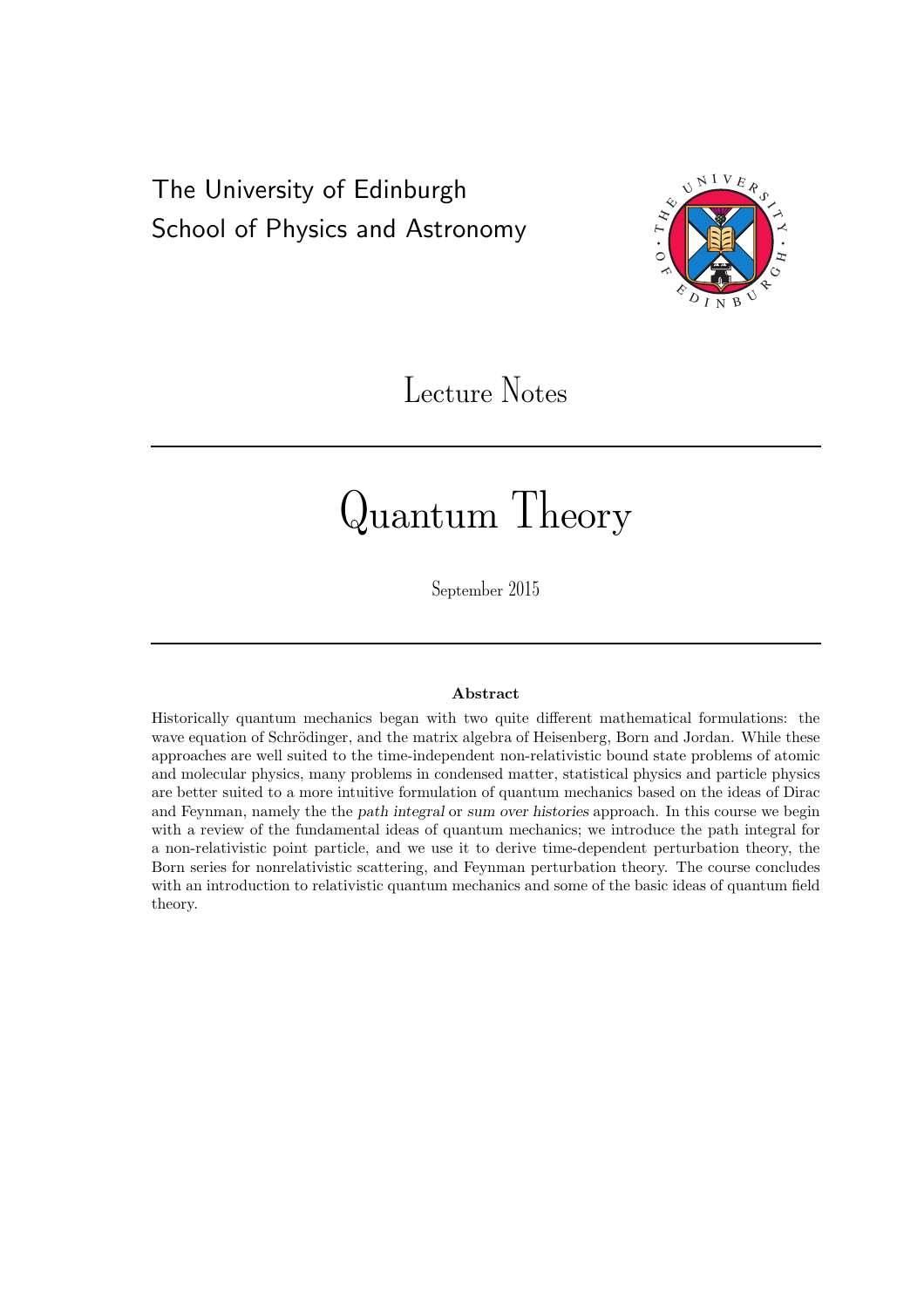# Preamble

#### Formulations of Quantum Mechanics

Quantum Mechanics started with two ostensibly-different formulations, both based on the Hamiltonian:

- (1925) Heisenberg, Born and Jordan: Matrix Mechanics
- (1925) Schrödinger: Wave Mechanics

These were shown to be equivalent by Dirac and Schrödinger (and Born?) in 1926, and later generalised by Dirac's transformation theory.

Wave Mechanics and Matrix Mechanics are well-suited to the study of non-relativistic bound states and other time-independent systems, and also to scattering and time-dependent problems.

(1942) Feynman: Path Integral or Sum over Histories

Feynman's formulation is based on the Lagrangian and is ideal for scattering and time-dependent problems, and (especially) for relativistic and many-particle systems. Unfortunately, bound-state problems are generally harder to solve using path integrals, as we shall see.

#### Structure of the course:

- (1) Elements of quantum mechanics;
- (2) Path integrals for single particles;
- (3) Perturbation theory and scattering;
- (4) Relativistic quantum theory mostly wave mechanics, plus a hint of field theory.

#### Acknowledgements

These notes are based on the Quantum Theory lectures written by Richard Ball and typeset by Friedmar Schütze. Many thanks to both for providing copies of their work. Any mistakes are of course my responsibility - please send error reports to bjp@ph.ed.ac.uk

Brian Pendleton Edinburgh, September 2015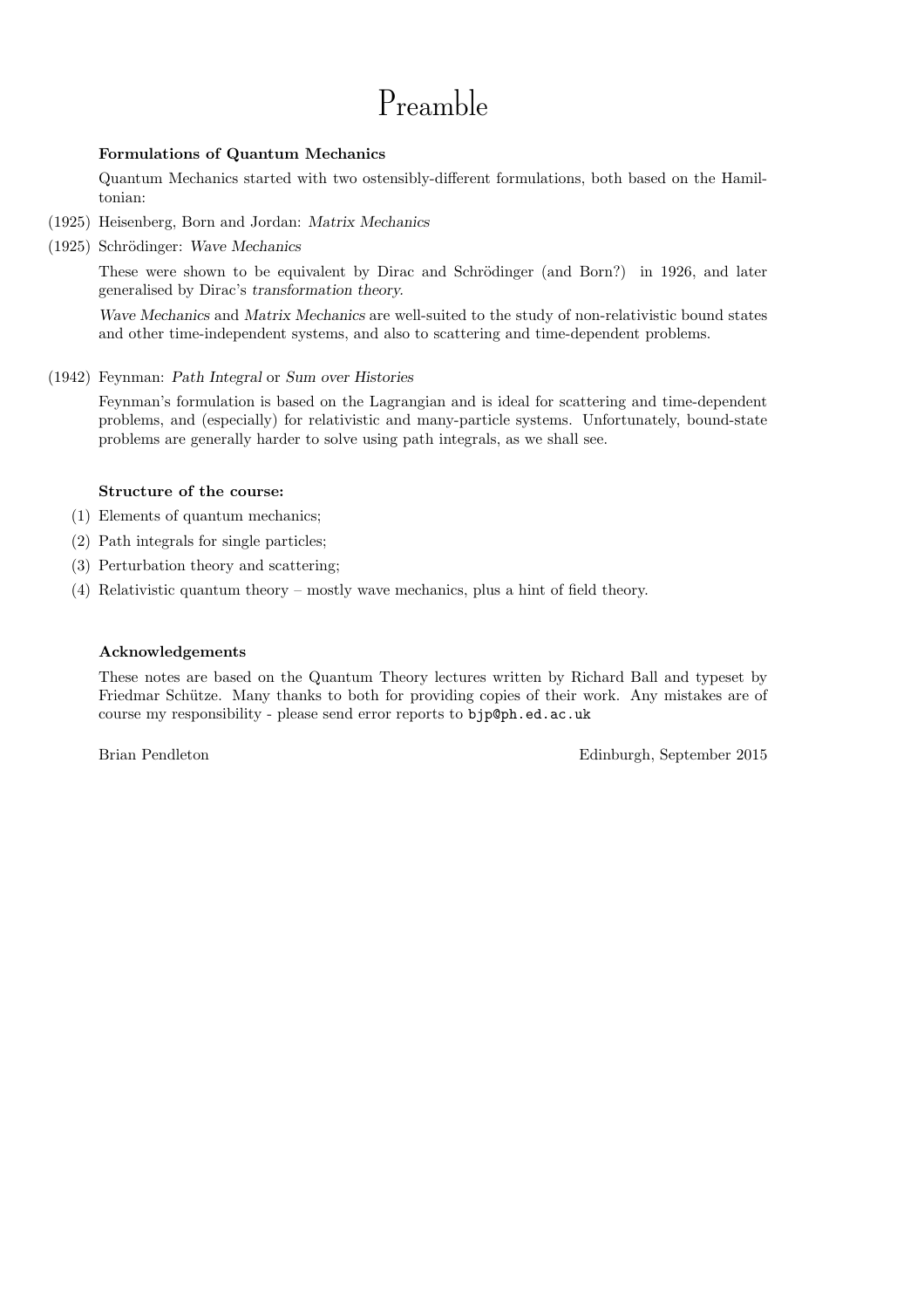## 1. Quantum Kinematics

We begin by revisiting one of the classic experiments that led to quantum theory. The setup of the two-slit experiment is summarised in the diagram.



Particles (electrons, photons, ...) are fired from a source towards a screen or "grating" which contains two slits, 1 and 2. They are then detected, or "observed", on a second screen.

The classical expectation is a count profile  $P_1 + P_2$ , which is the sum of the count profiles  $P_1$  and  $P_2$  for the individual slits (red and blue curves).

However, the observed *interference pattern* in the count profile  $P_{12}$  of particles (purple curve) suggests that such particles behave like waves, so we must add *amplitudes* (called  $\phi_1$  and  $\phi_2$  in the figure); the number of particles (intensity) at any point is given by  $|\sum$  amplitude  $|^2$ . Interference means that we observe no particles at all in some places - entirely contrary to classical expectation! Furthermore, there is no way to predict where any given particle will be detected - we deal only in probabilities. The results of this experiment (and many, many more!) are encoded in the basic axioms of Quantum Mechanics.

#### 1.1. Fundamental principles (or postulates, axioms)

States and linearity: In quantum mechanics, every possible physical state of a given system is in one-to-one correspondence with a one-dimensional subspace of a complex linear vector space,  $H$ , with a complex inner product - a Hilbert space.

So, if  $|\psi\rangle \in \mathcal{H}$ , the physical state corresponds to all vectors  $c |\psi\rangle$  with  $c \in \mathbb{C} \setminus \{0\}$ . There is no physical state corresponding to zero.

Since the vector space is linear, given two states  $|\psi_1\rangle, |\psi_2\rangle \in \mathcal{H}$ , we can construct a third state

$$
|\psi_3\rangle = c_1 |\psi_1\rangle + c_2 |\psi_2\rangle \in \mathcal{H}, \text{ with } c_1, c_2 \in \mathbb{C}. \tag{1.1}
$$

This is called linear superposition of states.

**Dual space:** To every  $|\psi\rangle \in \mathcal{H}$  we associate a dual or adjoint vector  $\langle \psi | \in \mathcal{H}^*$ . The duality is antilinear:

$$
\left\langle \psi _{3}\right\vert =c_{1}^{\ast }\left\langle \psi _{1}\right\vert +c_{2}^{\ast }\left\langle \psi _{2}\right\vert
$$

We then have an inner product mapping  $\mathcal{H} \otimes \mathcal{H}^* \to \mathbb{C}$ . If  $|\psi\rangle \in \mathcal{H}$  and  $\langle \phi | \in \mathcal{H}^*$ , then

$$
\langle \phi | \psi \rangle = \langle \psi | \phi \rangle^* \in \mathbb{C}.\tag{1.2}
$$

(This is like the usual dot-product  $\underline{a} \cdot \underline{b}$  for real vectors  $\underline{a}$ ,  $\underline{b}$ , but the result is in general complex.) Since  $|\psi\rangle$  and  $c |\psi\rangle$  correspond to the same physical state, we usually normalise  $|\psi\rangle$  to unity: we choose:

$$
\|\ket{\psi}\|^2 = \langle \psi|\psi \rangle = 1. \tag{1.3}
$$

This fixes  $|c|^2 = 1$ , so  $c = e^{i\alpha}$ . The phase  $\alpha$  is often ignored: we say "the system is in the state  $|\psi\rangle$ ".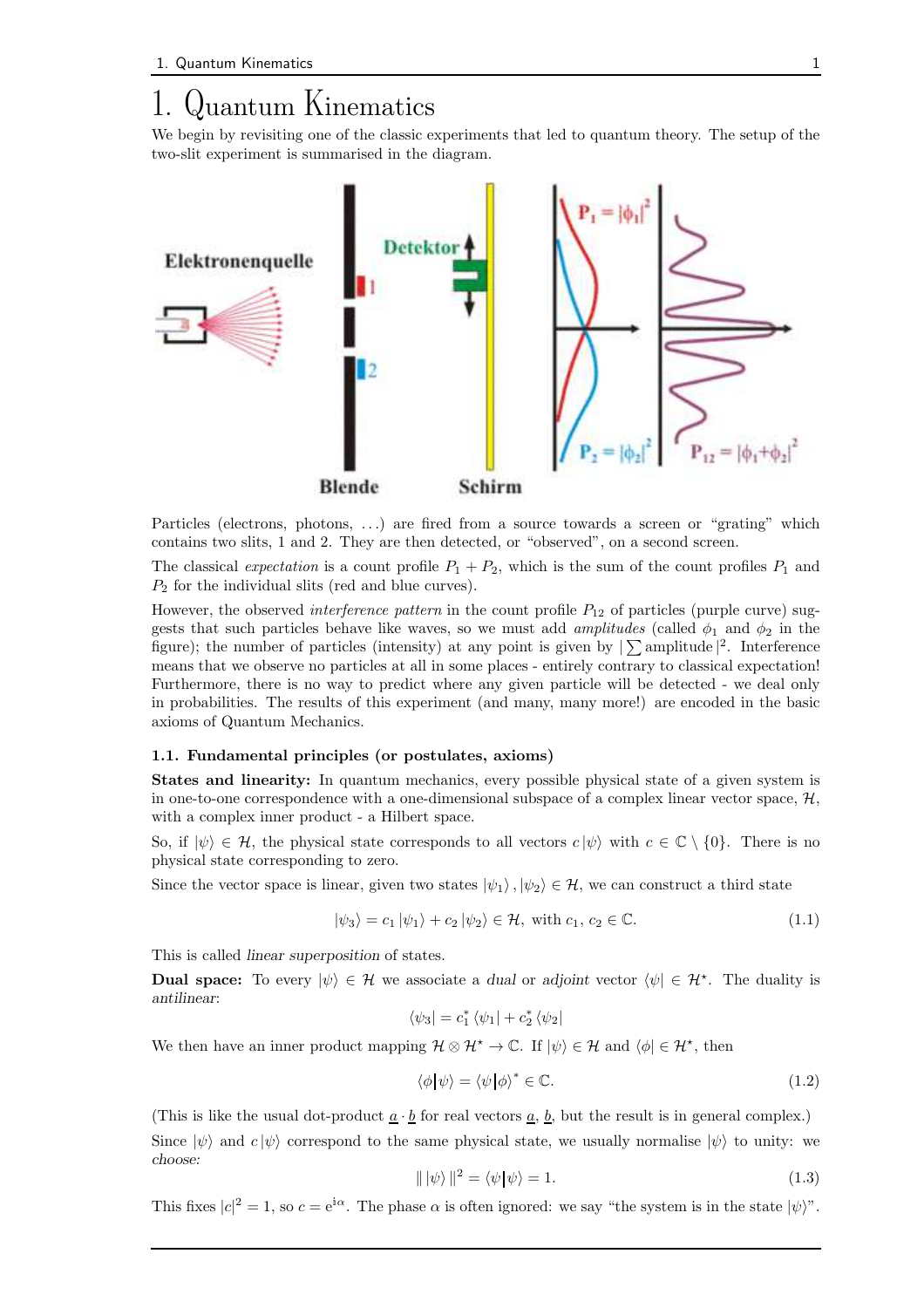Example: In the two-slit experiment, the Hilbert space has two states:

- $|1\rangle$  (the particle goes through slit 1)
- $|2\rangle$  (the particle goes through slit 2)

The state  $|f\rangle$  observed in the detector will in general be some linear combination of these:

$$
|f\rangle = c_1 |1\rangle + c_2 |2\rangle
$$

Examples of two-state systems in nature: electron spin, double-well potential, neutral-kaon mixing. . . **Probability:** the probability that a system observed initially in state  $|\psi\rangle$  will be observed finally in state  $|\phi\rangle$  is

$$
P(\psi \to \phi) = |\langle \phi | \psi \rangle|^2
$$

The complex numbers  $\langle \phi | \psi \rangle$  are called probability amplitudes because they add and multiply just like classical probabilities. For example:

- The amplitude for  $\psi \to \phi$  and then  $\phi \to \chi$  is  $\langle \chi | \phi \rangle \langle \phi | \psi \rangle$ .
- The amplitude for  $\psi \to \phi$  or  $\chi$  is  $\langle \phi | \psi \rangle + \langle \chi | \psi \rangle$ ; (indistinguishable  $\phi$ ,  $\chi$ )
- This means that

$$
P(\psi \to \phi \to \chi) = |\langle \chi | \phi \rangle \langle \phi | \psi \rangle|^2 = P(\psi \to \phi) P(\phi \to \chi)
$$

but

$$
P(\psi \to \phi \text{ or } \chi) \neq P(\psi \to \phi) + P(\psi \to \chi)
$$

because

$$
|\langle \phi | \psi \rangle + \langle \chi | \psi \rangle|^2 = |\langle \phi | \psi \rangle|^2 + |\langle \chi | \psi \rangle|^2 + 2 \text{Re} \langle \phi | \psi \rangle^* \langle \chi | \psi \rangle
$$

The last term is the interference term. In particular,  $P(\psi \to \phi \text{ or } \chi)$  can be zero even if  $P(\psi \to \phi)$ and  $P(\psi \to \chi)$  are both non-zero.

In general amplitudes can interfere!

An excellent example is the two slit experiment. A theorist's sketch of the experimental setup of this experiment is shown in figure 1.1.



The probability amplitude for a particle (electron) initially in the state  $|i\rangle$  (at the source) to pass through slit 1, and be detected in the final state  $|f\rangle$  (on the second screen) is:

$$
\phi_1 = \langle f|1\rangle\langle 1|i\rangle
$$

Similarly, the amplitude for the electron initially in the state  $|i\rangle$  to pass through slit 2, and be detected in the state  $|f\rangle$  is:

$$
\phi_2 = \langle f|2\rangle \langle 2|i\rangle
$$

The probability amplitude for a particle (electron) initially in the state  $|i\rangle$  (at the source) to be detected in the final state  $|f\rangle$  (on the second screen) is obtained by adding the amplitudes to pass through through the individual slits:

$$
\langle f|i\rangle = \phi_1 + \phi_2 = \langle f|1\rangle \langle 1|i\rangle + \langle f|2\rangle \langle 2|i\rangle
$$

For the probability, we have:

$$
P(i \rightarrow f) = |\langle f|i\rangle|^2 = |\phi_1 + \phi_2|^2
$$
  
=  $|\langle f|1\rangle \langle 1|i\rangle + \langle f|2\rangle \langle 2|i\rangle|^2$   
=  $|\langle f|1\rangle \langle 1|i\rangle|^2 + |\langle f|2\rangle \langle 2|i\rangle|^2 + 2\text{Re}\left\{ \langle f|1\rangle \langle 1|i\rangle \langle f|2\rangle^* \langle 2|i\rangle^* \right\}$   
 $\neq |\langle f|1\rangle \langle 1|i\rangle|^2 + |\langle f|2\rangle \langle 2|i\rangle|^2$  (1.4)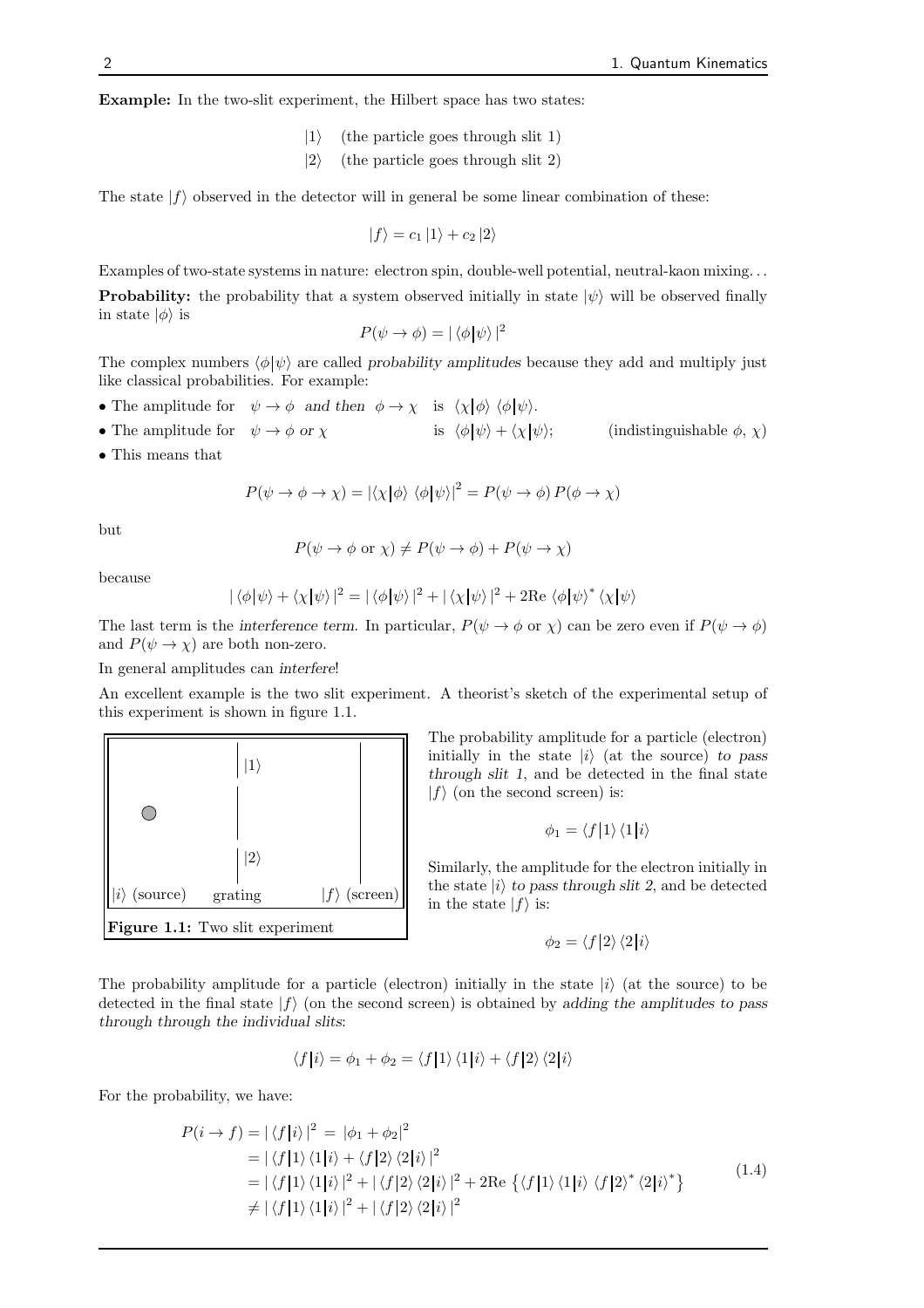#### Question: Why?

**Answer:** The probability  $P(i \to f) \neq P(i \to f \text{ via } 1) + P(i \to f \text{ via } 2)$  because  $P(i \to f)$ can vanish if the amplitudes for the different paths cancel. The last term in the second-last line of equation (1.4) is the interference term.

Question: For a given  $i \rightarrow f$ , which way does the electron go? Through slit 1 or slit 2?

Answer: We don't know – if we don't look. . .

If we do look, this changes the experiment  $-$  if we find the particle goes through slit 1, then

$$
P(i \to f) \to P(i \to f \text{ via } 1) = |\langle f|1 \rangle \langle 1|i \rangle|^2
$$

and there is no interference.

In quantum mechanics, electrons can go through slit 1, or slit 2, or "both" - provided we don't check!

Distinguishability: In the two-slit experiment, we don't know whether the particle we detected at some point on the screen passed through slit 1 or slit  $2$  – the two outcomes are indistinguishable. In this case, we add amplitudes

$$
P(\psi \to \xi \text{ or } \chi) = |\langle \xi | \psi \rangle + \langle \chi | \psi \rangle|^2 \neq P(\psi \to \xi) + P(\psi \to \chi)
$$

If we have two final states  $|\xi\rangle$  and  $|\chi\rangle$ , which are distinguishable, the probability for  $\psi \to \xi$  or  $\chi$  is

$$
P(\psi \to \xi \text{ or } \chi) = |\langle \xi | \psi \rangle|^2 + |\langle \chi | \psi \rangle|^2 = P(\psi \to \xi) + P(\psi \to \chi)
$$

i.e. we add probabilities – just as in classical probability.

#### 1.2. Basis states

Within our assumption for the space of states to be a Hilbert space we implicitly assumed the linear space to be complete. This means that there exists a set of basis states  $\{|n\rangle\}$  (assumed for the moment to be countable) such that for any  $|\psi\rangle \in \mathcal{H}$ :

$$
|\psi\rangle = \sum_{n} \psi_n |n\rangle \tag{1.5}
$$

for some complex numbers  $\psi_n$  – the components of  $|\psi\rangle$  in the basis  $\{|n\rangle\}$ . The basis vectors may be chosen to be orthonormal:

$$
\langle m|n\rangle = \delta_{mn}.\tag{1.6}
$$

Then the following equation holds:

$$
\langle m|\psi\rangle = \sum_{n} \psi_n \langle m|n\rangle = \psi_m. \tag{1.7}
$$

So  $\psi_m$  is the probability amplitude for  $|\psi\rangle$  to go to  $|m\rangle$ , and we have

$$
|\psi\rangle = \sum_{n} |n\rangle \langle n|\psi\rangle \tag{1.8}
$$

Since this is true for all  $|\psi\rangle \in \mathcal{H}$ , we often write

$$
\sum_{n} |n\rangle\langle n| = \hat{1}
$$
\n(1.9)

where  $\hat{1}$  is the unit or identity operator, and the sum is over a complete set of states  $\{|n\rangle\}$ . This is an extremely useful result and we shall use it many, many times in what follows.

Equation (1.9) expresses the completeness of the basis states: at any moment a state must be in some linear superposition of them. Note that completeness is necessary for the probability interpretation to work:

$$
1 = \langle \psi | \psi \rangle = \sum_{n} \langle \psi | n \rangle \langle n | \psi \rangle = \sum_{n} | \langle n | \psi \rangle |^{2} = \sum_{n} P(\psi \to n)
$$
 (1.10)

Example: In the two-slit experiment we have a two-component basis, we can represent the states  $|1\rangle$  and  $|2\rangle$  as

$$
|1\rangle \to \begin{pmatrix} 1 \\ 0 \end{pmatrix} \quad \text{and} \quad |2\rangle \to \begin{pmatrix} 0 \\ 1 \end{pmatrix},
$$

and

$$
\langle f|i\rangle = \sum_{n=1,2} \langle f|n\rangle \langle n|i\rangle
$$

simply expresses the fact that the electron must follow a path through either slit-1 or slit-2. The states  $|i\rangle$  and  $|f\rangle$  will in general be linear superpositions of  $|1\rangle$  and  $|2\rangle$ .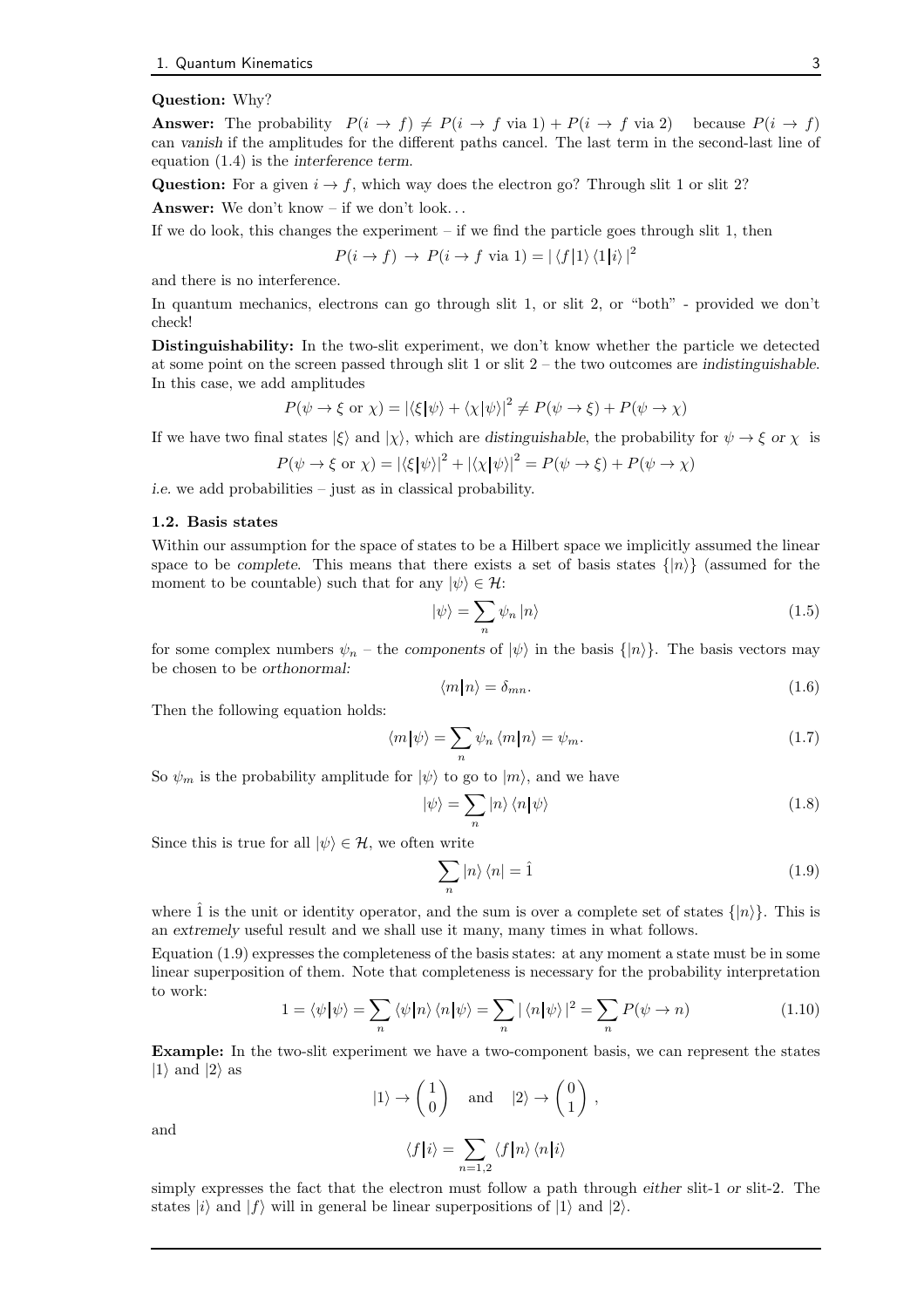#### 1.3. Operators and Observables

Consider an observable which takes real values  $\xi_n$  in basis states  $|n\rangle$ . Then we can construct an operator:

$$
\hat{\xi} \equiv \sum_{n} \xi_{n} |n\rangle \langle n| \tag{1.11}
$$

corresponding to the observable. Equation (1.11) is called the spectral representation of the operator. It is easy to see that:

- (a)  $\hat{\xi}$  is a linear operator:  $\hat{\xi}(c_1|\psi_1\rangle + c_2|\psi_2\rangle) = c_1 \hat{\xi} |\psi_1\rangle + c_2 \hat{\xi} |\psi_2\rangle$
- (b)  $\hat{\xi}$  is hermitian:

$$
\langle \psi | \hat{\xi} | \phi \rangle = \sum_{n} \xi_{n} \langle \psi | n \rangle \langle n | \phi \rangle = \left( \sum_{n} \xi_{n} \langle \phi | n \rangle \langle n | \psi \rangle \right)^{*} \text{ (because } \xi_{n}^{*} = \xi_{n})
$$

$$
= \langle \phi | \hat{\xi} | \psi \rangle^{*} \equiv \langle \psi | \hat{\xi}^{\dagger} | \phi \rangle \text{ (by definition of the Hermitian conjugate)}
$$

More succinctly, we may write simply:  $\hat{\xi}^{\dagger} = \hat{\xi}$ .

(c)  $|n\rangle$  are eigenstates of  $\hat{\xi}$ , with eigenvalues  $\xi_n$ :

$$
\hat{\xi}|n\rangle = \sum_{m} \xi_m |m\rangle \langle m|n\rangle = \xi_n |n\rangle \tag{1.12}
$$

(d) If we have a second observable which takes values  $\eta_n$  on  $|n\rangle$ , then  $\hat{\xi}$  and  $\hat{\eta}$  commute:

$$
\hat{\xi}\hat{\eta}\left|n\right\rangle = \xi_n \eta_n\left|n\right\rangle = \eta_n \xi_n\left|n\right\rangle = \hat{\eta}\hat{\xi}\left|n\right\rangle \ \forall n, \text{ so } [\hat{\xi}, \hat{\eta}] = 0.
$$

**Measurement:** When we make a measurement, the state  $|\psi\rangle$  of the system just before the measurement collapses into some eigenstate  $|n\rangle$  of  $\hat{\xi}$ : the probability that we measure  $\xi_n$  is  $|\langle n|\psi\rangle|^2$ . The average result over many measurements is thus:

$$
\overline{\xi} = \sum_{n} \xi_{n} |\langle n | \psi \rangle|^{2} = \sum_{n} \xi_{n} \langle \psi | n \rangle \langle n | \psi \rangle
$$

$$
= \langle \psi | \hat{\xi} | \psi \rangle
$$

which is often called the expectation value of  $\hat{\xi}$  in the state  $|\psi\rangle$ . We can think of the measurement process as projecting  $|\psi\rangle$  onto  $|n\rangle$ :

$$
\hat{P}_n = |n\rangle \langle n|
$$

is the appropriate projection operator, with properties  $\hat{P}_n^2 = \hat{P}_n$  and  $\sum_n \hat{P}_n = \hat{1}$ . When we make a measurement the state changes:

$$
|\psi\rangle \mapsto \hat{P}_n \, |\psi\rangle = |n\rangle \, \langle n | \psi \rangle
$$

with a probability:

$$
\|\hat{P}_n\ket{\psi}\|^2 = \langle \psi|n\rangle \langle n|n\rangle \langle n|\psi\rangle = |\langle n|\psi\rangle|^2.
$$

**Degeneracy:** Often a given operator  $\hat{\xi}$  will have degeneracies:

$$
\hat{\xi}|n,m\rangle = \xi_n |n,m\rangle
$$

for all  $m \in M_n$  where  $M_n$  is a certain set. Measuring  $\xi_n$  then projects onto a degenerate subspace:

$$
|\psi\rangle \mapsto \hat{P}_n | \psi\rangle = \sum_m |n,m\rangle \langle n,m| \psi\rangle.
$$

To project onto a definite eigenstate requires that we measure further observables which commute with  $\hat{\epsilon}$ . This leads to the notion of a maximally commuting set of observables – see Quantum Physics. (The basis states may be organised into irreducible representations of discrete or continuous symmetries of the system: the observables then correspond to generators of these symmetries – see Symmetries of Quantum Mechanics.)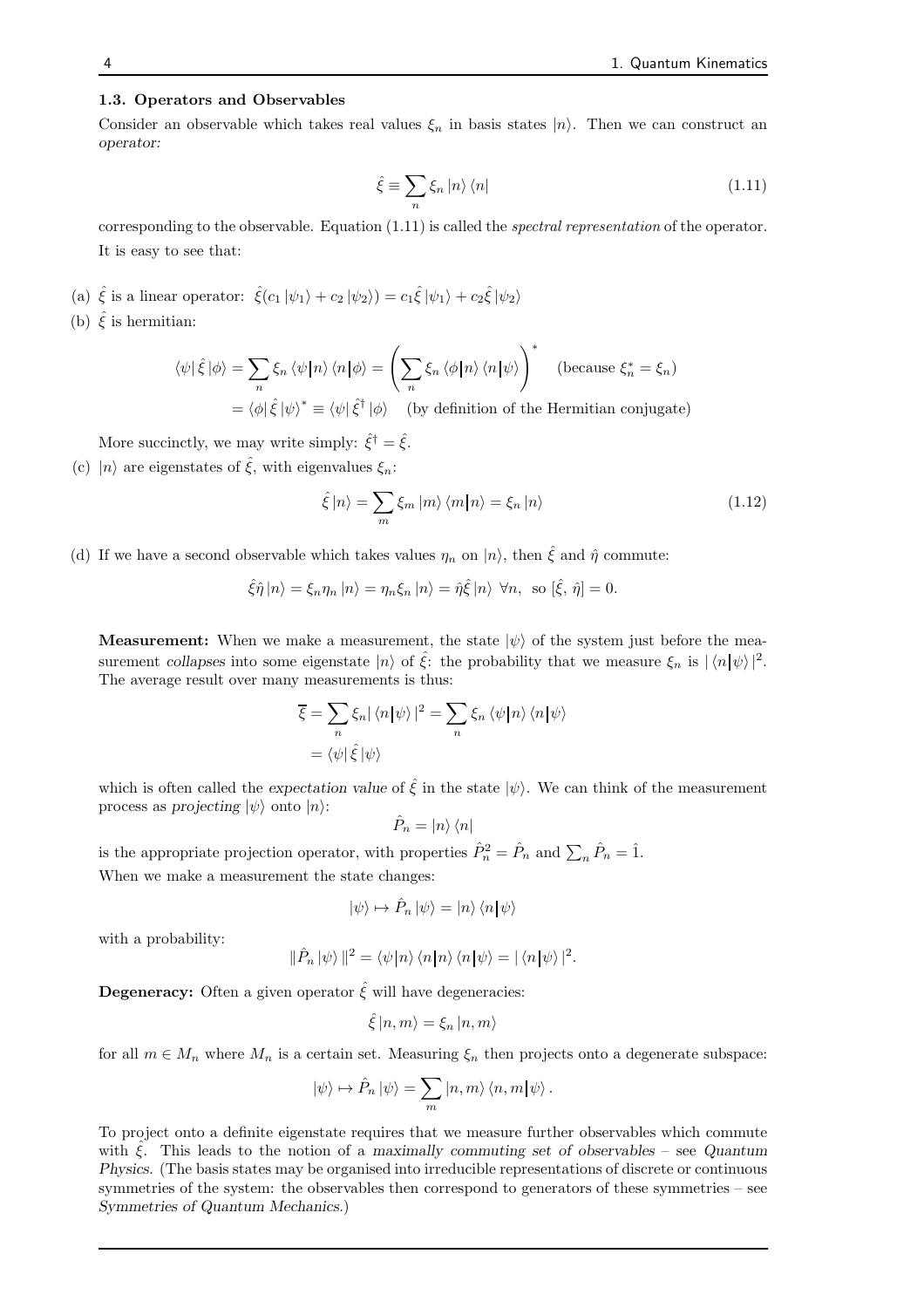#### 1.4. Change of basis

Consider a change of basis  $\{|n\rangle\} \rightarrow \{|\bar{n}\rangle\}$ . We may express the new basis states in terms of the old ones:

$$
|\bar{n}\rangle = \sum_{m} |m\rangle \langle m|\bar{n}\rangle \equiv \sum_{m} |m\rangle U_{mn} \tag{1.13}
$$

The  $U_{mn}$  are sometimes called transformation coefficients (Dirac). Orthonormality of the new basis then implies that

$$
\delta_{nn'} = \langle \bar{n} | \bar{n}' \rangle = \sum_{m} \langle \bar{n} | m \rangle \langle m | \bar{n}' \rangle = \sum_{m} U_{nm}^{\dagger} U_{mn'} \tag{1.14}
$$

where we used  $\langle \bar{n} | m \rangle = \langle m | \bar{n} \rangle^* = U^*_{mn} \equiv U^{\dagger}_{nm}$ . So  $U_{mn}$  is the mn element of a unitary matrix. In operator notation we define

 $|\bar{n}\rangle \equiv \hat{U}|n\rangle$  which gives  $U_{mn} = \langle m|\hat{U}|n\rangle$  (exercise for the student)

From (1.14),  $\hat{U}$  is a unitary operator:  $\hat{U}^{\dagger}\hat{U}=\hat{1}$ . Unitary operators are not in general observables because they don't have real eigenvalues.

#### 1.5. Space as a continuum – position and wavenumber

Consider again the two slit experiment shown in figure 1.1, and let us generalise to an N-slit experiment. Then

$$
P(i \to f) = |\langle f|i \rangle|^2 \quad \text{with} \quad \langle f|i \rangle = \sum_{n=1}^{N} \langle f|n \rangle \langle n|i \rangle
$$

**Position basis:** If we let  $N \to \infty$ , we will need a continuous label x. We get the usual transition from discrete to continuous variables

$$
|n\rangle \mapsto |x\rangle \quad ; \quad \sum_{n} \mapsto \int \mathrm{d}x \quad ; \quad \delta_{nm} \mapsto \delta(x - x').
$$

The component of  $|\psi\rangle$  in the basis  $|x\rangle$  is now a function of the continuous variable x, let's call it  $\psi(x)$ . We have

$$
|\psi\rangle = \int_a^b \psi(x) |x\rangle \, dx
$$

If we normalise our states so that

$$
\langle x' | x \rangle = \delta(x - x')
$$

then

$$
\langle x' | \psi \rangle = \int_a^b \psi(x) \langle x' | x \rangle \, dx = \psi(x')
$$

so

$$
\psi(x) = \langle x | \psi \rangle
$$
 and  $\psi^*(x) = \langle \psi | x \rangle$ .

We may then write

$$
|\psi\rangle = \int_{a}^{b} dx |x\rangle \langle x|\psi\rangle \quad \text{and thus} \quad \hat{1} = \int_{a}^{b} dx |x\rangle \langle x| \quad (1.15)
$$

which is the completeness relation (the particle must be somewhere).

Squares of probability amplitudes are now interpreted as probability densities:

$$
1 = \langle \psi | \psi \rangle = \int_a^b dx \, \langle \psi | x \rangle \, \langle x | \psi \rangle = \int_a^b dx \, \psi^*(x) \, \psi(x),
$$

so  $|\psi(x)|^2 dx$  is the probability that the particle is between x and  $x+dx$ , and hence  $\psi(x)$  is the usual spatial wavefunction of wave mechanics.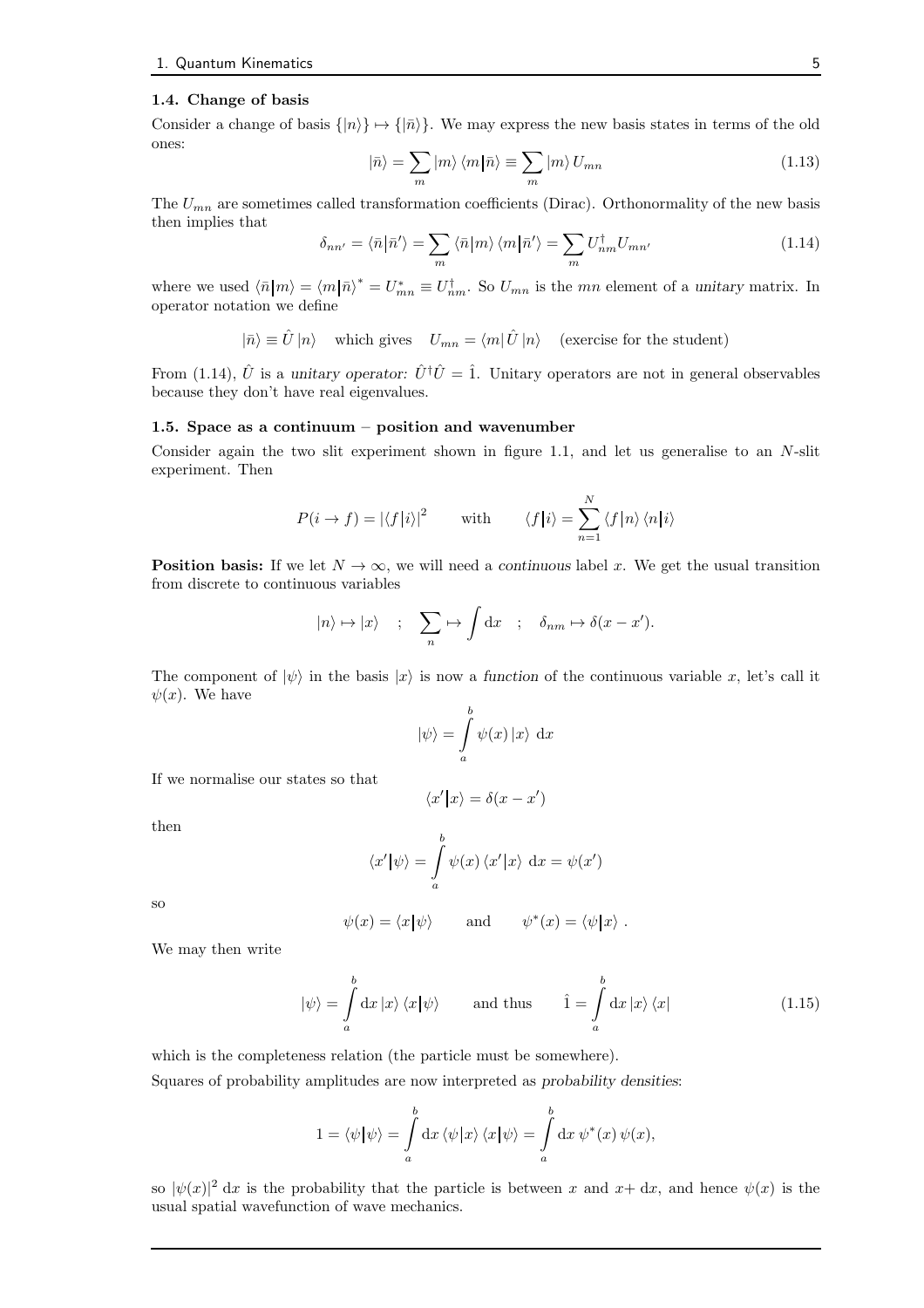In the continuous version of  $(1.11)$  we may define the position operator as

$$
\hat{x} = \int_{a}^{b} dx \, x \, |x\rangle \, \langle x| \tag{1.16}
$$

and verify that

$$
\hat{x}|x\rangle = \int_a^b \mathrm{d}x' \, x' \, |x'\rangle \, \langle x'|x\rangle = \int_a^b \mathrm{d}x' \, x' \, |x'\rangle \, \delta(x'-x) = x \, |x\rangle \; .
$$

From equation (1.16), the expectation value of x in the state  $|\psi\rangle$  is

$$
\langle \psi | \hat{x} | \psi \rangle = \int_{a}^{b} dx \, \langle \psi | x \rangle \, x \, \langle x | \psi \rangle = \int_{a}^{b} dx \, \psi^*(x) \, x \, \psi(x) \tag{1.17}
$$

There is of course no need to restrict ourselves to a finite interval  $(a, b)$ . We can let  $a \to -\infty$  and  $b \to \infty$  and take  $x \in (-\infty, \infty)$ , in which case the transition amplitude for the continuously-infiniteslit experiment may be written

$$
\langle f|i\rangle = \int\limits_{-\infty}^{\infty} \mathrm{d}x \, \langle f|x\rangle \, \langle x|i\rangle
$$

Fourier transform basis: We do not have to stay in the position basis. For example consider the Fourier transform basis:

$$
|k\rangle \equiv \int_{-\infty}^{\infty} \frac{\mathrm{d}x}{\sqrt{2\pi}} \,\mathrm{e}^{+ikx} \, |x\rangle = \int_{-\infty}^{\infty} \mathrm{d}x \, |x\rangle \, \langle x|k\rangle \,,\tag{1.18}
$$

from which we may read off:

$$
\langle x|k\rangle = \frac{1}{\sqrt{2\pi}} e^{ikx} \quad \text{and hence} \quad \langle k|x\rangle = \frac{1}{\sqrt{2\pi}} e^{-ikx}.
$$
 (1.19)

Then we obtain the following relation:

$$
\langle k'|k\rangle = \int_{-\infty}^{\infty} dx \langle k'|x\rangle \langle x|k\rangle = \int_{-\infty}^{\infty} \frac{dx}{2\pi} e^{i(-k'+k)x} = \delta(k'-k),\tag{1.20}
$$

so the transformation is unitary. We can construct a hermitian operator  $\dot{k}$  such that:

$$
\hat{k} = \int \mathrm{d}k \, k \, |k\rangle \, \langle k| \quad \Rightarrow \quad \hat{k} \, |k\rangle = k \, |k\rangle \quad \text{(exercise)}
$$

It follows that

$$
\hat{k}|x\rangle = \int \mathrm{d}k \, k |k\rangle \langle k|x\rangle = \mathrm{i} \frac{\partial}{\partial x} \int \mathrm{d}k |k\rangle \langle k|x\rangle
$$
\n
$$
= \mathrm{i} \frac{\partial}{\partial x} |x\rangle. \tag{1.21}
$$

where we used (1.19) to write

$$
k \langle k | x \rangle = \mathbf{i} \frac{\partial}{\partial x} \left( \frac{1}{\sqrt{2\pi}} e^{-\mathbf{i}kx} \right),
$$

and hence the last expression on the first line of (1.21).

An immediate consequence of (1.21) is  $\langle \psi | \hat{k} | x \rangle = i \frac{\partial}{\partial x} \langle \psi | x \rangle$ . Taking the complex conjugate and recalling that  $\hat{k}$  is hermitian gives

$$
\langle x|\,\hat{k}\,|\psi\rangle = -\mathrm{i}\frac{\partial}{\partial x}\psi(x). \tag{1.22}
$$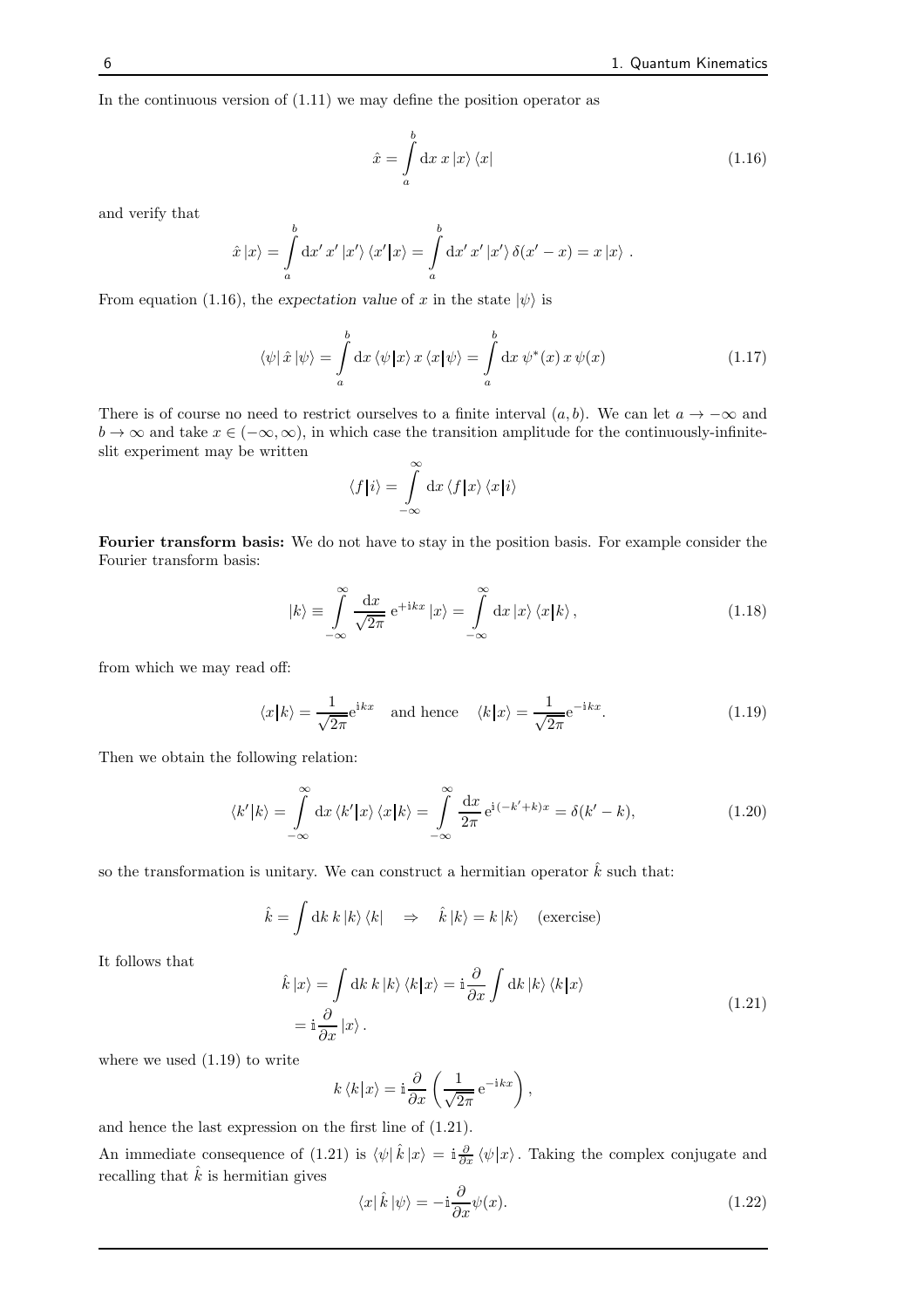Finally

$$
\langle \phi | \hat{k} | \psi \rangle = \int dx \langle \phi | x \rangle \langle x | \hat{k} | \psi \rangle = \int dx \phi^*(x) \left( -i \frac{\partial}{\partial x} \right) \psi(x)
$$

which should look familiar from wave mechanics.

Similarly, if we define

$$
\tilde{\psi}(k) = \langle k | \psi \rangle = \int \mathrm{d}x \, \langle k | x \rangle \, \langle x | \psi \rangle = \int \frac{\mathrm{d}x}{\sqrt{2\pi}} \, \mathrm{e}^{-\mathrm{i}kx} \psi(x) \tag{1.23}
$$

we easily find (exercise)

$$
\langle k|\,\hat{k}\,|\psi\rangle = k\tilde{\psi}(k) \qquad \text{and} \qquad \langle \phi|\,\hat{k}\,|\psi\rangle = \int \mathrm{d}k\,\tilde{\phi}^*(k)\,k\,\tilde{\psi}(k), \tag{1.24}
$$

while (exercise)

$$
\langle k|\,\hat{x}\,|\psi\rangle = \mathrm{i}\frac{\partial}{\partial k}\tilde{\psi}(k). \tag{1.25}
$$

and hence

$$
\langle \phi | \hat{x} | \psi \rangle = \int \mathrm{d}k \; \langle \phi | k \rangle \, \langle k | \hat{x} | \psi \rangle = \int \mathrm{d}k \, \tilde{\phi}^*(k) \, \left( \mathrm{i} \frac{\partial}{\partial k} \right) \tilde{\psi}(k) \, .
$$

A summary is given in table 1.1. In either basis we get the commutator:

| $_{\rm basis}$                                 |  | $\hat{x}$        |  |  |
|------------------------------------------------|--|------------------|--|--|
| position: $ x\rangle$                          |  | $\boldsymbol{x}$ |  |  |
| wavenumber: $ k\rangle$                        |  |                  |  |  |
| <b>Table 1.1:</b> Operators in different bases |  |                  |  |  |

 $\left[\hat{x}, \hat{k}\right]$  $(1.26)$ 

This tells us that the two operators do not correspond to simultaneous observables (as expected). The Heisenberg uncertainty principle can be deduced:

$$
\Delta x \Delta k \ge \frac{1}{2}.\tag{1.27}
$$

Later we will show that momentum  $p = \hbar k$ .

Historical note: The commutator (1.26) was deduced independently by Born and Dirac, and the uncertainty principle was formulated independently by each of Heisenberg, Dirac and Jordan.

Three dimensions: All of the above can be generalised to three space dimensions rather easily. For position states and operators:

$$
\langle \underline{x}' | \underline{x} \rangle = \delta^{(3)}(\underline{x} - \underline{x}') \qquad \quad \hat{1} = \int_{-\infty}^{\infty} d^3x \, |\underline{x}\rangle \langle \underline{x}| \qquad \quad \hat{\underline{x}} = \int_{-\infty}^{\infty} d^3x \, \underline{x} \, |\underline{x}\rangle \langle \underline{x}| \qquad \quad \hat{\underline{x}} \, |\underline{x}\rangle = \underline{x} \, |\underline{x}\rangle
$$

Similarly for the wavevector basis  $\{|\underline{k}\rangle\}$ . The wavefunctions in the two bases are related by (exercise)

$$
\tilde{\psi}(\underline{k}) = \langle \underline{k} | \psi \rangle = \int d^3x \, \langle \underline{k} | \underline{x} \rangle \, \langle \underline{x} | \psi \rangle = \int \frac{d^3x}{(2\pi)^{3/2}} e^{-i\underline{k} \cdot \underline{x}} \, \psi(\underline{x})
$$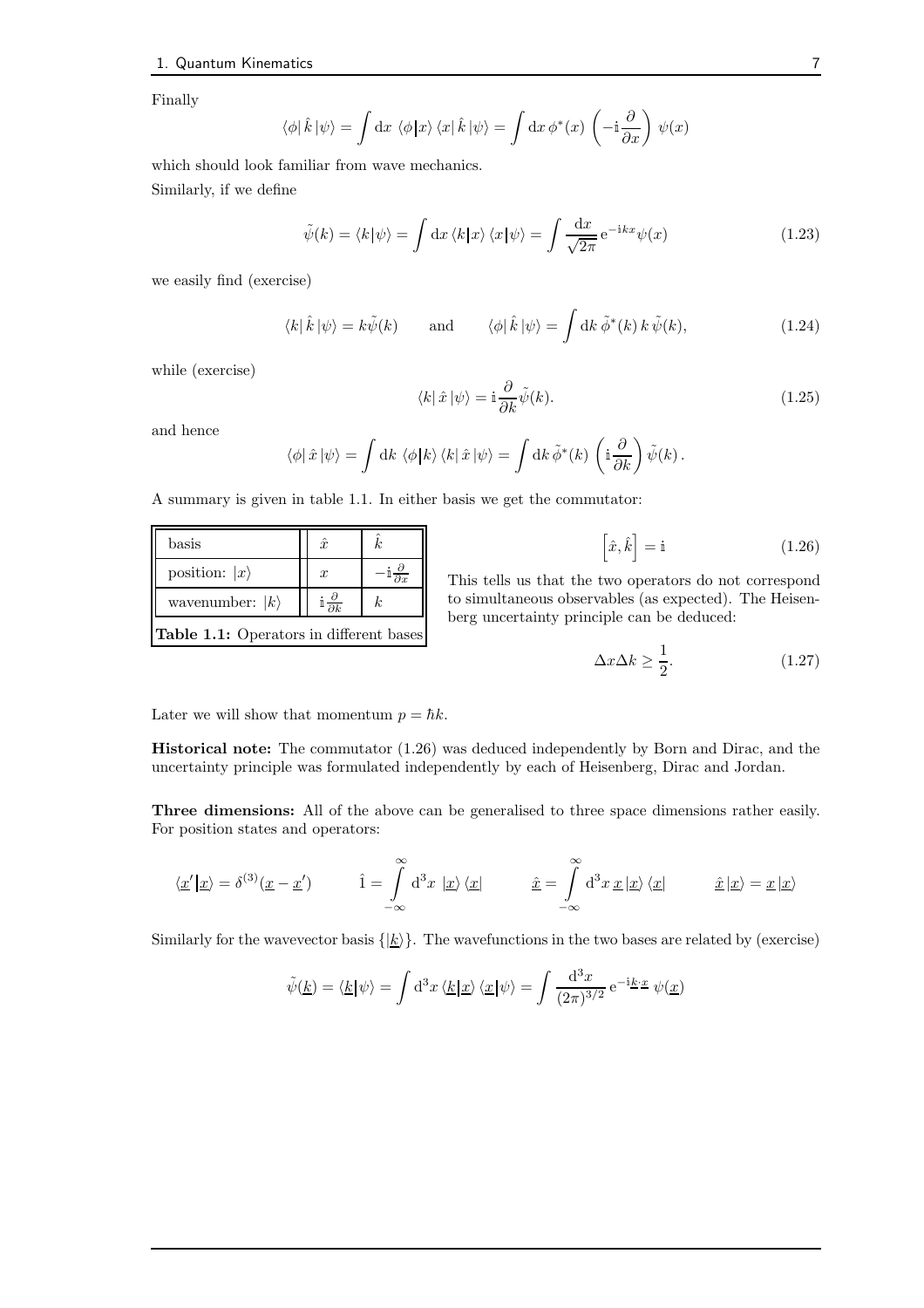#### 1.6. Time as a continuum

We now add more gratings to the slit experiment. Let the  $n<sup>th</sup>$  grating be passed at position  $x_n$  at time  $t_n$ , and call this state  $|x_n, t_n\rangle$ . If we have N gratings the transition amplitude becomes

$$
\langle f|i\rangle = \int dx_1 \langle f|x_1, t_1\rangle \langle x_1, t_1|i\rangle
$$
  
= 
$$
\int dx_1 \int dx_2
$$
  

$$
\langle f|x_2, t_2\rangle \langle x_2, t_2|x_1, t_1\rangle \langle x_1, t_1|i\rangle
$$
  
= 
$$
\int dx_1 \cdots \int dx_N \langle f|x_N, t_N\rangle \cdots \langle x_1, t_1|i\rangle
$$
(1.28)



Figure 1.2: Sketch of the slit experiment with more gratings

where  $t_1 < t_2 < \ldots < t_N$ . By adding more and more gratings the time intervals get smaller and smaller and we fix each path between  $|i\rangle$  and  $|f\rangle$  more and more precisely. But we also get more and more integrals in order to integrate over all the paths!

For simplicity (and notational convenience) we take  $|i\rangle = |x_a, t_a\rangle$  and  $|f\rangle = |x_b, t_b\rangle$  and let

$$
t_n = t_a + n\varepsilon \quad ; \quad \varepsilon = \frac{t_b - t_a}{N + 1}, \tag{1.29}
$$

so that  $t_0 = t_a$  and  $t_{N+1} = t_b$ . Then we obtain for the transition amplitude:

$$
\langle x_b, t_b | x_a, t_a \rangle = \left( \prod_{n=1}^N \int \mathrm{d}x_n \right) \left( \prod_{n=1}^{N+1} \langle x_n, t_n | x_{n-1}, t_{n-1} \rangle \right). \tag{1.30}
$$

The expression in the first pair of parentheses tells us to "integrate over all paths", and the expression in the second pair is the amplitude for each path.

For  $N \to \infty$  (i.e.  $\varepsilon \to 0$ ) this becomes:

$$
\langle x_b, t_b | x_a, t_a \rangle = \int_{x_a}^{x_b} \mathcal{D}x \langle x_b, t_b | x_a, t_a \rangle \big|_{x(t)}
$$
(1.31)

where the continuous path  $x(t)$  is such that  $x(t_a) = x_a$  and  $x(t_b) = x_b$ . So, to find the transition amplitude we take the amplitude for each path  $x(t)$ , and then sum (i.e. integrate) over all paths between  $x_a$  and  $x_b$ . This is easy to understand physically but much harder to understand mathematically!

In fact, the limit only exists if we take care to normalise each integral carefully (see later).

What is the amplitude for each path  $x(t)$ ? Intuitively, for a path which is infinitesimal  $(t_n = t_{n-1} + \varepsilon)$ :

$$
\langle x_n, t_n | x_{n-1}, t_{n-1} \rangle \sim \exp\left[i\varepsilon \phi(x_n, x_{n-1}, t_n, t_{n-1})\right],\tag{1.32}
$$

where  $\phi$  is real. This is because:

- (a) in the limit  $\varepsilon \to 0$ , the amplitude should be constant (continuity), this is just a normalisation constant;
- (b) the phase should depend only on  $x_n, x_{n-1}, t_n, t_{n-1}$  (locality)
- (c) The transition  $|x_{n-1}, t_{n-1}\rangle \mapsto |x_n, t_n\rangle$  is just a change of basis, so we expect (up to a constant)  $|\langle x_n, t_n | x_{n-1}, t_{n-1}\rangle| \sim 1$ , i.e. the amplitude is just a phase (unitarity).

Using  $(1.30)$  and  $(1.32)$  we can write the transition amplitude along the path  $x(t)$  as:

$$
\langle x_b, t_b | x_a, t_a \rangle |_{x(t)} \sim \lim_{N \to \infty} \prod_{n=1}^{N+1} \exp \{ i \varepsilon \phi(x_n, x_{n-1}, t_n, t_{n-1}) \}
$$
  

$$
\sim \exp \left\{ i \lim_{N \to \infty} \sum_{n=1}^{N+1} (t_n - t_{n-1}) \phi(x_n, x_{n-1}, t_n, t_{n-1}) \right\}
$$
  

$$
\sim \exp \left\{ i \int_{t_a}^{t_b} dt \phi(x(t), \dot{x}(t), t) \right\}
$$
 (1.33)

To say more (about  $\phi$ ) we need to revise and develop some classical mechanics...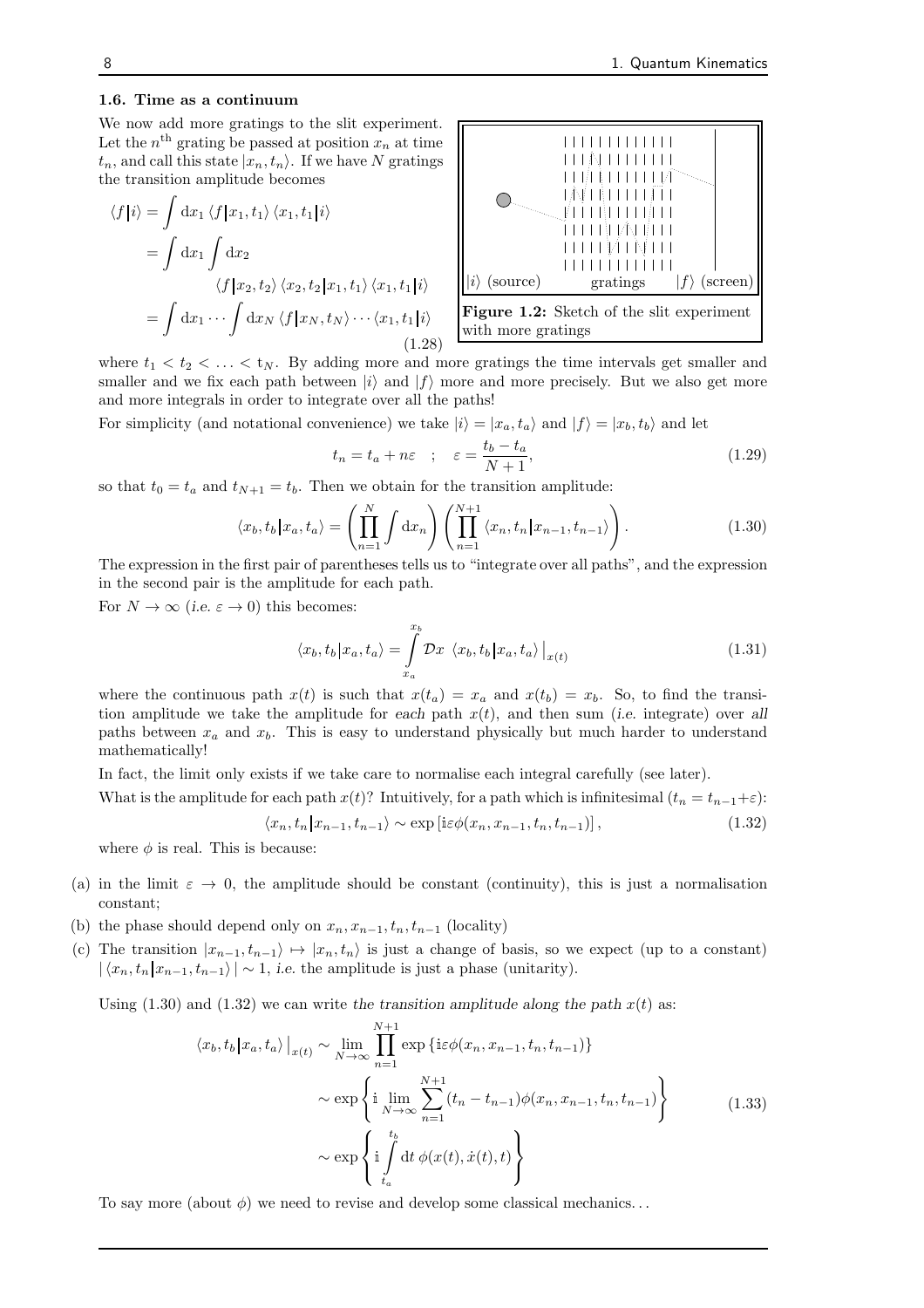# 2. Quantum Dynamics

#### 2.1. Classical Dynamics

In Lagrangian dynamics, the action for a path  $x(t)$  is

$$
S[x(t)] = \int_{t_a}^{t_b} L(x, \dot{x}, t) dt
$$
\n(2.1)

where  $L$  is the Lagrangian. For a non-relativistic point particle in a potential  $V$  in one dimension this is:

$$
L = T - V = \frac{1}{2}m\dot{x}^{2} - V(x, t)
$$
\n(2.2)

Classical dynamics is based upon the principle of least action: the classical path  $\bar{x}(t)$  is an extremum of the functional S. Formally

$$
\left. \frac{\delta S}{\delta x} \right|_{x=\bar{x}} = 0 \tag{2.3}
$$

where  $\delta S/\delta x$  is the functional derivative. For a small variation of the path:  $x(t) \mapsto x(t) + \delta x(t)$ :

$$
\delta S = S[x + \delta x] - S[x]
$$
  
\n
$$
= \int_{t_a}^{t_b} dt \left( L(x + \delta x, \dot{x} + \delta \dot{x}, t) - L(x, \dot{x}, t) \right)
$$
  
\n
$$
= \int_{t_a}^{t_b} dt \left( \frac{\partial L}{\partial x} \delta x + \frac{\partial L}{\partial \dot{x}} \delta \dot{x} \right) + \mathcal{O}(\delta x^2)
$$
  
\n
$$
= \left[ \frac{\partial L}{\partial \dot{x}} \delta x \right]_{t_a}^{t_b} - \int_{t_a}^{t_b} dt \left( \frac{d}{dt} \left( \frac{\partial L}{\partial \dot{x}} \right) - \frac{\partial L}{\partial x} \right) \delta x + \mathcal{O}(\delta x^2)
$$
\n(2.4)

where, as usual, we integrated by parts in the last step. If the end-points of the path are fixed, i.e.  $\delta x(t_a) = \delta x(t_b) = 0$ , then the first term in the last line of (2.4) vanishes, and we obtain Lagrange's equation for the classical path

$$
\frac{\mathrm{d}}{\mathrm{d}t} \left( \frac{\partial L}{\partial \dot{x}} \right) - \frac{\partial L}{\partial x} = 0. \tag{2.5}
$$

Consider now the value of the action S on the classical path:  $S_{\text{cl}} \equiv S[\bar{x}(t)]$ . S<sub>cl</sub> will be a function of the end points, i.e. of  $x_a, t_a, x_b$ , and  $t_b$ .

Let us now vary the endpoint  $(x_b, t_b) \mapsto (x_b, t_b) + (\delta x_b, \delta t_b)$ , but keep  $(x_a, t_a)$  fixed. Lagrange's equation (2.5) holds for the classical path so, from (2.4), we get (choosing  $\delta t_b = 0$  for now)

$$
\delta S_{\text{cl}} = \left[\frac{\partial L}{\partial \dot{x}} \delta x\right]_{t_a}^{t_b} = \left[p \,\delta x\right]_{t_a}^{t_b} = p(t_b) \,\delta x_b - p(t_a) \,\delta x_a = p(t_b) \,\delta x_b
$$

Hence

$$
\frac{\partial S_{\text{cl}}}{\partial x_b} = p_b \tag{2.6}
$$

where we used the usual definition of the canonical momentum p conjugate to x:  $p = \frac{\partial L}{\partial \dot{x}}$ . Now consider  $\frac{dS_{\text{cl}}}{dt_b}$ . From (2.1) we may write:

$$
\frac{dS_{\text{cl}}}{dt_b} = L(x_b, \dot{x}_b, t_b) = \frac{\partial S_{\text{cl}}}{\partial t_b} + \frac{\partial S_{\text{cl}}}{\partial x_b} \dot{x}_b
$$
\n
$$
\frac{\partial S_{\text{cl}}}{\partial t_b} = L - p_b \dot{x}_b = -E_b \quad \Rightarrow \quad E_b = -\frac{\partial S_{\text{cl}}}{\partial t_b} \tag{2.7}
$$

This gives

where 
$$
E_b
$$
 is the energy (or, more precisely, the Energy Function or Hamiltonian) at b. Equations (2.6) and (2.7) are known as the Hamilton-Jacobi equations.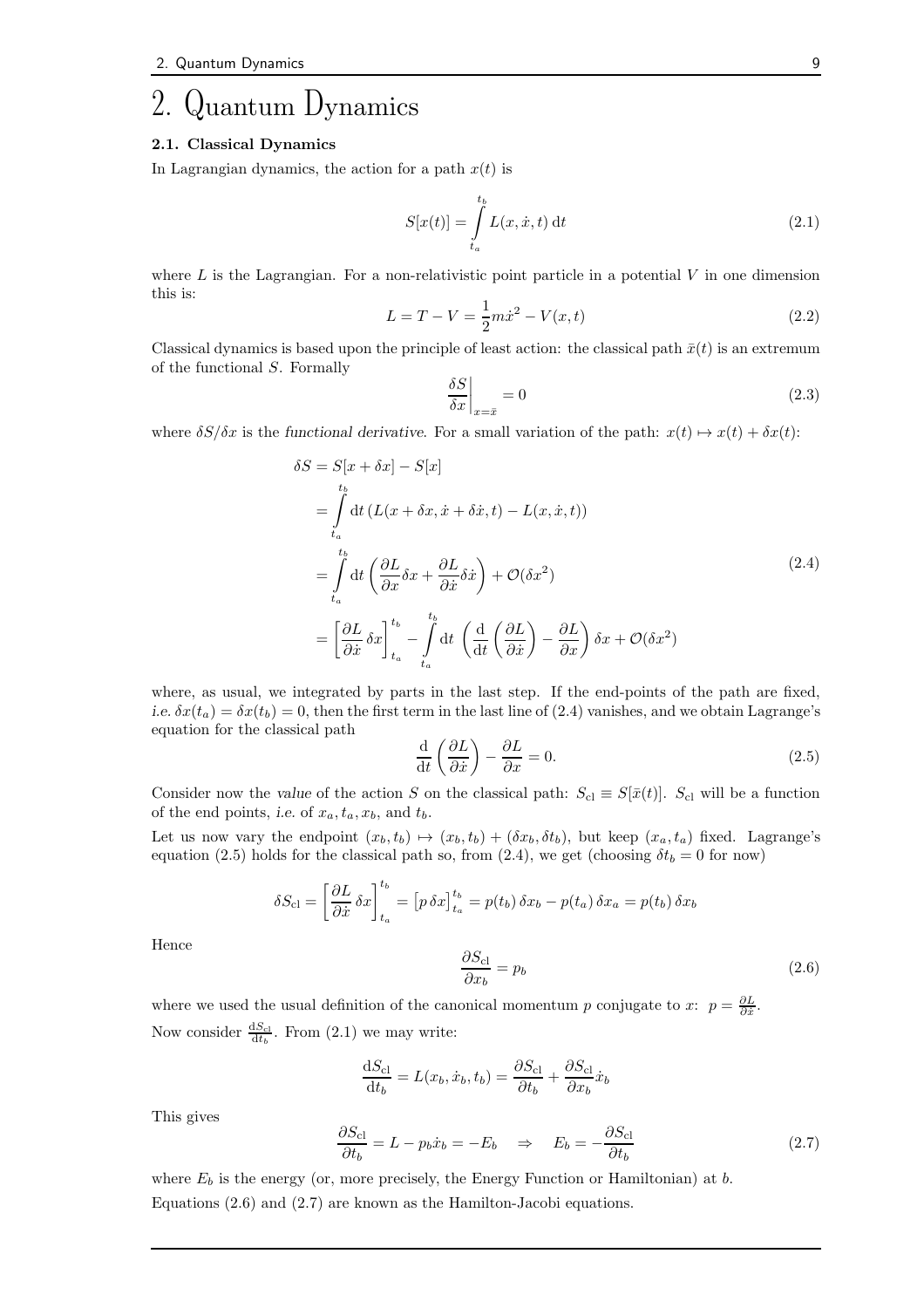Example 1: The free particle. The Lagrangian L, and the Lagrange equation of motion (EoM) for the classical path  $\bar{x}(t)$  are

$$
L = \frac{1}{2}m\dot{x}^2 \quad \Rightarrow \quad \ddot{\bar{x}} = 0
$$

Integrating twice, and imposing the boundary conditions  $\bar{x}(t_a) = x_a$  and  $\bar{x}(t_b) = x_b$ , the solution is (exercise):

$$
\bar{x} = x_a + v(t - t_a)
$$
 where  $v = \frac{x_b - x_a}{t_b - t_a} = \dot{\bar{x}}$ 

so  $v$  is the (constant) velocity of the particle. The classical action is

$$
S_{\rm cl} = S[\bar{x}] = \int_{t_a}^{t_b} \frac{1}{2} m \dot{\bar{x}}^2 dt = \frac{1}{2} m v^2 (t_b - t_a) = \frac{1}{2} m \frac{(x_b - x_a)^2}{(t_b - t_a)} ,
$$

and, using the Hamilton-Jacobi equations, we get

$$
p_b = \frac{\partial S_{\text{cl}}}{\partial x_b} = mv
$$
 and  $E_b = -\frac{\partial S_{\text{cl}}}{\partial t_b} = \frac{1}{2}mv^2$  as expected (exercise).

Example 2: The simple harmonic oscillator. The Lagrangian and Lagrange EoM are

$$
L = \frac{1}{2}m(\dot{x}^2 - \omega^2 x^2) \quad \Rightarrow \quad \ddot{x} + \omega^2 \bar{x} = 0
$$

The solution which satisfies the boundary conditions  $\bar{x}(t_a) = x_a$  and  $\bar{x}(t_b) = x_b$ , with  $T \equiv t_b - t_a$ , is

$$
\bar{x}(t) = x_b \frac{\sin \omega(t - t_a)}{\sin \omega T} + x_a \frac{\sin \omega(t_b - t)}{\sin \omega T}
$$

This is important - check it carefully! Then we have, using integration by parts and the fact that  $\bar{x}(t)$  satisfies the classical equation of motion to simplify the calculation,

$$
S[\bar{x}] = \int_{t_a}^{t_b} \frac{m}{2} \left(\dot{\bar{x}}^2 - \omega^2 \bar{x}^2\right) dt = \frac{m}{2} \left[\bar{x}\dot{\bar{x}}\right]_{t_a}^{t_b} - \frac{m}{2} \int_{t_a}^{t_b} \bar{x} \left(\ddot{\bar{x}} + \omega^2 \bar{x}\right) dt = \frac{m}{2} \left[\bar{x}\dot{\bar{x}}\right]_{t_a}^{t_b} + 0
$$

$$
= \frac{m\omega}{2\sin\omega T} \left[ \left(x_a^2 + x_b^2\right)\cos\omega T - 2x_a x_b \right]
$$

You should verify this very important result, and use the Hamilton-Jacobi equations to check that

$$
p_b = m\dot{\bar{x}}|_{t=t_b}
$$
 and  $E_b = \frac{m}{2} (\dot{\bar{x}}^2 + \omega^2 \bar{x}^2)|_{t=t_b}$ .

#### 2.2. The Amplitude for a Path

We saw already in (1.33) that we expect the amplitude for the path  $x(t)$  to be:

$$
\langle x_b, t_b | x_a, t_a \rangle \big|_{x(t)} \sim \exp \left\{ i \int_{t_a}^{t_b} dt \, \phi(x, \dot{x}, t) \right\}.
$$
 (2.8)

Furthermore, we expect some sort of classical  $\leftrightarrow$  quantum correspondence, and we want the classical limit to be included in the quantum description. Classically, we have:

$$
S[x(t)] = \int_{t_a}^{t_b} dt L(x, \dot{x}, t)
$$
\n(2.9)

So we guess that  $\phi \propto L$ . Now we need to fix up the units: we have  $|S| = |t||E| = |x||p|$ . So if we introduce a dimensionful constant  $\hbar$ , with units [S] (action), then we can take  $\int \phi \, dt = S/\hbar$ , i.e. we assume:

$$
\langle x_b, t_b | x_a, t_a \rangle \Big|_{x(t)} = e^{iS[x(t)]/\hbar}.
$$
 (Dirac) \t(2.10)

Equation  $(2.10)$  is our basic dynamical assumption, just as Schrödinger's wave mechanics assumes the Schrödinger equation to be the equation of motion for quantum systems. The overall (as yet undetermined) normalisation constant will be (implicitly) absorbed into  $\mathcal{D}x$ .

Note that:

- (1) If  $S \to S + c$  (where c is a constant), all amplitudes change by  $e^{ic/\hbar}$ , so physics is unchanged.
- (2) If  $\delta S \sim \mathcal{O}(2\pi\hbar) \sim \mathcal{O}(h)$ , the phase changes by  $\mathcal{O}(1)$ , this sets the size of quantum fluctuations.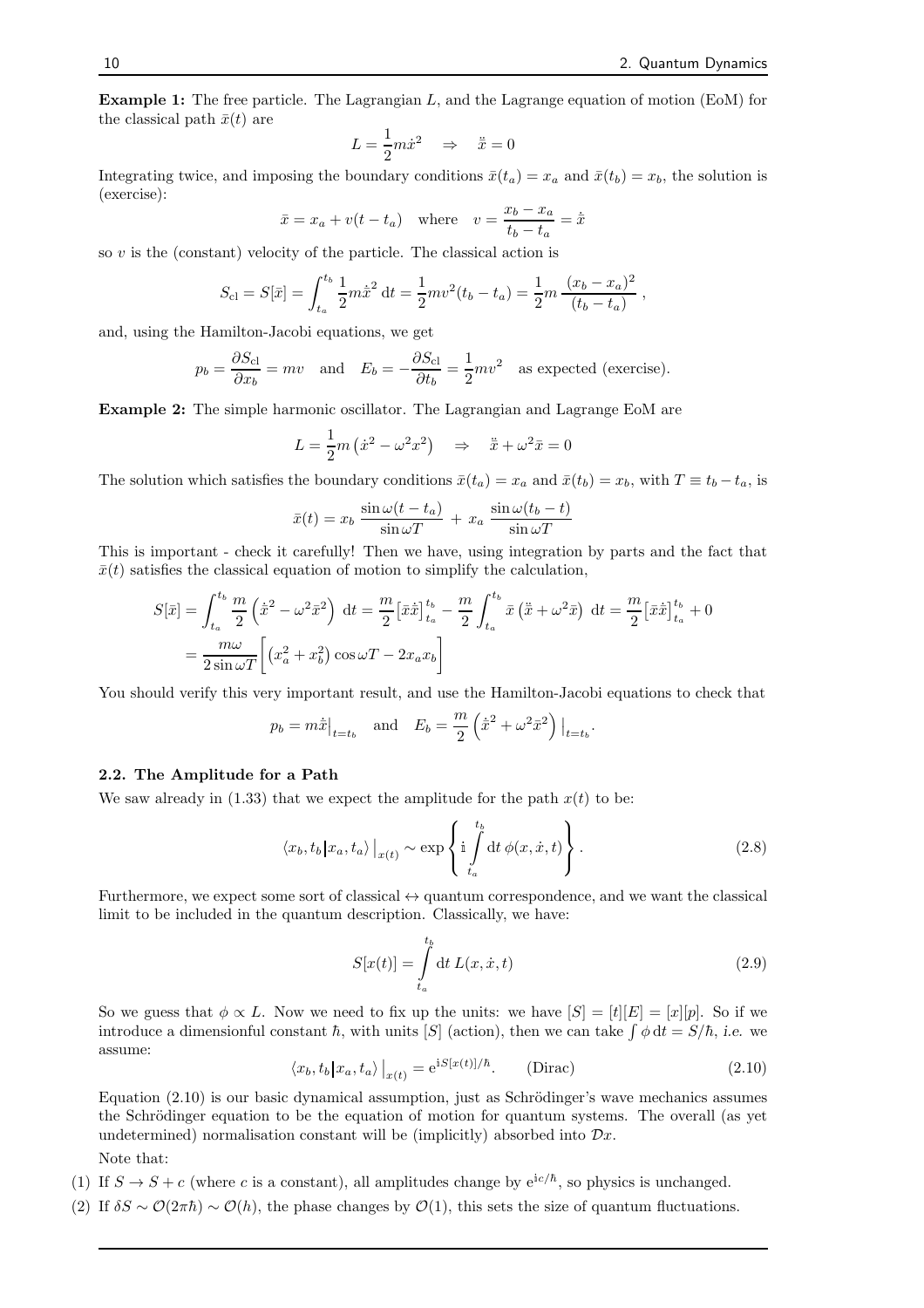#### 2.3. The Feynman Path Integral

With the assumption  $(2.10)$  the transition amplitude becomes:

$$
\langle x_b, t_b | x_a, t_a \rangle = \int_{x_a}^{x_b} \mathcal{D}x \underbrace{e^{iS[x(t)]/\hbar}}_{\text{amplitude for}} \tag{2.11}
$$
  
sum over all paths each path  
suitably normalised

Though the notation in  $(2.11)$  is very neat, to do calculations we will have to use the limiting procedure as given above in (1.30) and (1.33):

$$
\int_{x_a}^{x_b} \mathcal{D}x = \lim_{N \to \infty} A_N \prod_{n=1}^N \int_{-\infty}^{\infty} dx_n
$$

where  $A_N = (\nu(\varepsilon))^{N+1}$ , i.e. a normalising factor  $\nu(\varepsilon)$  for each discrete interval.

 $t_a$  $t_c$  $t_b$ Figure 2.1: Split one Note the fundamental property: if we insert a complete set of states

path in two



This is shown pictorially in figure 2.1. It is very useful for determining the normalisation factor  $\nu$  (see below).

#### 2.4. The classical limit (heuristic)

For 'quantum situations',  $t_b \& t_a$  and  $x_b \& x_a$  are "close",  $S[x(t)] = \mathcal{O}(\hbar)$ , so the phase fluctuations are of  $\mathcal{O}(1)$ , and paths far from the classical path may be important.

For 'classical situations',  $t_b$ ,  $t_a$ ,  $x_b$  and  $x_a$  are "far apart" and  $S[x(t)] \gg \hbar$  in general. (Formally, the classical limit is obtained by taking  $\hbar \to 0$ .) Now consider paths "very close" to a given path  $x(t)$ . Even though  $\delta x(t)$  is small,  $\delta S$  will in general be large compared with  $\hbar$ , because S is so large. So  $e^{i\delta S/\hbar} = \cos(\delta S/\hbar) + i\sin(\delta S/\hbar)$  will oscillate violently and contributions from nearby paths will cancel. However, the classical path  $\bar{x}(t)$  is special:  $\delta S$  is of order  $\mathcal{O}(\delta x^2)$ , so nearby paths can add constructively. So, as  $\hbar \to 0$  the classical path gives the dominant contribution (*i.e.* we derive the principle of least action and hence classical mechanics) and therefore

> $\langle x_b, t_b | x_a, t_a \rangle \sim e^{iS_{\rm cl}/\hbar}$ (this is the 'semiclassical approximation')

#### 2.5. Momentum and Energy

Let us try to make the statements for the phase variations in the previous section a bit more rigorous. As we have seen, in classical situations  $S_{\text{cl}} \gg \hbar$  and the amplitude oscillates very rapidly. To see just how rapidly, consider a small change in the endpoint:  $x_b \rightarrow x_b + \delta x_b$ , keeping  $t_b$  fixed. Then:

$$
S_{\rm cl} \to S_{\rm cl} + \frac{\partial S_{\rm cl}}{\partial x_b} \delta x_b.
$$

So the change in phase,  $\delta S/\hbar$ , is  $k_b \delta x_b$ , where the wavenumber

$$
k_b \equiv \frac{1}{\hbar} \frac{\partial S_{\rm cl}}{\partial x_b} = \frac{p_b}{\hbar} \qquad \text{(by Hamilton–Jacobi.)} \tag{2.12}
$$

Here,  $p_b$  is the classical momentum at the endpoint (*cf.* (2.6)). So  $p = \hbar k$ , or in operator language  $\hat{p} = \hbar k$ , and thus from (1.26):

$$
[\hat{x}, \hat{p}] = \mathbf{i}\hbar. \tag{2.13}
$$

Similarly, if we change the time at the endpoint and keep  $x_b$  fixed, i.e.  $t_b \to t_b + \delta t_b$ , we get

$$
S_{\rm cl} \to S_{\rm cl} + \frac{\partial S_{\rm cl}}{\partial t_b} \delta t_b.
$$

The change in phase is now  $-\omega_b \delta t_b$ , where the frequency is (cf. (2.7)):

$$
\omega_b \equiv -\frac{1}{\hbar} \frac{\partial S_{\rm cl}}{\partial t_b} = \frac{E_b}{\hbar} \quad \text{(by Hamilton-Jacobi)}\tag{2.14}
$$

and we have  $E = \hbar \omega$ .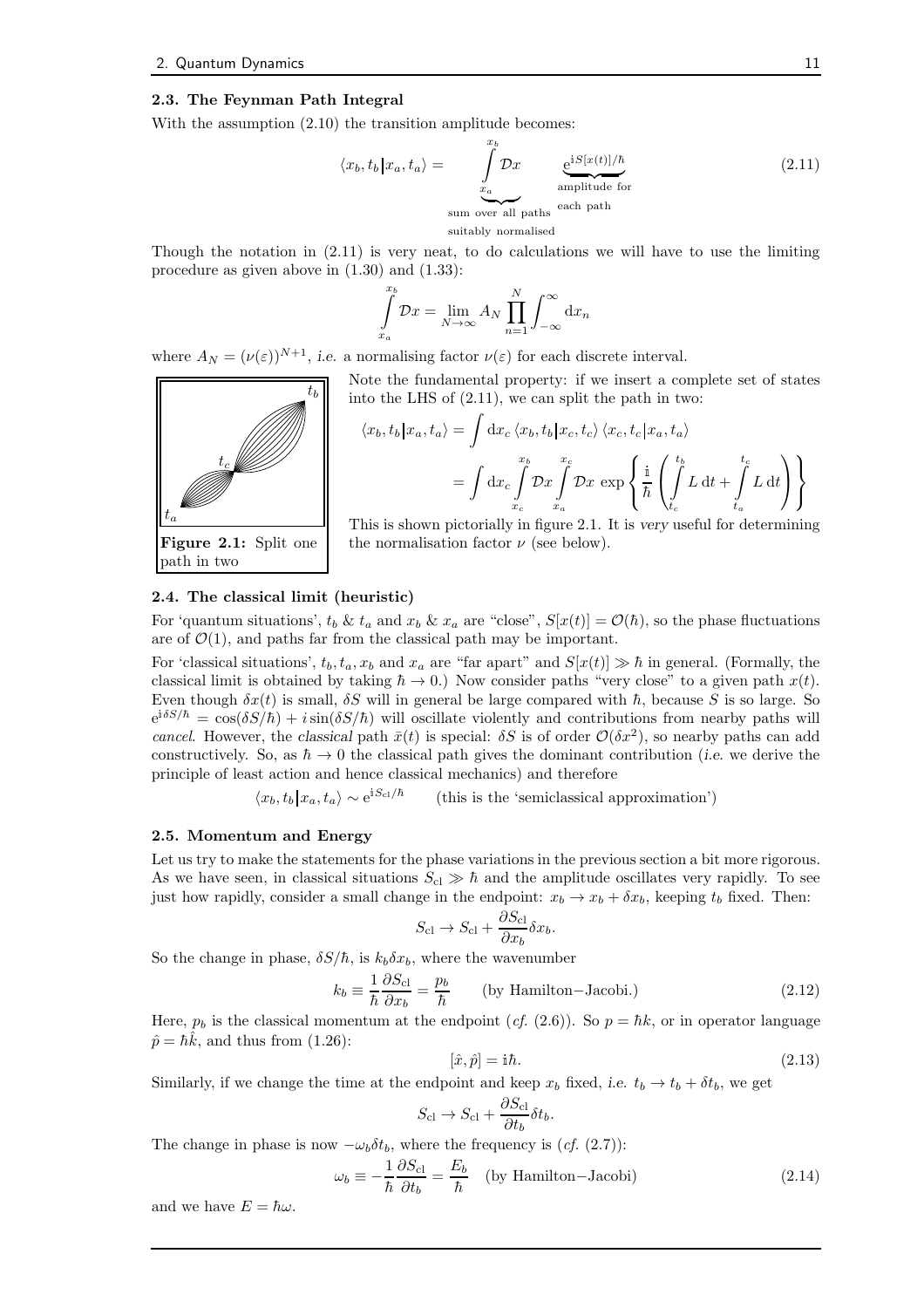#### 2.6. The Free Particle

Let us evaluate the path integral explicitly for a free particle. The "continuum" expression for the Feynman path integral in (2.11) is elegant and succinct but we shall shall evaluate it here using a limiting procedure. We shall make use of a range of Gaussian integrals – see separate handout. We use the following discrete approximation to the free particle Lagrangian  $L = T = 1/2 m\dot{x}^2 \approx$  $1/2 m((x_n - x_{n-1})/\varepsilon)^2$ , so that

$$
\langle x_b, t_b | x_a, t_a \rangle = \lim_{N \to \infty} A_N \left( \prod_{n=1}^N \int dx_n \right) \exp \left\{ \frac{\mathrm{i} \varepsilon}{\hbar} \frac{m}{2} \sum_{n=1}^{N+1} \left( \frac{x_n - x_{n-1}}{\varepsilon} \right)^2 \right\} \tag{2.15}
$$

where  $A_N$  is a normalisation constant to be fixed. In (2.15) we have a sequence of nested Gaussian integrals. Doing these integrals is straightforward but tedious. Each of the integrals is of the form

$$
I = \int_{-\infty}^{\infty} e^{i(x-u)^2/a} e^{i(u-y)^2/b} du
$$
  
\n
$$
= \int_{-\infty}^{\infty} \exp\left\{ i \left( \frac{1}{a} + \frac{1}{b} \right) u^2 - 2i \left( \frac{x}{a} + \frac{y}{b} \right) u + i \left( \frac{x^2}{a} + \frac{y^2}{b} \right) \right\} du
$$
\n
$$
= \int_{-\infty}^{\infty} \exp\left\{ i \left( \frac{1}{a} + \frac{1}{b} \right) \left( u - \frac{x/a + y/b}{1/a + 1/b} \right)^2 \right\} \exp\left\{ -i \frac{(x/a + y/b)^2}{1/a + 1/b} + i \left( \frac{x^2}{a} + \frac{y^2}{b} \right) \right\} du
$$
\n(2.16)

where we completed the square in the second line. For brevity, we make the following substitutions:

$$
\alpha \equiv -\mathrm{i}\left(\frac{1}{a} + \frac{1}{b}\right) = -\mathrm{i}\frac{a+b}{ab} \ ; \qquad v \equiv u + \frac{\mathrm{i}}{\alpha}\left(\frac{x}{a} + \frac{y}{b}\right) \tag{2.17}
$$

and note that

$$
\left(\frac{x^2}{a} + \frac{y^2}{b}\right) - \frac{ab}{a+b}\left(\frac{x}{a} + \frac{y}{b}\right)^2 = \frac{1}{a+b}\left[x^2 + \frac{bx^2}{a} + y^2 + \frac{ay^2}{b} - ab\left(\frac{x}{a} + \frac{y}{b}\right)^2\right]
$$

$$
= \frac{1}{a+b}\left[x^2 + \frac{bx^2}{a} + y^2 + \frac{ay^2}{b} - 2yx - \frac{bx^2}{a} - \frac{ay^2}{b}\right] \tag{2.18}
$$

$$
= \frac{(x-y)^2}{a+b}.
$$

We now plug  $(2.17)$  and  $(2.18)$  into  $(2.16)$  and use equation  $(1)$  (or  $(7)$ ) from the sheet of Gaussian integrals:

$$
I = \int_{-\infty}^{\infty} e^{-\alpha v^2} \exp\left\{ i \frac{(x-y)^2}{a+b} \right\} dv = \sqrt{\frac{\pi}{\alpha}} \exp\left\{ i \frac{(x-y)^2}{a+b} \right\}
$$
  
=  $\sqrt{i \frac{\pi ab}{a+b}} \exp\left\{ i \frac{(x-y)^2}{a+b} \right\}.$  (2.19)

We can now evaluate the integrals in (2.15) one at a time using (2.19), starting with the integral over  $x_1$ :

$$
\int dx_1 \exp \left\{ i \frac{m}{2\varepsilon \hbar} \left( (x_2 - x_1)^2 + (x_1 - x_0)^2 \right) \right\}
$$

This is of the form of (2.16) with  $a = b = 2\varepsilon\hbar/m$ , so  $ab/(a+b) = \varepsilon\hbar/m$  and  $a+b = 4\varepsilon\hbar/m$ . Hence

$$
\langle x_b, t_b | x_a, t_a \rangle
$$
  
\n
$$
= \lim_{N \to \infty} A_N \left( \prod_{n=1}^N \int dx_n \right) \left( \prod_{n=1}^{N+1} \exp \left\{ i \frac{m}{2\varepsilon \hbar} (x_n - x_{n-1})^2 \right\} \right)
$$
  
\n
$$
= \lim_{N \to \infty} A_N \left( \prod_{n=2}^N \int dx_n \right) \left( \prod_{n=3}^{N+1} \exp \left\{ i \frac{m(x_n - x_{n-1})^2}{2\varepsilon \hbar} \right\} \right) \sqrt{\frac{i\pi \varepsilon \hbar}{m}} \exp \left\{ i \frac{m(x_2 - x_0)^2}{4\varepsilon \hbar} \right\}
$$
  
\n
$$
= \dots = \lim_{N \to \infty} A_N \left( \frac{i\pi \varepsilon \hbar}{m} \right)^{\frac{N}{2}} \sqrt{\frac{2 \cdot 2^N}{2(N+1)}} \exp \left\{ i \frac{m(x_{N+1} - x_0)^2}{2\hbar (N+1) \varepsilon} \right\}
$$
  
\n
$$
= \lim_{N \to \infty} A_N \left( \frac{2\pi i \hbar \varepsilon}{m} \right)^{\frac{N+1}{2}} \sqrt{\frac{m}{2\pi i \hbar (N+1) \varepsilon}} \exp \left\{ i \frac{m(x_{N+1} - x_0)^2}{2\hbar (N+1) \varepsilon} \right\}
$$

Exercise: check this explicitly (a slightly laborious exercise, but worth the effort.)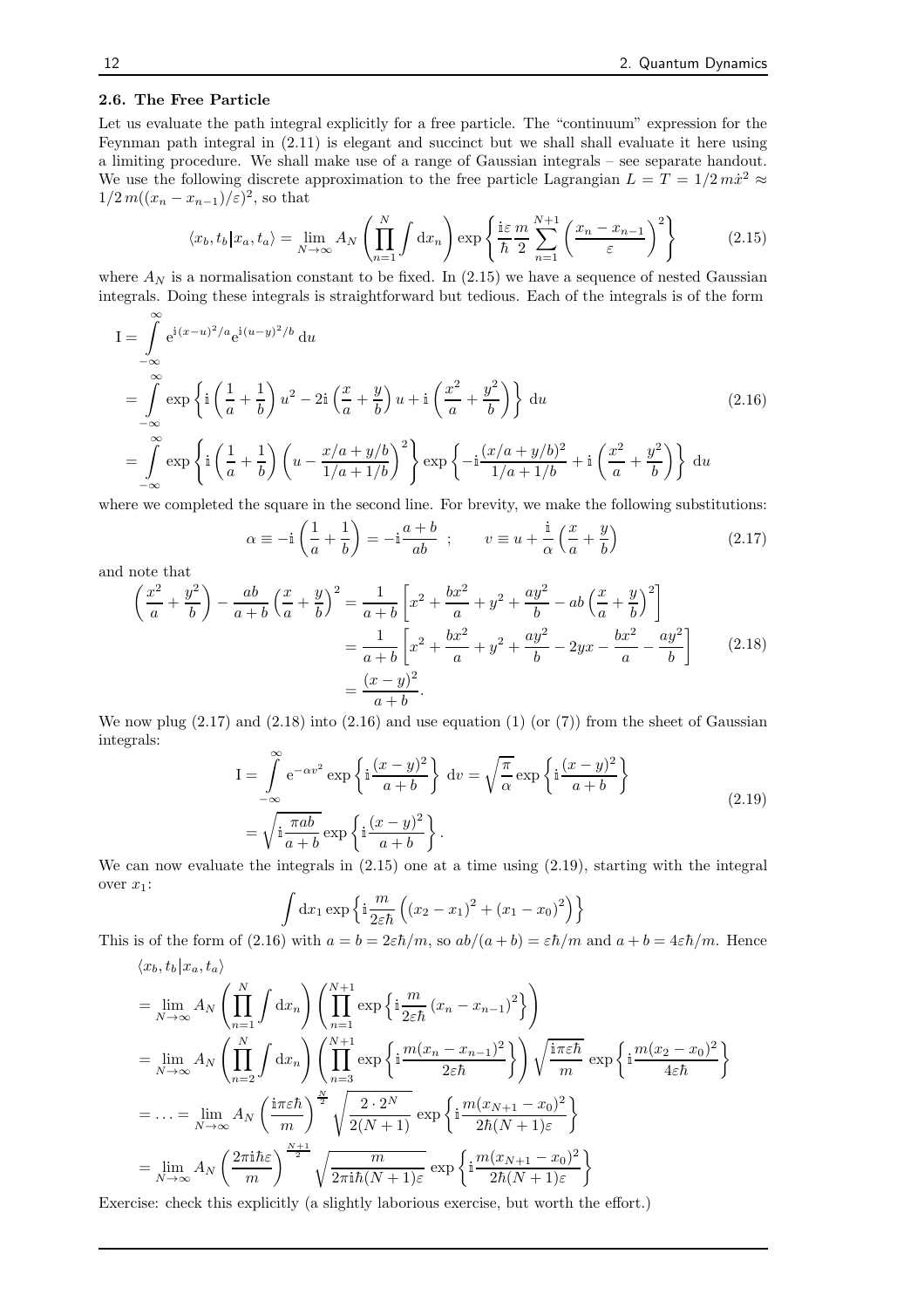Since  $x_0 = x_a$ ,  $x_{N+1} = x_b$ , and  $(N+1)\varepsilon = t_b - t_a \equiv T$ , if we choose

$$
A_N = (\nu(\varepsilon))^{N+1} = \left(\frac{m}{2\pi i\hbar\varepsilon}\right)^{\frac{N+1}{2}}, \qquad \text{i.e.} \quad \nu(\varepsilon) = \sqrt{\frac{m}{2\pi i\hbar\varepsilon}}
$$

then, since the limit  $N \to \infty$  is trivial,

$$
\langle x_b, t_b | x_a, t_a \rangle = \sqrt{\frac{m}{2\pi i \hbar T}} \exp\left\{ i \frac{m}{2\hbar} \frac{(x_b - x_a)^2}{T} \right\} \equiv F_0(T) e^{iS_{cl}/\hbar},\tag{2.20}
$$

since, as we showed above for the free particle,

$$
S_{\rm cl} = \frac{m}{2}v^2T = \frac{m}{2}\frac{(x_b - x_a)^2}{T}.
$$

Note that our choice for  $\nu(\varepsilon)$  renders the normalisation factor or pre-factor  $F_0(T)$  independent of  $x_a$  and  $x_b$  - see also below for discussion.

#### Notes:

(1) At large times (where  $S_{c} \gg 1$ ), letting  $x = x_b + \Delta x$ ,  $t = t_b + \Delta t$  and expanding the exponent in a Taylor series we find (exercise)

$$
\langle x, t | x_a, t_a \rangle \simeq \langle x_b, t_b | x_a, t_a \rangle e^{(i/\hbar)(p_b \Delta x - E_b \Delta t)},
$$

*i.e.* a plane wave with momentum  $p_b$  and energy  $E_b = p_b^2/2m$ , as expected from Hamilton-Jacobi.

(2) The free particle amplitude is a very useful object: we often call it the free-particle Green function (see later), and write

$$
G_0(x_b - x_a, t_b - t_a) \equiv \langle x_b, t_b | x_a, t_a \rangle \qquad (t_b > t_a)
$$
\n
$$
(2.21)
$$

which makes explicit its translational invariance:  $G_0$  depends only on the difference between the initial and final positions and times. In momentum space (exercise)

$$
\tilde{G}_0(p,t) \equiv \int_{-\infty}^{\infty} dx \, e^{ixp/\hbar} G_0(x,t) = \sqrt{\frac{m}{2\pi i \hbar t}} \int_{-\infty}^{\infty} dx \, \exp\left\{ \frac{ixp}{\hbar} + \frac{imx^2}{2\hbar t} \right\}
$$
\n
$$
= \exp\left(-i\frac{p^2 t}{2m\hbar}\right) = \exp\left(-i\frac{Et}{\hbar}\right)
$$
\n(2.22)

where  $E = p^2/2m$ , i.e. a plane wave with classical energy E as expected.

(3) **Normalisation:** choosing  $\nu(\varepsilon) = \sqrt{\frac{m}{2\pi i\hbar\varepsilon}}$  seems strange at first, since  $\nu(\varepsilon) \to \infty$  as  $\varepsilon \to 0$ , so the amplitude diverges for infinitesimal time intervals. This is not an accident: if the amplitude for finite times is to be finite, then

$$
\lim_{N \to \infty} \left( \nu(\varepsilon) \sqrt{\frac{2\pi i \hbar \varepsilon}{m}} \right)
$$

must be finite, and we must choose  $\nu(\varepsilon) = \sqrt{\frac{m}{2\pi i \hbar \varepsilon}}(1 + O(\varepsilon))$ , (so that the  $O(\varepsilon)$  term goes to zero as  $\varepsilon \to 0$ ). Moreover, since  $\langle x_b, t_b | x_a, t_a \rangle$  is a Gaussian in  $(x_b - x_a)$  with width  $\hbar (t_b - t_a)/m$  and (with this normalisation) unit area, as  $t_b \rightarrow t_a$ 

$$
\langle x_b, t_b | x_a, t_a \rangle \rightarrow \delta(x_b - x_a) = \langle x_b, t_a | x_a, t_a \rangle
$$

as required by orthonormality.

Finally, it is straightforward to verify that with this normalisation

$$
\langle x_b, t_b | x_a, t_a \rangle = \int_{-\infty}^{\infty} dx \, \langle x_b, t_b | x, t \rangle \, \langle x, t | x_a, t_a \rangle \tag{2.23}
$$

for any  $t_a < t < t_b$  (tutorial exercise).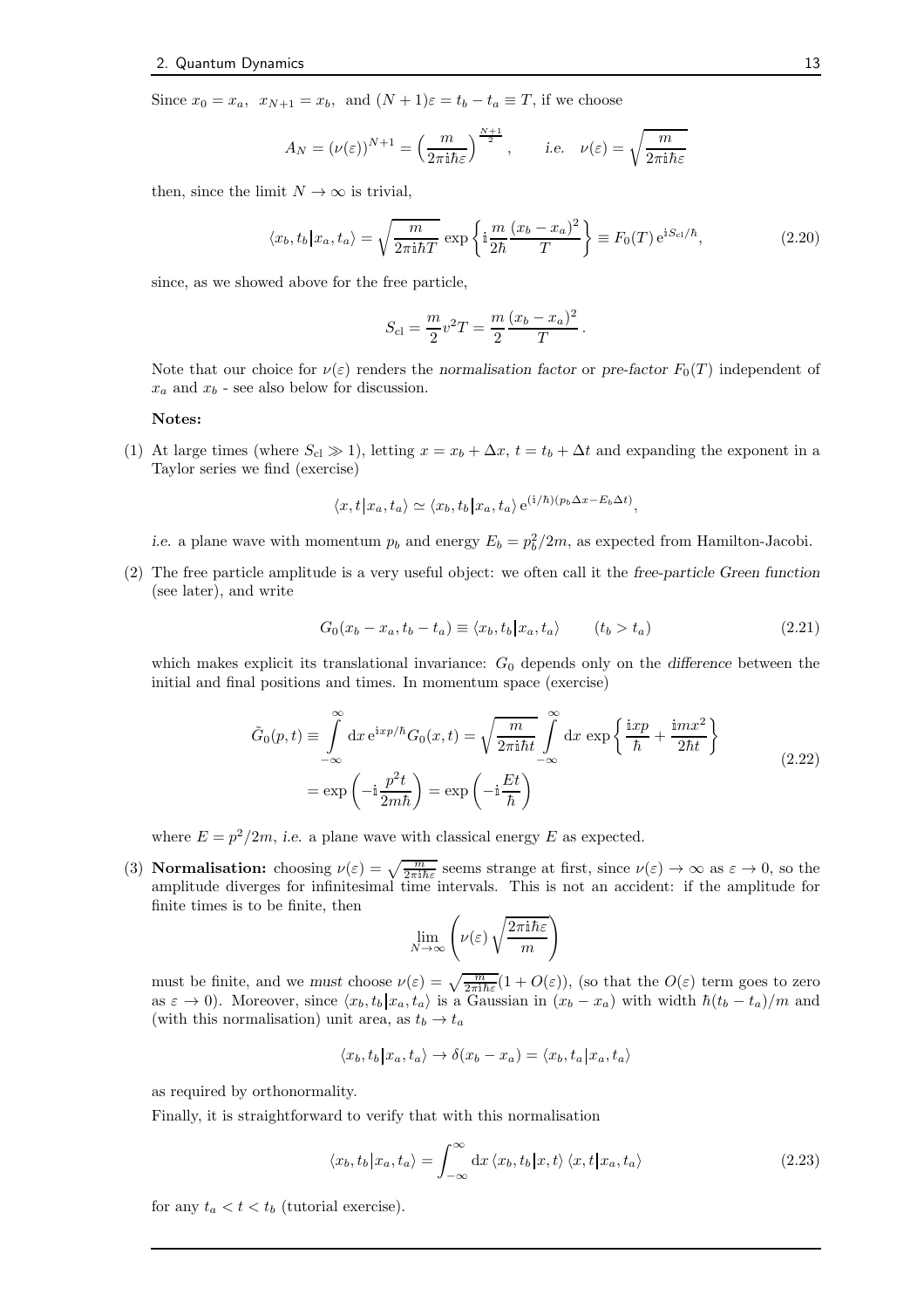(4) The result  $\langle x_b, t_b | x_a, t_a \rangle = F_0(T) e^{iS_{cl}/\hbar}$  is also not accidental.

To see this, we consider an alternative method of calculation. Write an arbitrary path  $x(t)$  as  $x(t) = \bar{x}(t) + \eta(t)$ , where  $\bar{x}(t)$  is the classical path with boundary conditions  $x(t_a) = x_a$  and  $x(t_b) = x_b$ . Then  $\eta(t_a) = \eta(t_b) = 0$ , and  $\eta(t)$  describes the 'quantum fluctuations' about the classical path. Furthermore, since  $\frac{\delta S}{\delta x}\Big|_{x=\bar{x}} = 0$  there will be no terms linear in  $\eta$  in the action, and, since the Lagrangian is quadratic, we find  $S[x] = S[\bar{x} + \eta] = S[\bar{x}] + S[\eta]$ . Explicitly

$$
S[x] = S[\bar{x} + \eta] = \frac{m}{2} \int_{t_a}^{t_b} (\dot{\bar{x}} + \dot{\eta})^2 dt = \frac{m}{2} \left\{ \int_{t_a}^{t_b} (\dot{\bar{x}}^2 + \dot{\eta}^2) dt + 2 \int_{t_a}^{t_b} \dot{\bar{x}} \dot{\eta} dt \right\}
$$
  

$$
= \frac{m}{2} \left\{ \int_{t_a}^{t_b} (\dot{\bar{x}}^2 + \dot{\eta}^2) dt + 2 [\eta \dot{\bar{x}}]_{t_a}^{t_b} - 2 \int_{t_a}^{t_b} \eta \ddot{\bar{x}} dt \right\}
$$
(2.24)

The last two terms vanish because  $\eta(t_a) = \eta(t_b) = 0$ , and  $\ddot{\bar{x}} = 0$  by the equation of motion. But  $S[\bar{x}] = S_{\text{cl}}$ , and  $\int_{x_a}^{x_b} \mathcal{D}x = \int_0^0 \mathcal{D}\eta$  (since  $\bar{x}$  is fixed, hence  $dx_n = d\eta_n \forall n$ ), therefore

$$
\langle x_b, t_b | x_a, t_a \rangle = \int_{x_a}^{x_b} \mathcal{D}x \, \mathrm{e}^{\mathrm{i} S[x(t)]/\hbar} = \mathrm{e}^{\mathrm{i} S_{\text{cl}}/\hbar} \int_{0}^{0} \mathcal{D}\eta \, \mathrm{e}^{\mathrm{i} S[\eta]/\hbar} \equiv F_0(T) \, \mathrm{e}^{\mathrm{i} S_{\text{cl}}/\hbar},\tag{2.25}
$$

where  $T = t_b - t_a$  as before, and the path integral is over all paths  $\eta(t)$  with  $\eta(t_a) = \eta(t_b) = 0$ . The normalisation factor  $F_0(T)$  is independent of  $x_a$  and  $x_b$ :

$$
F_0(T) = \langle 0, t_b | 0, t_a \rangle = \langle 0, T | 0, 0 \rangle \tag{2.26}
$$

by translational invariance (in time). We can compute  $F_0(T)$  by evaluating the path integral over  $\eta(t)$  explicitly (tutorial).

Alternatively, using (2.23)

$$
\langle 0, T | 0, 0 \rangle = \int_{-\infty}^{\infty} dx \langle 0, T | x, t \rangle \langle x, t | 0, 0 \rangle
$$
  
so  $F_0(T) = \int_{-\infty}^{\infty} dx F_0(T - t) \exp\left(\frac{imx^2}{2\hbar(T - t)}\right) F_0(t) \exp\left(\frac{imx^2}{2\hbar t}\right)$   

$$
= \sqrt{\frac{2\pi i \hbar (T - t)t}{mT}} F_0(T - t) F_0(t)
$$
 (2.27)

Now let  $T \gg t$  so that  $(T - t) \simeq T$  and  $F_0(T - t) \simeq F_0(T)$ , and we find

$$
F_0(t) = \sqrt{\frac{m}{2\pi i\hbar t}}\tag{2.28}
$$

as before. Note that in this argument no discretisation of the path integral is required.

#### 2.7. The Harmonic Oscillator

The Lagrangian is:

$$
L = \frac{m}{2}\dot{x}^2 - \frac{m}{2}\omega^2 x^2.
$$
\n(2.29)

We use the same trick as for the free particle: we write  $x = \bar{x} + \eta$ , then

$$
S[\bar{x} + \eta] = S[\bar{x}] + S[\eta]
$$
\n(2.30)

because the cross term vanishes:

$$
\int_{t_a}^{t_b} dt \left(\dot{\bar{x}}\dot{\eta} - \omega^2 \bar{x}\eta\right) = \left[\eta \dot{\bar{x}}\right]_{t_a}^{t_b} - \int_{t_a}^{t_b} dt \,\eta \left(\ddot{\bar{x}} + \omega^2 \bar{x}\right) = 0\tag{2.31}
$$

The first term on the RHS is zero because  $\eta(t_b) = \eta(t_a) = 0$ , and the second vanishes because  $\bar{x}$ satisfies the equation of motion. (This "trick" works for any Lagrangian quadratic in  $x$ .)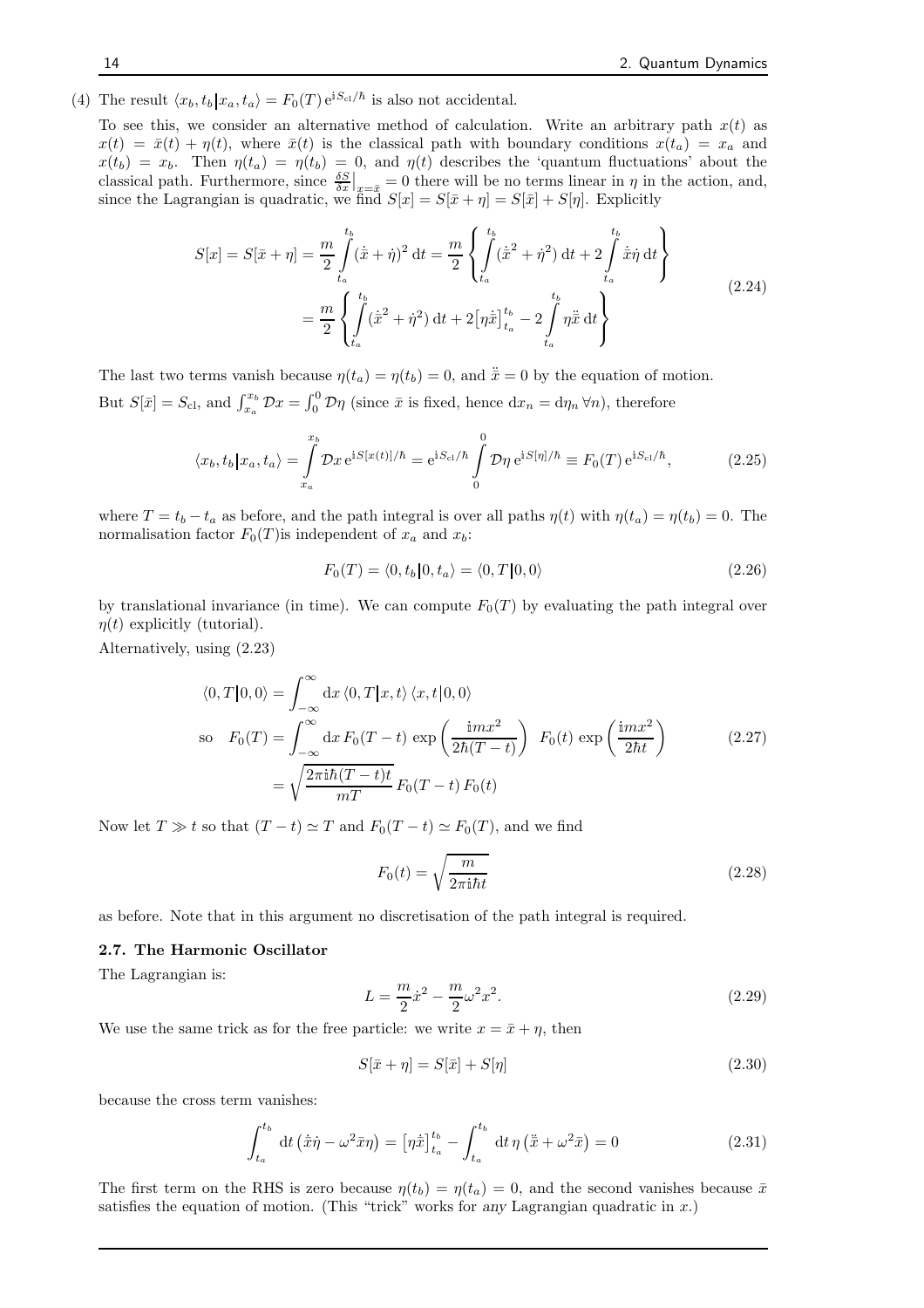Again  $\mathcal{D}x = \mathcal{D}\eta$ , and hence

$$
\langle x_b, t_b | x_a, t_a \rangle = \int_{x_a}^{x_b} \mathcal{D}x \, \mathrm{e}^{\mathrm{i} S[x(t)]/\hbar} = \mathrm{e}^{\mathrm{i} S_{\text{cl}}/\hbar} \int_{0}^{0} \mathcal{D}\eta \, \mathrm{e}^{\mathrm{i} S[\eta]/\hbar} = F_{\omega}(t_b - t_a) \, \mathrm{e}^{\mathrm{i} S_{\text{cl}}/\hbar},\tag{2.32}
$$

where  $S_{\text{cl}}$  is the classical action

$$
S_{\rm cl} = \frac{m\omega}{2\sin\omega T} \left( \left( x_a^2 + x_b^2 \right) \cos\omega T - 2x_a x_b \right) \tag{2.33}
$$

and the normalisation factor is

$$
F_{\omega}(T) = \int_{0}^{0} \mathcal{D}\eta \,\mathrm{e}^{\mathrm{i}S[\eta]/\hbar} = \langle 0, T | 0, 0 \rangle \tag{2.34}
$$

which is again independent of the boundary conditions on  $x$ . As before for the free particle the explicit evaluation of the normalisation factor is tedious. It can be computed by expanding  $\eta(t)$  in a Fourier series (see Feynman & Hibbs, 3.11), by matrix methods, or implicitly – using the same method as for the free particle:

$$
\langle 0, T | 0, 0 \rangle = \int_{-\infty}^{\infty} dx \langle 0, T | x, t \rangle \langle x, t | 0, 0 \rangle
$$
  
so  $F_{\omega}(T) = \int_{-\infty}^{\infty} dx F_{\omega}(T - t) \exp\left(\frac{im\omega x^2}{2\hbar} \frac{\cos\omega(T - t)}{\sin\omega(T - t)}\right) F_{\omega}(t) \exp\left(\frac{im\omega x^2}{2\hbar} \frac{\cos\omega t}{\sin\omega t}\right)$  (2.35)  

$$
= F_{\omega}(T - t) F_{\omega}(t) \sqrt{\frac{2\pi i \hbar \sin\omega(T - t) \sin\omega t}{m\omega \sin\omega T}}
$$

As before, let  $T \gg t$  so that  $F_{\omega}(T-t) \simeq F_{\omega}(T)$ , hence

$$
F_{\omega}(T) = F_{\omega}(T) F_{\omega}(t) \sqrt{\frac{2\pi i\hbar \sin \omega T \sin \omega t}{m\omega \sin \omega T}} \left(1 + O(t/T)\right)
$$
  
hence 
$$
F_{\omega}(t) = \sqrt{\frac{m\omega}{2\pi i\hbar \sin \omega t}}
$$
 (2.36)

This result holds for all  $t$ , as can be checked by direct substitution into equation (2.35). Note that as  $\omega \to 0$ ,  $F_{\omega}(t) \to F_0(t)$ , as it must.

#### 2.8. The Forced Harmonic Oscillator

Consider the forced harmonic oscillator with Lagrangian

$$
L = \frac{m}{2}(\dot{x}^2 - \omega^2 x^2) + Jx \tag{2.37}
$$

where the external force  $J(t)$  is non-zero but arbitrary for  $t_a \leq t \leq t_b$ . The equation of motion is now

$$
\ddot{\bar{x}} + \omega^2 \bar{x} = \frac{J}{m}.\tag{2.38}
$$

The action depends on both  $x(t)$  and  $J(t)$ , but since it is still quadratic it again splits into two independent parts:

$$
S[x, J] = S[\bar{x} + \eta, J] = \frac{m}{2} \int dt \left( (\dot{\bar{x}} + \dot{\eta})^2 - \omega^2 (\bar{x} + \eta)^2 + \frac{2J}{m} (\bar{x} + \eta) \right)
$$
  
\n
$$
= S[\bar{x}, J] + S[\eta, 0] + m \int dt \left( \dot{\bar{x}} \dot{\eta} - \omega^2 \eta \bar{x} + \frac{J}{m} \eta \right)
$$
  
\n
$$
= S[\bar{x}, J] + S[\eta, 0] + m [\dot{\bar{x}} \eta]_{t_a}^{t_b} - m \int dt \left[ \eta (\ddot{\bar{x}} + \omega^2 \bar{x} - (J/m)) \right]
$$
  
\n
$$
= S[\bar{x}, J] + S[\eta, 0]
$$
 (2.39)

The fluctuation term  $S[\eta, 0]$  is independent of J because the coupling of J to x (and hence to  $\eta$ ) is linear. A minor modification of the steps in equation (2.32) gives (exercise)

$$
\langle x_b, t_b | x_a, t_a \rangle = F_{\omega}(T) e^{iS_{\text{cl}}/\hbar}
$$
\n(2.40)

where now  $S_{\rm cl} = S[\bar{x}, J]$ , and the normalisation factor is the same as for the unforced harmonic oscillator.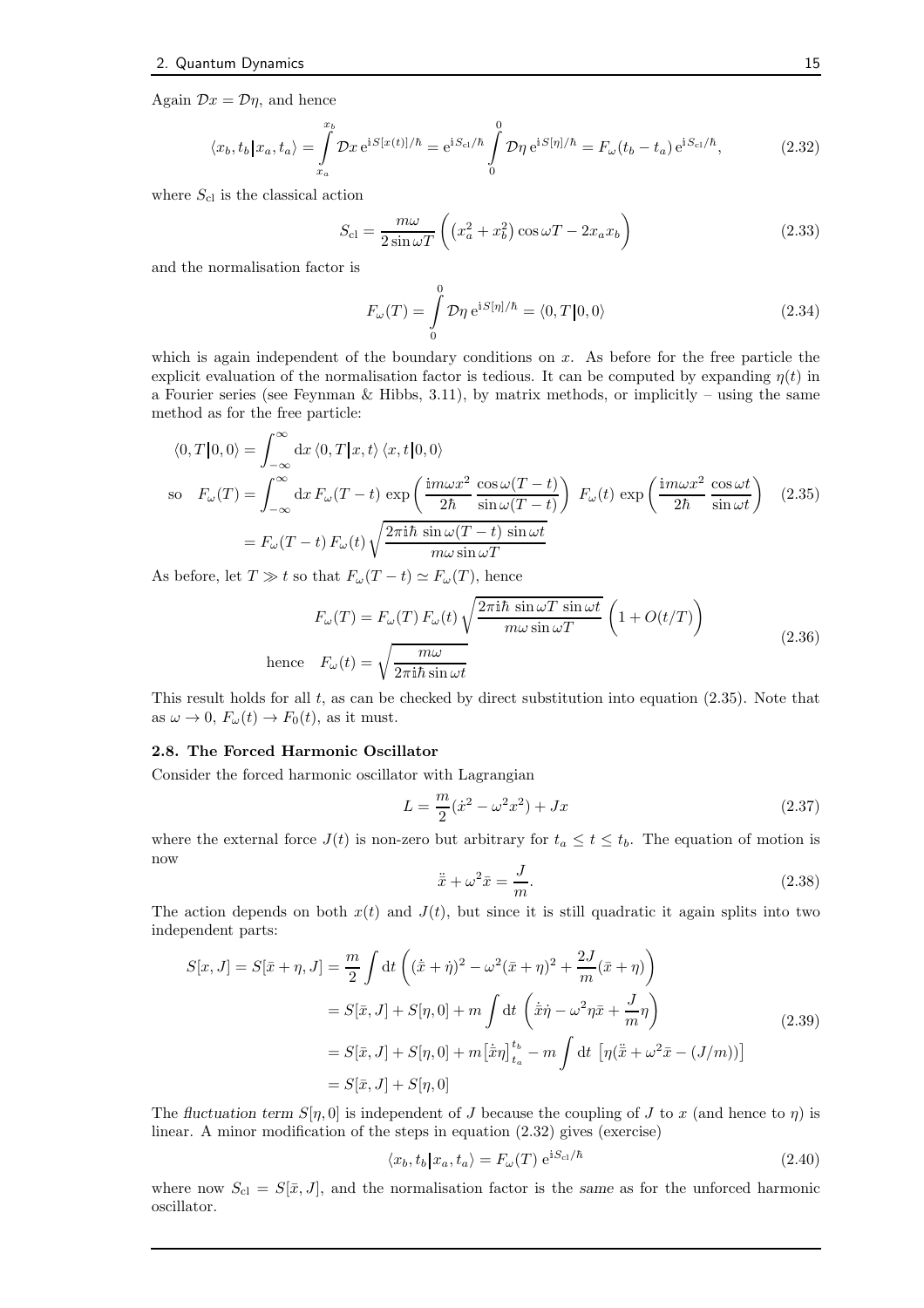#### 2.9. Schrödinger's Equation

To complete the picture, we derive the Schrödinger equation for a particle in an external potential:

$$
L = \frac{m}{2}\dot{x}^2 - V(x, t). \tag{2.41}
$$

Recalling that momentum  $p = \hbar k$ , we introduce the momentum basis following equations (1.18) through (1.20):

$$
|p\rangle = \int_{-\infty}^{\infty} \frac{\mathrm{d}x}{\sqrt{2\pi\hbar}} e^{+ipx/\hbar} |x\rangle = \int_{-\infty}^{\infty} \mathrm{d}x |x\rangle \langle x|p\rangle, \qquad (2.42)
$$

from which we may read off

$$
\langle x|p\rangle = \frac{1}{\sqrt{2\pi\hbar}} e^{ipx/\hbar} \quad ; \qquad \langle p|x\rangle = \frac{1}{\sqrt{2\pi\hbar}} e^{-ipx/\hbar} \,. \tag{2.43}
$$

The  $1/\sqrt{2\pi\hbar}$  is to ensure that the states  $|p\rangle$  are correctly normalised:

$$
\langle p'|p\rangle = \int_{-\infty}^{\infty} dx \langle p'|x\rangle \langle x|p\rangle = \int_{-\infty}^{\infty} \frac{dx}{2\pi\hbar} e^{i(-p'+p)x/\hbar} = \delta(p'-p) \text{ and } \hat{1} = \int_{-\infty}^{\infty} dp |p\rangle \langle p| \qquad (2.44)
$$

Now consider the infinitesimal amplitude

$$
\langle x_{n+1}, t_{n+1} | x_n, t_n \rangle = \sqrt{\frac{m}{2\pi i \hbar \varepsilon}} \exp \left\{ \frac{i\varepsilon}{\hbar} \left[ \frac{m}{2} \left( \frac{x_{n+1} - x_n}{\varepsilon} \right)^2 - V(x_n, t_n) \right] \right\}
$$
  

$$
= \sqrt{\frac{m}{2\pi i \hbar \varepsilon}} \exp \left\{ \frac{i m}{2\hbar \varepsilon} (x_{n+1} - x_n)^2 - \frac{i\varepsilon}{\hbar} V(x_n, t_n) \right\}
$$
  

$$
= \int_{-\infty}^{\infty} \frac{dp_n}{2\pi\hbar} \exp \left\{ \frac{i p_n}{\hbar} (x_{n+1} - x_n) \right\} \exp \left\{ -\frac{i\varepsilon}{2m\hbar} p_n^2 \right\} \exp \left\{ -\frac{i\varepsilon}{\hbar} V(x_n, t_n) \right\},
$$
(2.45)

where the second line may be recovered from the third using equation (8) on the sheet of gaussian integrals (exercise.)

If we introduce a basis of (time-independent) momentum eigenstates satisfying  $\hat{p} |p_n\rangle = p_n |p_n\rangle$ , and recall that  $\hat{x} |x_n\rangle = x_n |x_n\rangle$ , we may use (2.43) to rewrite (2.45) as

$$
\langle x_{n+1}, t_{n+1} | x_n, t_n \rangle = \int_{-\infty}^{\infty} \mathrm{d}p_n \exp \left\{ -\frac{\mathrm{i}\varepsilon}{\hbar} \frac{p_n^2}{2m} \right\} \langle x_{n+1} | p_n \rangle \exp \left\{ -\frac{\mathrm{i}\varepsilon}{\hbar} V(x_n, t_n) \right\} \langle p_n | x_n \rangle
$$

$$
= \int_{-\infty}^{\infty} \mathrm{d}p_n \langle x_{n+1} | \exp \left\{ -\frac{\mathrm{i}\varepsilon}{\hbar} \frac{\hat{p}^2}{2m} \right\} | p_n \rangle \langle p_n | \exp \left\{ -\frac{\mathrm{i}\varepsilon}{\hbar} V(\hat{x}, t_n) \right\} | x_n \rangle \tag{2.46}
$$

$$
= \langle x_{n+1} | \exp \left\{ -\frac{\mathrm{i}\varepsilon}{\hbar} \frac{\hat{p}^2}{2m} \right\} \exp \left\{ -\frac{\mathrm{i}\varepsilon}{\hbar} V(\hat{x}, t_n) \right\} | x_n \rangle,
$$

To get the last line we used the completeness of the momentum basis  $\int dp_n |p_n\rangle \langle p_n| = \hat{1}$ . Finally, we use the Baker-Campbell-Hausdorff formula

$$
e^{\hat{A}} e^{\hat{B}} = e^{\hat{A} + \hat{B} + (1/2)\left[\hat{A}, \hat{B}\right] + \dots}
$$
\n(2.47)

to combine the exponentials. All terms beyond the first two on the RHS are of order  $\mathcal{O}(\varepsilon^2)$ , so

$$
\langle x_{n+1}, t_{n+1} | x_n, t_n \rangle = \langle x_{n+1} | \exp \left\{ -\frac{i\varepsilon}{\hbar} H(\hat{x}, \hat{p}, t_n) \right\} | x_n \rangle, \qquad (2.48)
$$

where

$$
H(\hat{x}, \hat{p}, t) = \frac{\hat{p}^2}{2m} + V(\hat{x}, t) \equiv \hat{H}(t)
$$

is the quantum-mechanical analogue of the classical Hamiltonian.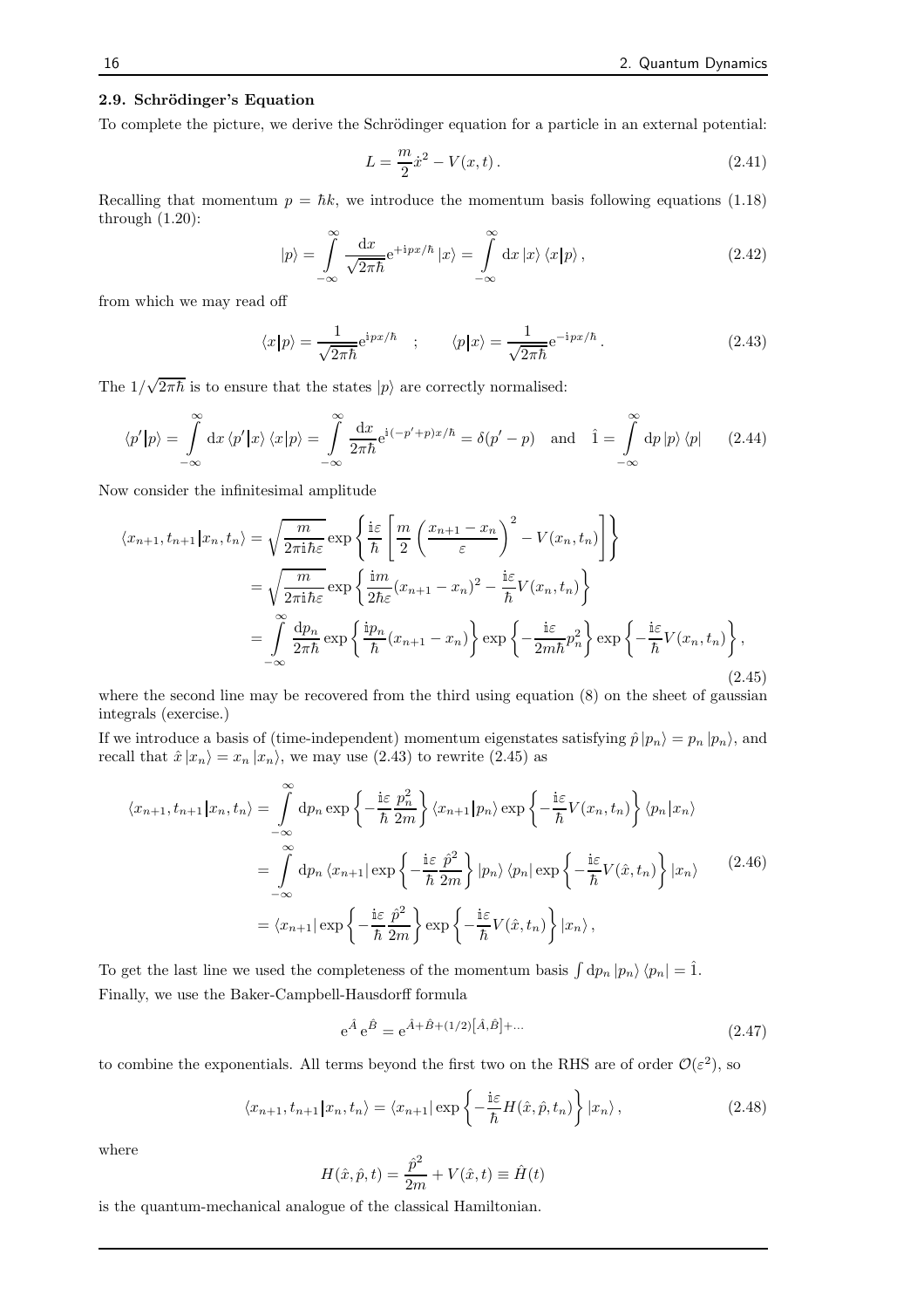Remembering that  $\varepsilon = t_{n+1} - t_n$ , we can rewrite (2.48) as

$$
\langle x_{n+1}, t_{n+1} | x_n, t_n \rangle = \langle x_{n+1} | \exp \left\{-\frac{\mathrm{i} (t_{n+1} - t_n)}{\hbar} H(\hat{x}, \hat{p}, t_n)\right\} | x_n \rangle,
$$

which we can use to write  $|x, t\rangle$  in terms of  $|x\rangle$ 

$$
|x,t\rangle = \exp\left\{\frac{i}{\hbar}(t-t_0)\hat{H}(t_0)\right\}|x\rangle
$$
\n(2.49)

for some  $t_0$  such that  $t - t_0$  is infinitesimal.

If we differentiate (2.49) with respect to t, and then let  $t - t_0 \rightarrow 0$ , we obtain

$$
\frac{\partial}{\partial t} |x, t\rangle = \frac{\mathrm{i}}{\hbar} \hat{H}(t) |x, t\rangle \qquad \Rightarrow \qquad \hat{H}(t) |x, t\rangle = -\mathrm{i} \hbar \frac{\partial}{\partial t} |x, t\rangle.
$$

where we used  $\hat{H}(t_0) \rightarrow \hat{H}(t)$  as  $t - t_0 \rightarrow 0$ .

Following (1.21) we have  $\hat{p}|x,t\rangle = i\hbar \frac{\partial}{\partial x}|x,t\rangle$ . Now define  $\psi(x,t) = \langle x,t|\psi\rangle$ , so  $\langle \psi|x,t\rangle = \psi^*(x,t)$ , then (exercise)

$$
\hat{H}\psi(x,t) = \left(-\frac{\hbar^2}{2m}\frac{\partial^2}{\partial x^2} + V(x,t)\right)\psi(x,t) = i\hbar\frac{\partial}{\partial t}\psi(x,t). \tag{2.50}
$$

Equation  $(2.50)$  is of course Schrödinger's equation.

#### Notes:

- 1. The argument is reversible: starting from the Schrödinger equation, we can derive Feynman's path integral representation. Indeed, this is the route followed by most text books.
- 2. We can use the expression in the third line of (2.45) to construct an alternative representation of the path integral, called the phase space path integral:

$$
\langle x_b, t_b | x_a, t_a \rangle = \lim_{N \to \infty} \left( \prod_{n=1}^N \int dx_n \right) \left( \prod_{n=1}^{N+1} \int \frac{dp_n}{2\pi \hbar} \right)
$$
  

$$
\exp \left\{ \frac{i\varepsilon}{\hbar} \sum_{n=1}^{N+1} \left[ p_n \frac{(x_n - x_{n-1})}{(t_n - t_{n-1})} - \frac{p_n^2}{2m} - V(x_n, t_n) \right] \right\}
$$
  

$$
\equiv \int \mathcal{D}x \int \mathcal{D}p \exp \left\{ \frac{i}{\hbar} \int_{t_a}^{t_b} dt \left( p\dot{x} - H(x, p, t) \right) \right\}
$$
 (2.51)

where  $H$  is the classical Hamiltonian. This has the advantage of a natural measure – there are no normalisation factors (because of Liouville's theorem) – and it is particularly useful in statistical mechanics.

3. We can use (2.51) to give yet another derivation of the free particle amplitude:

$$
\langle x_b, t_b | x_a, t_a \rangle = \lim_{N \to \infty} \left( \prod_{n=1}^N \int dx_n \right) \left( \prod_{n=1}^{N+1} \int \frac{dp_n}{2\pi \hbar} \right) \exp \left\{ \frac{i}{\hbar} \sum_{n=1}^{N+1} \left( p_n (x_n - x_{n-1}) - \frac{\varepsilon p_n^2}{2m} \right) \right\}
$$
  
\n
$$
= \lim_{N \to \infty} \frac{1}{2\pi \hbar} \left( \prod_{n=1}^{N+1} \int dp_n \right) \prod_{n=1}^N \delta(p_{n+1} - p_n) \exp \left\{ \frac{i}{\hbar} \left( p_{N+1} x_b - p_1 x_a - \frac{\varepsilon}{2m} \sum_{n=1}^{N+1} p_n^2 \right) \right\}
$$
  
\n
$$
= \int_{-\infty}^{\infty} \frac{dp}{2\pi \hbar} \exp \left\{ \frac{i}{\hbar} p(x_b - x_a) - \frac{i}{2m\hbar} (N+1) \varepsilon p^2 \right\}
$$
  
\n
$$
= \sqrt{\frac{m}{2\pi \hbar (t_b - t_a)}} \exp \left\{ \frac{im}{2\hbar} \frac{(x_b - x_a)^2}{t_b - t_a} \right\}
$$

where we rewrote the sum in the first line

$$
\sum_{n=1}^{N+1} p_n(x_n - x_{n-1}) = p_{N+1}x_b - p_1x_a - \sum_{n=1}^{N} x_n(p_{n+1} - p_n).
$$

in order to perform the N integrals over the  $x_n$ . We then used the resulting delta functions to perform the integrals over the first N momenta  $p_i$ , leaving just one momentum integral (over  $p_{N+1} \equiv p$ ) which may be done using integral (8) on the sheet of Gaussian Integrals.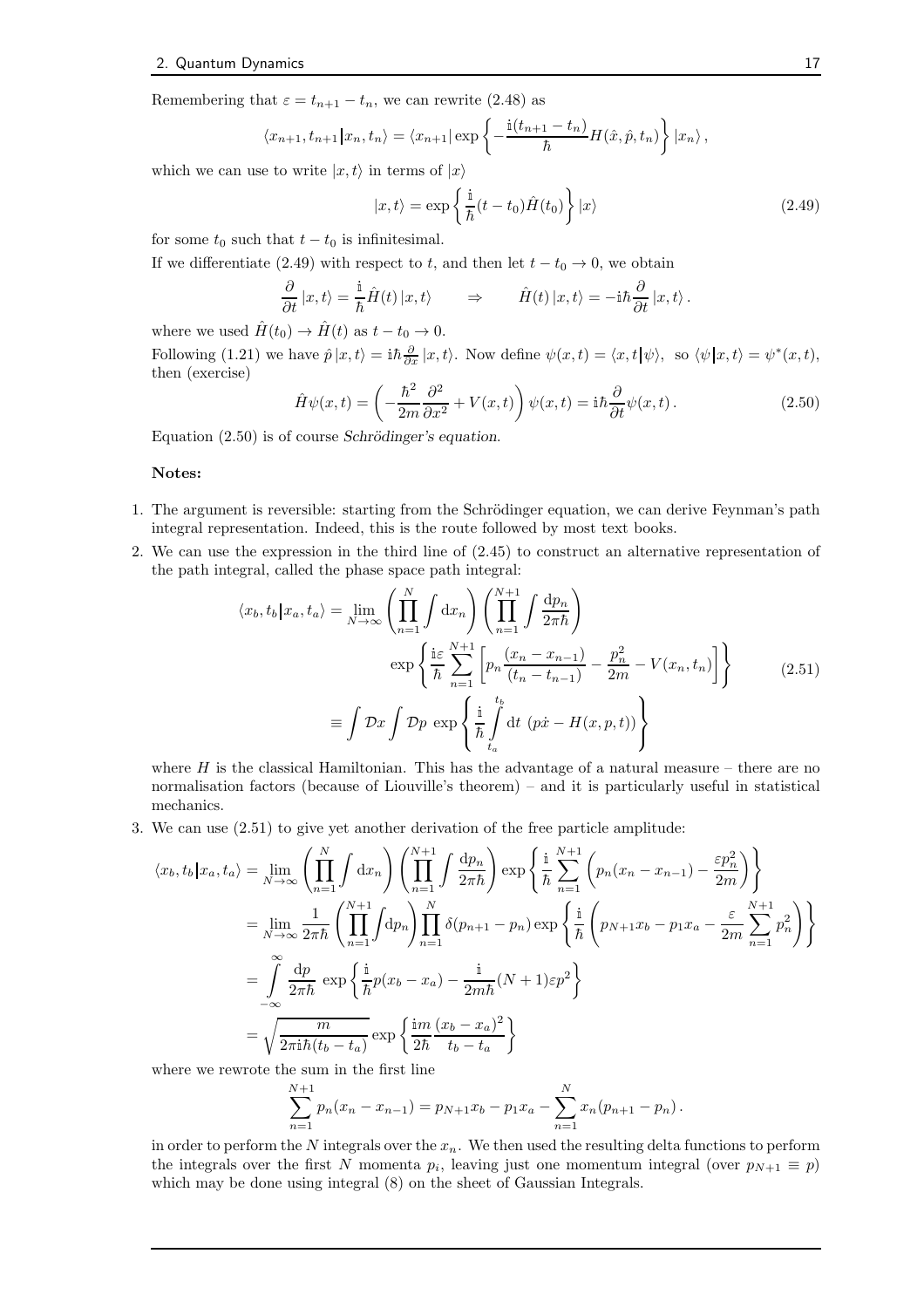4. Equation (2.49) may be regarded as the solution of the Schrödinger equation for infinitesimal  $t-t_0$ . If the Hamiltonian were time-independent, i.e.  $\hat{H}(t) = \hat{H}$ , then (2.49) would hold for all t and  $t_0$ ,

$$
|x,t\rangle = \exp\left\{\frac{\mathrm{i}}{\hbar}(t-t_0)\hat{H}\right\}|x\rangle \equiv \hat{U}^{\dagger}(t,t_0)|x\rangle \quad \forall t
$$

For a general time-dependent Hamiltonian, we must define:

$$
|x,t\rangle = \hat{U}^{\dagger}(t,t_0) |x\rangle \tag{2.52}
$$

where, from (2.49) and the equation below it, the time evolution operator  $\hat{U}(t, t_0)$  satisfies the Schrödinger-like equation (exercise):

$$
i\hbar \frac{\partial}{\partial t}\hat{U}(t, t_0) = \hat{H}(t)\,\hat{U}(t, t_0)
$$
\n(2.53)

with the boundary condition  $\hat{U}(t_0, t_0) = \hat{1}$ .

Clearly,  $\hat{U}$  must be unitary, since it changes bases  $|x\rangle \mapsto |x, t\rangle$ :

$$
\hat{U}^{-1}(t,t_0) = \hat{U}^{\dagger}(t,t_0) = \hat{U}(t_0,t).
$$

#### 5. The Schrödinger and Heisenberg pictures

We may write

$$
\psi(x,t) = \langle x, t | \psi \rangle = \langle x | \hat{U}(t,t_0) | \psi \rangle \equiv \langle x | \psi, t \rangle
$$

where we have defined the time-dependent state vector  $|\psi, t\rangle \equiv \hat{U}(t, t_0)|\psi\rangle$ , which from (2.53) satisfies the Schrödinger equation

$$
\hat{H}|\psi,t\rangle = \mathrm{i}\hbar\frac{\partial}{\partial t}|\psi,t\rangle.
$$

We say that  $|\psi, t\rangle$  and  $|x\rangle$  are the state vector and the position eigenstate in the Schrödinger picture for time dependence in quantum mechanics. Similarly,  $|\psi\rangle$  and  $|x, t\rangle$  are the equivalent quantities in the Heisenberg picture. These two "pictures" for describing time dependence in the operator formulation of quantum mechanics are of course equivalent in that they give the same physical predictions for all observables.

The wave-function  $\psi(x, t) = \langle x | \psi, t \rangle = \langle x, t | \psi \rangle$  is (by definition) the same in both pictures.

Clearly, Schrödinger-picture operators such as  $\hat{x} = \int dx x |x\rangle \langle x|$  are time-independent while in the Heisenberg picture  $\hat{x}(t) \equiv \int dx \, x |x, t \rangle \langle x, t|$  is time-dependent. So we write  $\hat{x} |x \rangle = x |x \rangle$  and  $\hat{x}(t)|x, t\rangle = x |x, t\rangle.$ 

What is the relation between  $\hat{x}$  and  $\hat{x}(t)$ ? Inverting (2.52) gives  $|x\rangle = \hat{U}(t, t_0)|x, t\rangle$ , hence

$$
\langle x | \hat{x} | x \rangle = \langle x, t | \hat{U}^{\dagger}(t, t_0) \hat{x} \hat{U}(t, t_0) | x, t \rangle \equiv \langle x, t | \hat{x}(t) | x, t \rangle
$$

This must hold  $\forall |x, t\rangle$ . Hence, for the two pictures to be equivalent, we must have

$$
\hat{x}(t) = \hat{U}^{\dagger}(t, t_0) \,\hat{x}\,\hat{U}(t, t_0) \tag{2.54}
$$

Similarly for other operators. Note that  $[\hat{x}(t), \hat{x}(t')] \neq 0$  unless  $t = t'$ . However, since

$$
\mathrm{i}\hbar\frac{\partial}{\partial t}\left\langle x,t|\psi\right\rangle = \left\langle x,t|\hat{H}|\psi\right\rangle = \left\langle x|\hat{U}\hat{H}|\psi\right\rangle
$$

$$
\mathrm{i}\hbar\frac{\partial}{\partial t}\left\langle x|\psi,t\right\rangle = \left\langle x|\hat{H}|\psi,t\right\rangle = \left\langle x|\hat{H}\hat{U}|\psi\right\rangle
$$

we must have  $\hat{U}\hat{H} = \hat{H}\hat{U} \Rightarrow \hat{H} = \hat{U}^{\dagger}\hat{H}\hat{U}$ , so the Hamiltonian is the same in both pictures at all times.

Note that all Heisenberg-picture states and operators coincide with their Schrödinger-picture equivalents at time  $t = t_0$ .

We can derive an equation of motion for the position operator in the Heisenberg picture:

$$
i\hbar \frac{\partial}{\partial t}\hat{x}(t) = \left(i\hbar \frac{\partial \hat{U}^{\dagger}}{\partial t}\right)\hat{x}\hat{U} + \hat{U}^{\dagger}\hat{x}\left(i\hbar \frac{\partial \hat{U}}{\partial t}\right) = -\hat{U}^{\dagger}\hat{H}\hat{x}\hat{U} + \hat{U}^{\dagger}\hat{x}\hat{H}\hat{U}
$$
  

$$
= -\hat{U}^{\dagger}\hat{H}\hat{U}U^{\dagger}\hat{x}\hat{U} + \hat{U}^{\dagger}\hat{x}\hat{U}U^{\dagger}\hat{H}\hat{U}
$$
  

$$
= \left[\hat{x}(t), \hat{H}\right]
$$
(2.55)

This is the Heisenberg Equation of motion for the time-evolution of the position operator in the Heisenberg picture. Since the state vector  $|\psi\rangle$  is time-independent in the Heisenberg picture, it doesn't have an equation of motion.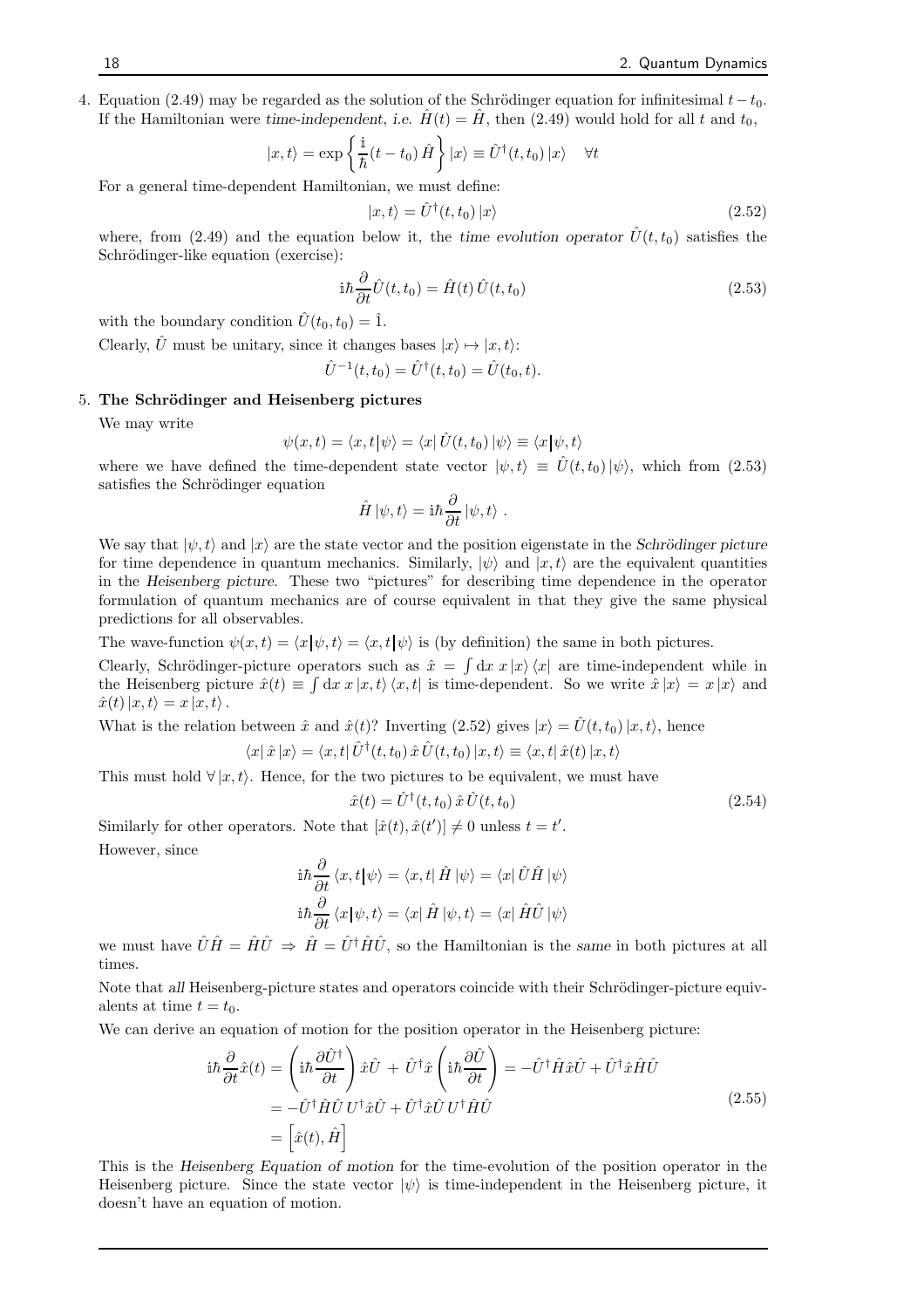The same argument can be used for any operator  $\hat{O}(t)$ . We say  $\hat{O}(t)$  is conserved if  $\partial \hat{O}(t)/\partial t = 0$ , whence  $\left[\hat{O}(t),\hat{H}\right]=0$ . For example, momentum is conserved if and only if  $\left[\hat{p}(t),\hat{H}\right]=0$ .

For the rest of this course we will generally adopt the Heisenberg picture.

6. For  $t > t'$ , the transition amplitude  $\langle x, t | x', t' \rangle$  is the retarded Green function for the Schrödinger equation. Since

$$
\psi(x,t) = \langle x,t | \psi \rangle = \int \mathrm{d}x' \langle x,t | x',t' \rangle \langle x',t' | \psi \rangle \quad \forall t,t'
$$

if we define

$$
G(x, x'; t, t') = \begin{cases} \langle x, t | x', t' \rangle & t > t' \\ 0 & t < t' \end{cases}
$$
 (2.56)

then 
$$
\theta(t-t')\,\psi(x,t) = \int \mathrm{d}x' \, G(x,x';t,t')\,\psi(x',t') \qquad \forall\, t,t'
$$

Now, since  $\psi(x, t)$  satisfies the time-dependent Schrödinger equation, we find

$$
\left(-\frac{\hbar^2}{2m}\frac{\partial^2}{\partial x^2} + V(x,t) - i\hbar\frac{\partial}{\partial t}\right)\theta(t-t')\psi(x,t) = -i\hbar\delta(t-t')\psi(x,t)
$$

$$
\left(-\frac{\hbar^2}{2m}\frac{\partial^2}{\partial x^2} + V(x,t) - i\hbar\frac{\partial}{\partial t}\right)G(x,x';t,t') = -i\hbar\delta(t-t')\delta(x-x') \qquad \forall t,t'
$$

which implies

To recover the first equation from the second, multiply the latter by  $\psi(x', t')$ , integrate with respect to  $x'$ , and then compare with the last line of  $(2.56)$ 

Note: We choose  $G(x, x'; t, t') = 0$  for  $t < t'$  because in non-relativistic quantum mechanics we only consider paths in which the particle moves forwards in time.

7. For time-independent Hamiltonians, it is useful to expand in a basis of energy eigenstates  $|n\rangle$  with  $n = 0, 1, 2, 3, \ldots$ 

$$
\hat{H} |n\rangle = E_n |n\rangle \quad ; \quad u_n(x) \equiv \langle x | n \rangle. \tag{2.57}
$$

So for  $t > 0$  the Green function is:

$$
G(x, y; t) \equiv \langle x, t | y, 0 \rangle = \langle x | e^{-it\hat{H}/\hbar} | y \rangle = \sum_{n} \langle x | e^{-it\hat{H}/\hbar} | n \rangle \langle n | y \rangle
$$

$$
= \sum_{n} e^{-itE_{n}/\hbar} u_{n}(x) u_{n}^{*}(y)
$$
(2.58)

Define the Fourier transform of  $G(x, y; t)$  wrt t as  $\tilde{G}(x, y; E) = \int_{0}^{\infty}$ −∞  $\mathrm{d} t\ \mathrm{e}^{\mathrm{i} t E/\hbar}\, G(x,y;t)\, \mathrm{e}^{\mathrm{i} t (\mathrm{i}\epsilon)/\hbar}$  , so

$$
\tilde{G}(x, y; E) = \sum_{n} \int_{0}^{\infty} dt \ e^{it(E - E_n)/\hbar} u_n(x) u_n^*(y) e^{it(i\epsilon)/\hbar} = i\hbar \sum_{n} \frac{u_n(x) u_n^*(y)}{E - E_n + i\epsilon}
$$
(2.59)

The i $\epsilon \ (\epsilon > 0$ , infinitesimal) is introduced to ensure that for positive real energies the integral converges at the upper limit. Evidently, bound states correspond to poles in  $\tilde{G}(x, y; E)$  which lie just below the real axis in the complex E plane. i.e. at  $E_n - i\epsilon$ , ensuring that when we do the inverse transform we recover the retarded (or causal) Green function (i.e.  $G(x, y; t) = 0$  for  $t < 0$ .) [Technical note: An i $\epsilon$  is also necessary for the convergence of the path integral, e.g. for the harmonic oscillator,  $E_n \to E_n - i\epsilon$  if  $\omega \to \omega - i\epsilon, \omega > 0$ , i.e.  $\omega^2 \to \omega^2 - i\epsilon$ , so

$$
S[x] \to S[x] + i\epsilon m \int dt \, x^2, \quad \text{and} \quad \exp\{iS/\hbar\} \to \exp\{iS/\hbar\} \, \exp\left\{-\epsilon (m/\hbar) \int dt \, x^2\right\}
$$

The last term is a convergence factor which damps paths with very large  $x^2$ , it ensures that the path integral gives causal propagation in non-relativistic quantum mechanics.]

Setting  $x = y$  and integrating over x in (2.58) (*i.e.* taking the trace) gives (for  $t > 0$ ):

$$
\int_{-\infty}^{\infty} dx \langle x, t | x, 0 \rangle = \int dx G(x, x; t) = \sum_{n} e^{-itE_n/\hbar} \int dx |u_n(x)|^2 = \sum_{n} e^{-itE_n/\hbar}
$$
(2.60)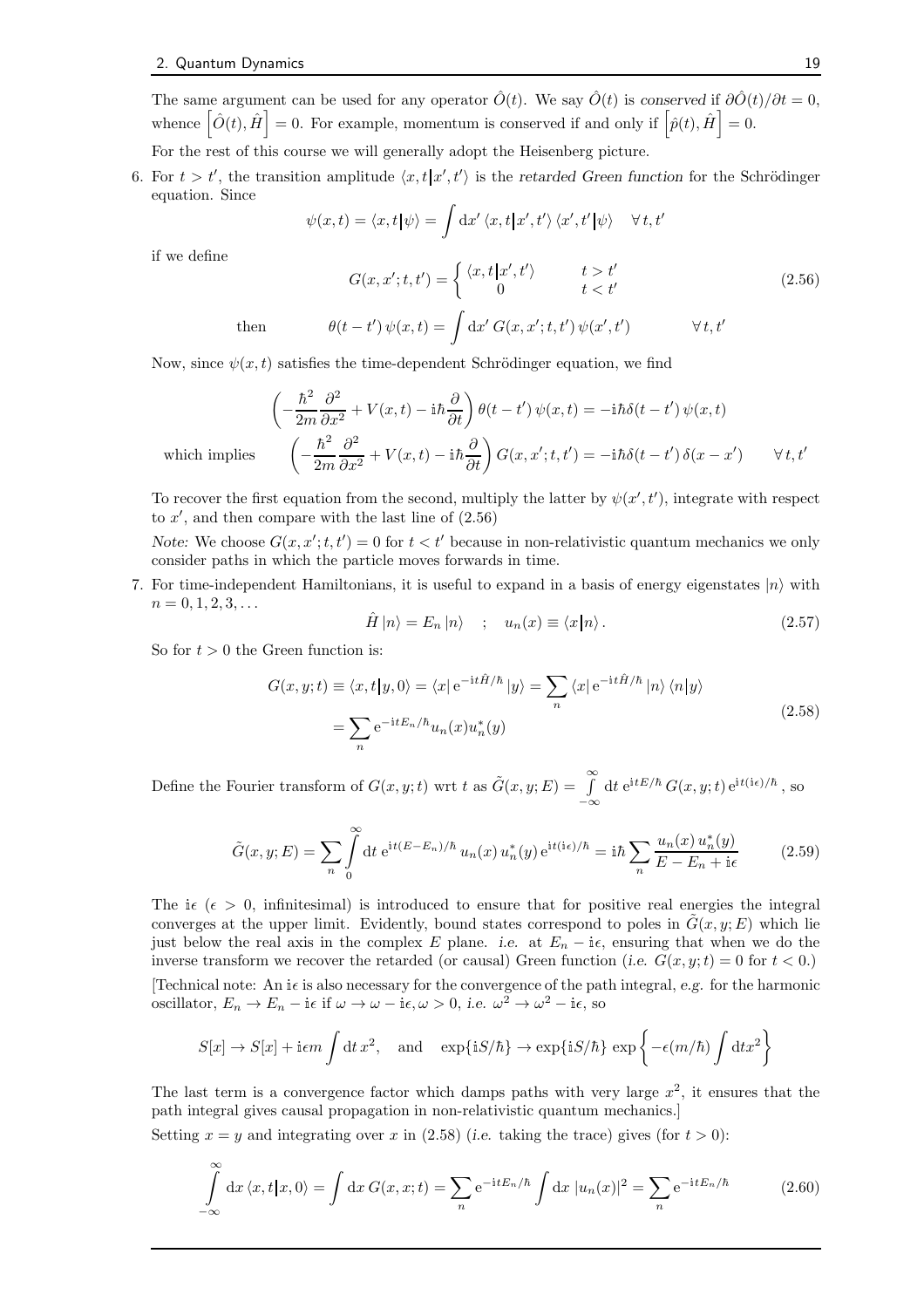for orthonormal energy eigenfunctions  $u_n(x)$ .

Hence, if we know  $G(x, y; t)$ , we can use this expression to deduce the energy eigenvalues. For example let us consider the harmonic oscillator:

$$
\int_{-\infty}^{\infty} dx \langle x, t | x, 0 \rangle = \int_{-\infty}^{\infty} dx \sqrt{\frac{m\omega}{2\pi i\hbar \sin \omega t}} \exp \left\{ \frac{i m\omega}{\frac{2\hbar \sin \omega t}{i S_{\text{cl}}/\hbar}} 2x^2 (\cos \omega t - 1) \right\}
$$
\n
$$
= \frac{1}{2i} \frac{1}{\sin \frac{\omega t}{2}} \qquad \text{(gaussian integral)}
$$
\n
$$
= \frac{e^{-i\omega t/2}}{1 - e^{-i\omega t}} = e^{-i\omega t/2} \sum_{n=0}^{\infty} e^{-in\omega t} = \sum_{n} e^{-i t E_n/\hbar} \qquad \text{(using (2.60))}
$$
\n
$$
\text{lows that}
$$
\n
$$
\left( \frac{1}{\sqrt{2\pi i \omega t}} \right)
$$

It fol

$$
E_n=\left(n+\frac{1}{2}\right)\hbar\omega
$$

The eigenfunctions may also be deduced in this way (tutorial.)

#### 2.10. Single particle in an Electromagnetic Field

The Lagrangian for a particle of charge  $e$  in an electromagnetic field is (in Heaviside-Lorentz units)

$$
L(\underline{x}, \dot{\underline{x}}, t) = \frac{1}{2}m|\dot{\underline{x}}|^2 - e\phi + \frac{e}{c}\dot{\underline{x}} \cdot \underline{A}
$$
\n(2.62)

where  $\phi(\underline{x},t)$  is the electric potential (also known as the "scalar" or "electrostatic" potential) and  $\underline{A}(\underline{x}, t)$  is the magnetic vector potential with

$$
\underline{E} = -\nabla \phi - \frac{1}{c} \frac{\partial \underline{A}}{\partial t} \quad \text{and} \quad \underline{B} = \nabla \times \underline{A} \tag{2.63}
$$

The classical Hamiltonian is

$$
H(\underline{x}, \underline{p}, t) = \frac{1}{2m} \left| \underline{p} - \frac{e}{c} \underline{A} \right|^2 + e\phi \tag{2.64}
$$

Exercise: verify explicitly that the Lagrangian (2.62) gives the Lorentz force  $\underline{F} = e\underline{E} + (e/c)\dot{x} \times \underline{B}$ and the classical Hamiltonian above. (See Junior Honours Lagrangian Dynamics notes & tutorials.) One can then derive the quantum Hamiltonian  $H(\hat{\underline{x}}, \hat{p}, t)$  and the corresponding Schrödinger equation. This requires a little care because  $\left[\underline{\hat{p}}, \underline{A}(\underline{\hat{x}}, t)\right] \neq 0$  (tutorial).

Gauge invariance: Classically, the  $E$  and  $B$  fields (and thus the Lorentz force, and hence the classical path) are unchanged under the gauge transformation

$$
\underline{A} \to \underline{A} + \underline{\nabla}\chi \quad \text{and} \quad \phi \to \phi - \frac{1}{c}\frac{\partial \chi}{\partial t} \qquad \text{(exercise)} \tag{2.66}
$$

for any function  $\chi(\underline{x}, t)$ . However, the Lagrangian does change:

$$
L \to L + \frac{e}{c} \underline{\dot{x}} \cdot \underline{\nabla} \chi + \frac{e}{c} \frac{\partial \chi}{\partial t} = L + \frac{e}{c} \frac{d\chi}{dt}
$$
 (2.67)

where we used  $\underline{\dot{x}} \cdot \nabla \chi + \frac{\partial \chi}{\partial t} = \frac{d\chi}{dt}$ , the total derivative with respect to t. But adding a total derivative to the Lagrangian doesn't change the classical Lagrange equations of motion (see Lagrangian Dynamics notes), so our previous claim that classical physics is gauge invariant remains valid.

The action also changes:

$$
S = \int_{t_a}^{t_b} dt L \to S + \frac{e}{c} \int_{t_a}^{t_b} dt \frac{d\chi}{dt} = S + \frac{e}{c} \left( \chi(\underline{x}_b, t_b) - \chi(\underline{x}_a, t_a) \right)
$$
(2.68)

so the quantum mechanical transition amplitude changes:

$$
\langle \underline{x}_b, t_b | \underline{x}_a, t_a \rangle = \int_{\underline{x}_a}^{\underline{x}_b} \mathcal{D} \underline{x} \, e^{iS/\hbar} \to \left( \int_{\underline{x}_a}^{\underline{x}_b} \mathcal{D} \underline{x} \, e^{iS/\hbar} \right) \exp \left\{ \frac{i e}{\hbar c} \left( \chi(\underline{x}_b, t_b) - \chi(\underline{x}_a, t_a) \right) \right\} \tag{2.69}
$$

From this we may deduce

$$
|\underline{x},t\rangle \to \exp\left\{-\frac{ie}{\hbar c}\chi(\underline{x},t)\right\}|\underline{x},t\rangle
$$
\n(2.70)

which is an independent phase change *locally* at every point in space and time. The transition probability  $\propto |\langle x_b, t_b | x_a, t_a \rangle|^2$  is of course unchanged. This is a huge symmetry of the theory, and is known as a  $U(1)$  local gauge symmetry.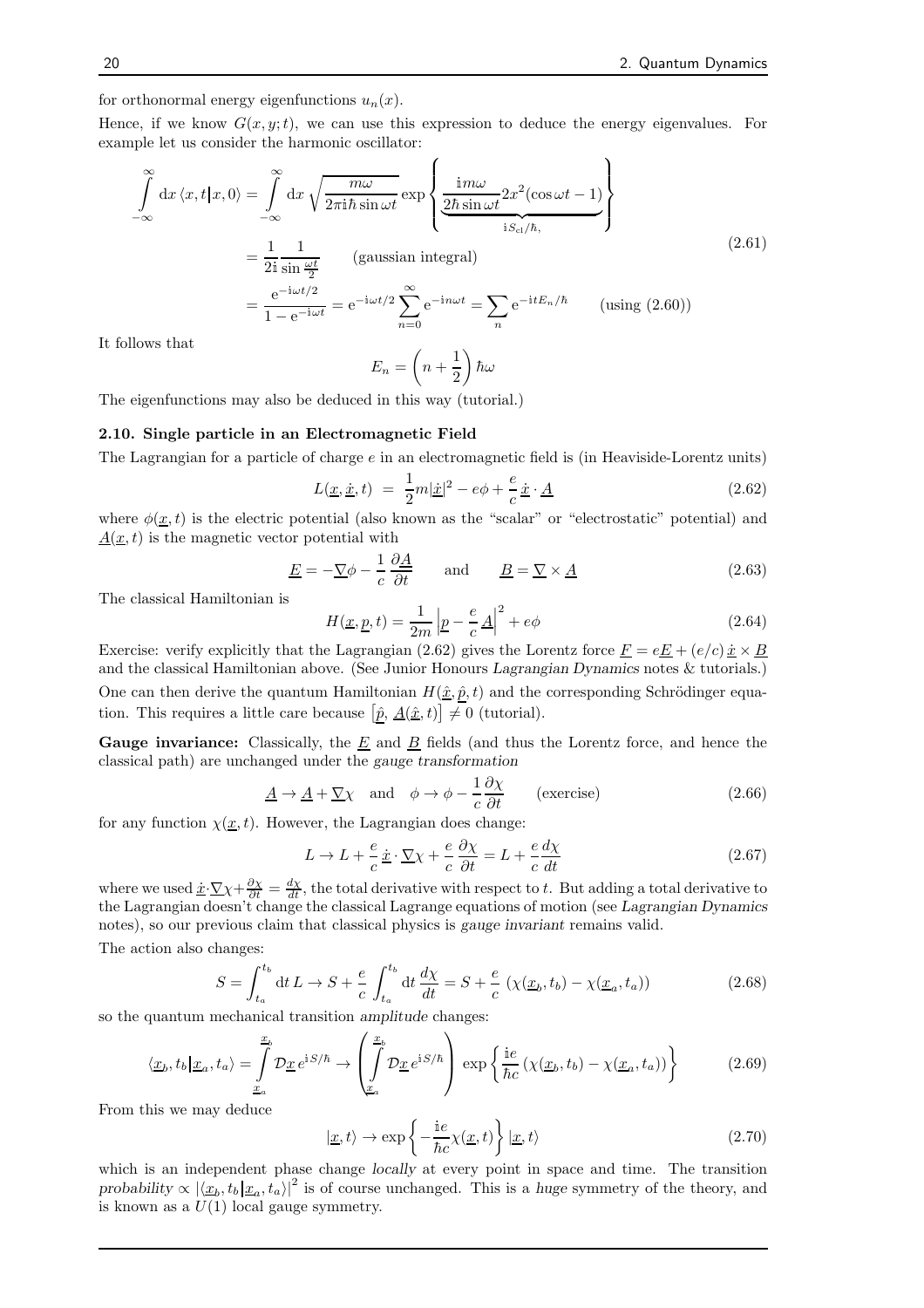#### 2.11. The Aharonov-Bohm effect

Consider a double slit experiment involving charged particles and a magnetic field.



The magnetic field  $\underline{B}$  points out of the page and is non-zero in the shaded area only – think of a long thin solenoid – and we assume the particles are shielded from the region of non-zero magnetic field perfectly. The B field corresponds to a magnetic vector potential A whose field lines form circles around the solenoid as shown.

Classically, we expect the field to have no effect because the particles don't travel through the region of non-zero magnetic field. The  $\underline{A}$  field is non-zero along the paths but the vector potential has no direct significance in classical physics.

Quantum mechanically, the dominant contributions to the transition amplitude  $\langle f | i \rangle$  will come from paths close to the classical paths  $\underline{x}_1(t)$  and  $\underline{x}_2(t)$  shown in the figure. In the absence of the field, we add the amplitudes as usual, so the contribution of these paths is

$$
e^{iS[x_1]/\hbar} + e^{iS[x_2]/\hbar} = e^{iS[x_1]/\hbar} \left(1 + e^{i(S[x_2] - S[x_1])/\hbar}\right)
$$
\n(2.71)

and we get interference from the relative phase  $\phi = (S[x_2] - S[x_1])/\hbar$ .

When we add a magnetic field  $\underline{B}$  (assumed time-independent, so that  $\underline{A}$  is also time-independent) the Lagrangian changes:

$$
L \to L + \frac{e}{c} \underline{\dot{x}} \cdot \underline{A}
$$

so

$$
S \to S + \frac{e}{c} \int_{t_a}^{t_b} dt \frac{dx}{dt} \cdot \underline{A} = S + \frac{e}{c} \int_{t_a}^{t_b} d\underline{x}(t) \cdot \underline{A}
$$
 (2.72)

Therefore, when we switch on the magnetic field, there is a change in the relative phase

$$
\delta\phi = \frac{e}{\hbar c} \left( \int_{t_a}^{t_b} \underline{A} \cdot d\underline{x}_2(t) - \int_{t_a}^{t_b} \underline{A} \cdot d\underline{x}_1(t) \right)
$$
  
=  $\frac{e}{\hbar c} \oint_C \underline{A} \cdot d\underline{x}(t) \equiv \frac{e}{\hbar c} \Phi$  (2.73)

where the curve C is the closed path  $x_2-x_1$ . This path clearly encircles the region of non-zero magnetic field, but the magnetic field is zero everywhere on the closed path itself. Using Stokes' theorem we may write

$$
\Phi = \oint_C \underline{A} \cdot d\underline{x}(t) = \int_S \underline{\nabla} \times \underline{A} \cdot d\underline{S} = \int_S \underline{B} \cdot d\underline{S}
$$
\n(2.74)

where S is any surface bounded by the closed curve  $x_2-x_1$  in the diagram. So  $\Phi$  is the total magnetic flux passing in between the two paths, and the interference pattern shifts upwards (or downwards) due to the relative phase shift  $(e/\hbar c) \Phi$  – even though the particle hasn't passed through any region of non-zero magnetic field  $\underline{B}$ , and has therefore felt no direct electromagnetic forces!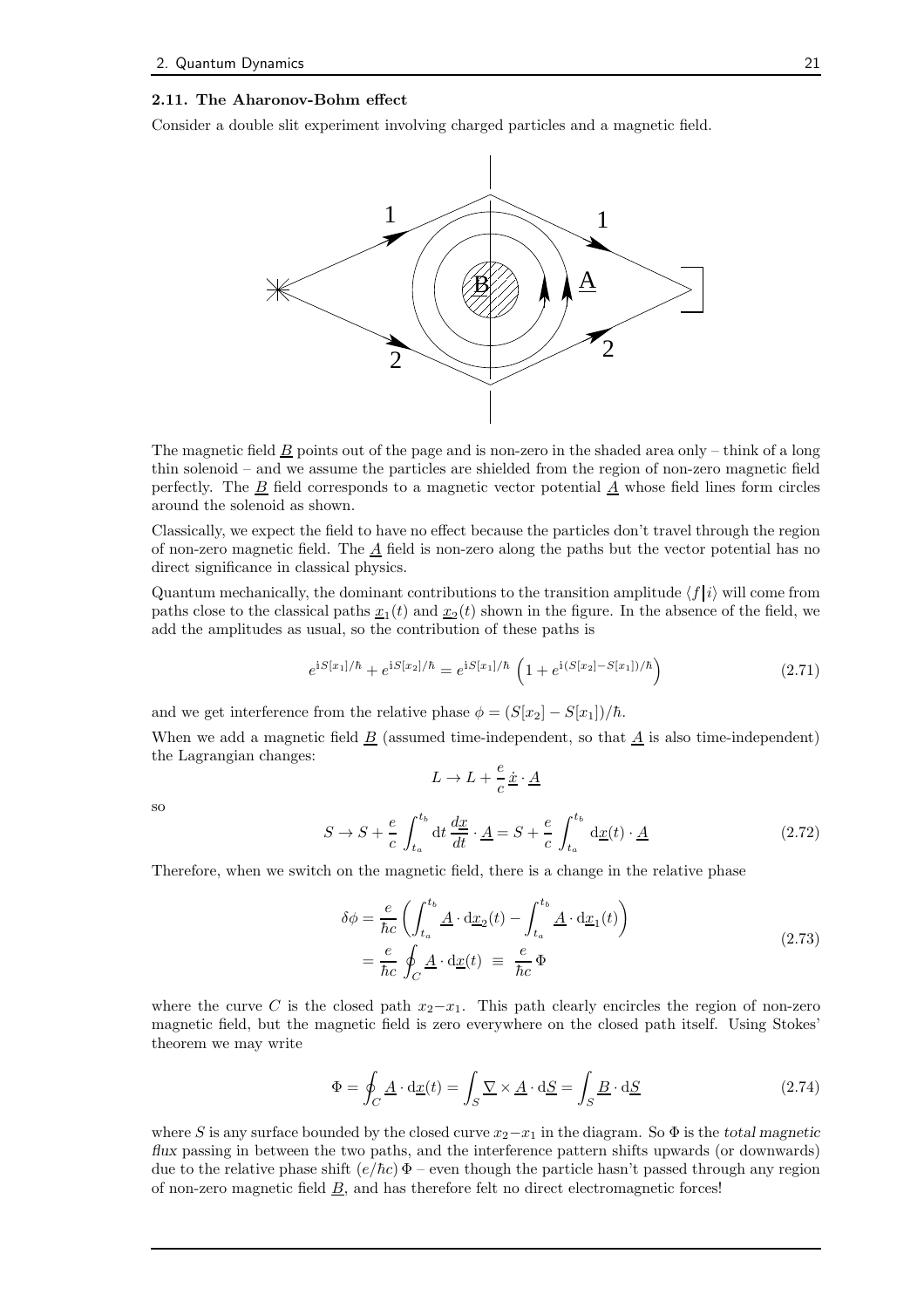#### Notes:

- (1) We get the same phase shift  $\delta\phi$  for all paths  $\underline{x}_1(t)$  and  $\underline{x}_2(t)$  which don't penetrate the region of non-zero magnetic field  $\underline{B}$ , not just for the classical paths. Hence our expression (2.73) for the phase shift holds in the full quantum theory, it's not just a semi-classical approximation.
- (2)  $\Phi$  is gauge invariant. If  $\underline{A} \to \underline{A} + \underline{\nabla} \chi$ , then

$$
\Phi \to \Phi + \oint_C \underline{\nabla} \chi \cdot d\underline{x} = \Phi + \oint_C d\chi = \Phi + 0 = \Phi.
$$
 (2.75)

- (3) Only the flux passing between the two paths is included.
- (4) The effect is periodic: there is no effect if  $\delta \phi = 2n\pi$ , *i.e.* when

$$
\Phi = 2\pi n \frac{\hbar c}{e} = n \frac{hc}{e}, \qquad n = 0, \pm 1, \pm 2, \dots
$$
 (2.76)

- (5) From the shift in the interference pattern, we deduce that the vector potential  $\underline{A}(\underline{x})$  is not just a mathematical artifice, as might be concluded from classical physics.
- (6) The Aharonov-Bohm effect was first observed in 1960.

#### 2.12. Transition Elements

Besides transition amplitudes, we are also interested in transition elements where the sum over all paths is weighted by some function(al) of  $x(t)$ . The simplest example is  $(t_a \le t \le t_b)$ :

$$
\langle x(t) \rangle_{S} \equiv \int_{x_a}^{x_b} \mathcal{D}x \ x(t) e^{iS[x]/\hbar} = \int_{-\infty}^{\infty} dx \int_{x}^{x_b} \mathcal{D}x \int_{x_a}^{x} \mathcal{D}x \ \exp\left\{\frac{i}{\hbar} \int_{t}^{t_b} L dt\right\} \ x \ \exp\left\{\frac{i}{\hbar} \int_{t_a}^{t} L dt\right\}
$$

$$
= \int dx \ \langle x_b, t_b | x, t \rangle \ x \ \langle x, t | x_a, t_a \rangle = \int dx \ \langle x_b, t_b | \hat{x}(t) | x, t \rangle \ \langle x, t | x_a, t_a \rangle
$$

$$
= \langle x_b, t_b | \hat{x}(t) | x_a, t_a \rangle
$$
(2.77)

This is the matrix element of the operator  $\hat{x}(t)$  between the states  $|x_a, t_a\rangle$  and  $|x_b, t_b\rangle$  in the Heisenberg picture, and it's a non-trivial function of t. It is easy to see (exercise) that for any local function  $f(x(t))$ , we have

$$
\langle x_b, t_b | f(\hat{x}(t)) | x_a, t_a \rangle = \int_{x_a}^{x_b} \mathcal{D}x f(x(t)) e^{iS[x]/\hbar}
$$
\n(2.78)

Now consider correlations between  $x(t)$  and  $x(t')$  with  $t \neq t'$ . For  $t > t'$ :

$$
\langle x(t)x(t')\rangle_S \equiv \int_{x_a}^{x_b} \mathcal{D}x \ x(t) \ x(t') \ e^{iS/\hbar} = \int dx \int dx' \ \langle x_b, t_b | x, t \rangle \ x \ \langle x, t | x', t' \rangle \ x' \ \langle x', t' | x_a, t_a \rangle
$$

$$
= \int dx \int dx' \ \langle x_b, t_b | \ \hat{x}(t) | x, t \rangle \ \langle x, t | \ \hat{x}(t') | x', t' \rangle \ \langle x', t' | x_a, t_a \rangle
$$

$$
= \langle x_b, t_b | \ \hat{x}(t) \ \hat{x}(t') | x_a, t_a \rangle
$$

For  $t < t'$ , we get the same expression, but with  $t \leftrightarrow t'$ ,

$$
\langle x(t)x(t')\rangle_S = \langle x_b, t_b | \hat{x}(t')\hat{x}(t) | x_a, t_a \rangle
$$

So, in general we have:

$$
\int_{x_a}^{x_b} \mathcal{D}x \; x(t) \, x(t') \, \mathrm{e}^{\mathrm{i} S/\hbar} = \langle x_b, t_b | \, T(\hat{x}(t) \, \hat{x}(t')) | x_a, t_a \rangle \tag{2.79}
$$

where

$$
T(\hat{x}(t)\hat{x}(t')) \equiv \theta(t-t')\hat{x}(t)\hat{x}(t') + \theta(t'-t)\hat{x}(t')\hat{x}(t)
$$
\n(2.80)

is called the time ordered product - the position operator at the earlier time appears on the right of the one at the later time.

Note that the Heisenberg-picture operators  $\hat{x}(t)$  and  $\hat{x}(t')$  do not commute (unless  $t = t'$ ).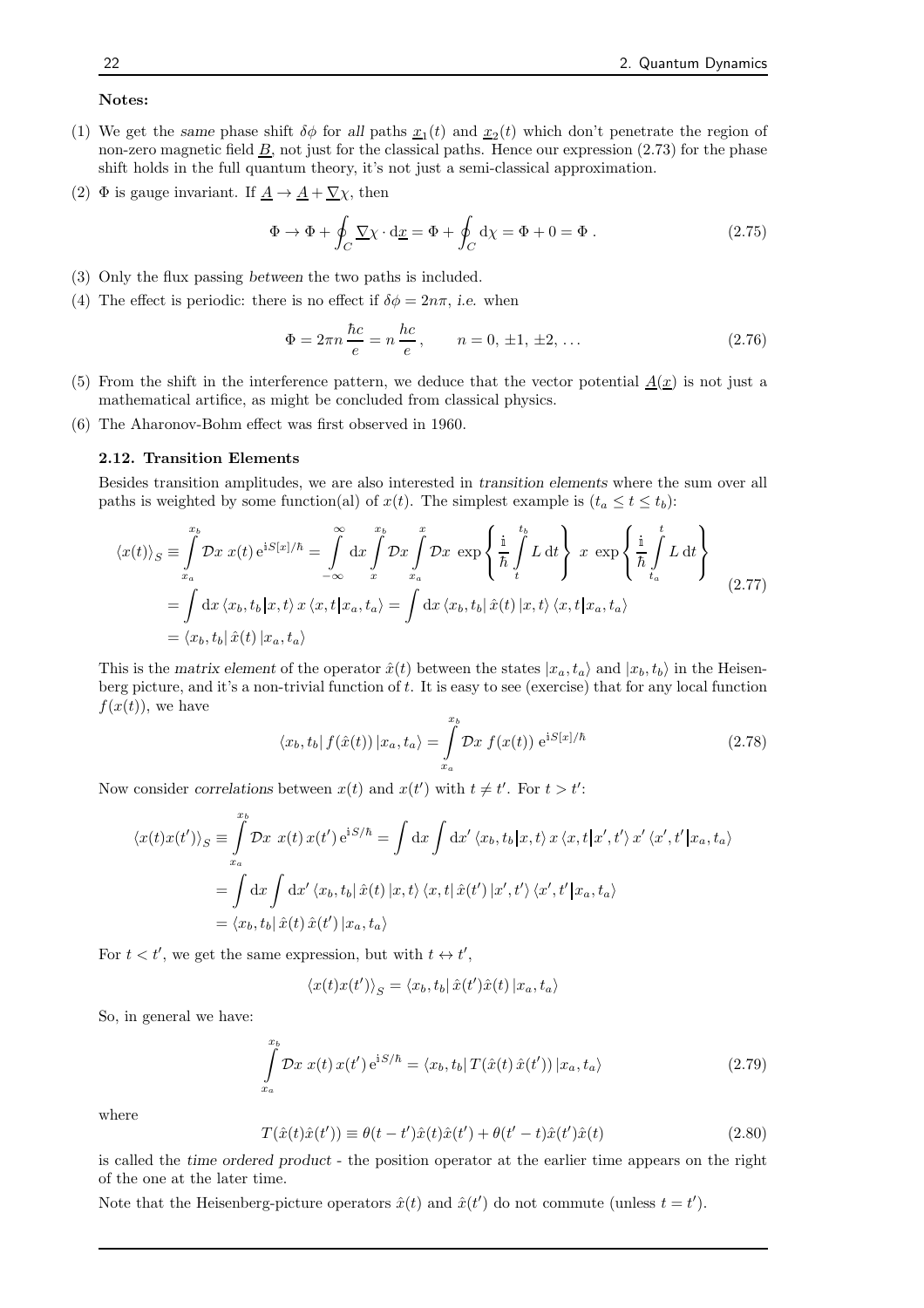Clearly, this may be generalised to any number of local insertions:

$$
\langle f_1(x(t_1)) \dots f_n(x(t_n)) \rangle_S = \langle x_b, t_b | T(f_1(\hat{x}(t_1)) \dots f_n(\hat{x}(t_n))) | x_a, t_a \rangle
$$
  
= 
$$
\int_{x_a}^{x_b} \mathcal{D}x f_1(x(t_1)) \dots f_n(x(t_n)) e^{iS[x(t)]/\hbar}
$$
(2.81)

Note that the quantities  $f_i(\hat{x}(t_i))$  in the "operator expression" on the RHS of the first line of (2.81) are non-commuting operators, whilst the quantities  $f_i(x(t_i))$  in the path integral on the second line are ordinary (commuting) functions.

The time-ordering operator orders all of the operators in the product according to time – the operator at the earliest time is on the extreme right, . . . , and the operator at the latest time is on the extreme left.

Between more general states, we simply insert complete sets of position eigenstates: for example

$$
\langle \psi | T(\hat{x}(t_1) \dots \hat{x}(t_n)) | \phi \rangle = \int dx_a \int dx_b \langle \psi | x_b, t_b \rangle \langle x_b, t_b | T(\hat{x}(t_1) \dots \hat{x}(t_n)) | x_a, t_a \rangle \langle x_a, t_a | \phi \rangle
$$

$$
= \int dx_a \int dx_b \underbrace{\psi^*(x_b, t_b) \phi(x_a, t_a)}_{\text{wave functions}} \underbrace{\int_x^{x_b} \mathcal{D}x \ x(t_1) \dots x(t_n) e^{iS/\hbar}}_{\text{transition elements}}
$$
(2.82)

These transition elements or matrix elements or Green functions or correlation functions (in statistical mechanics language) will play a central role in what follows.

We can also define transition elements with insertions of time derivatives of  $x(t)$ . However, these are a little trickier since  $\dot{x} = p/m$ , and  $\hat{p}(t)$  and  $\hat{x}(t)$  do not commute. To understand the issues involved, we consider a couple of examples.

We start by going back to the basic definition of the path integral:

$$
\langle x_b, t_b | x_a, t_a \rangle = \lim_{N \to \infty} A_N \left( \prod_{n=1}^N \int dx_n \right) \exp \left\{ \frac{\mathrm{i} \varepsilon}{\hbar} \sum_{n=1}^{N+1} \left[ \frac{m}{2} \left( \frac{x_n - x_{n-1}}{\varepsilon} \right)^2 - V(x_n, t_n) \right] \right\} \tag{2.83}
$$

Now, since  $\int_{-\infty}^{\infty} dx_p \frac{\partial}{\partial x_p} f(x_p) = 0$  for any function  $f(x_p)$  which approaches zero sufficiently quickly as  $|x_p| \to \infty$ , and for any  $p \in \{1, \ldots, N\}$ , we must have:

$$
0 = \lim_{N \to \infty} A_N \left( \prod_{n=1}^N \int dx_n \right) \frac{\partial}{\partial x_p} \left( F(x_p) \exp \left\{ \frac{i \varepsilon}{\hbar} \sum_{n=1}^{N+1} \left[ \frac{m}{2} \left( \frac{x_n - x_{n-1}}{\varepsilon} \right)^2 - V(x_n, t_n) \right] \right\} \right)
$$
  

$$
= \lim_{N \to \infty} A_N \left( \prod_{n=1}^N \int dx_n \right) \left( \frac{\partial F}{\partial x_p} - \frac{i \varepsilon}{\hbar} F(x_p) \left\{ \frac{m}{\varepsilon^2} (x_{p+1} - 2x_p + x_{p-1}) + \frac{\partial V}{\partial x_p} \right\} \right) \exp \left\{ \dots \right\}
$$
(2.84)

Technical note: The integral should be considered as the limit of the analytic continuation of an integral with a real part in the exponential argument. So the integral is well-defined although it looks divergent.

As  $\varepsilon \to 0$  we can rewrite terms in (2.84):

$$
\lim_{\varepsilon \to 0} \frac{x_{p+1} - x_p}{\varepsilon} = \dot{x}(t), \quad \text{while} \quad \lim_{\varepsilon \to 0} \frac{x_{p+1} - 2x_p + x_{p-1}}{\varepsilon^2} = \lim_{\varepsilon \to 0} \frac{1}{\varepsilon} \left( \frac{x_{p+1} - x_p}{\varepsilon} - \frac{x_p - x_{p-1}}{\varepsilon} \right) = \ddot{x}(t)
$$
\n(2.85)

If we now set  $F = 1$ , so  $\frac{\partial}{\partial x_p} F = 0$ , then as  $N \to \infty$  we get:

$$
0 = \int_{x_a}^{x_b} \mathcal{D}x \, \left( m\ddot{x}(t) + \frac{\partial V}{\partial x} \right) e^{iS/\hbar} \quad \Rightarrow \quad \langle \ddot{x} \rangle_S = -\frac{1}{m} \left\langle \frac{\partial V}{\partial x} \right\rangle_S \tag{2.86}
$$

Equation (2.86) is the quantum version of the classical equation of motion and is known as Ehrenfest's theorem.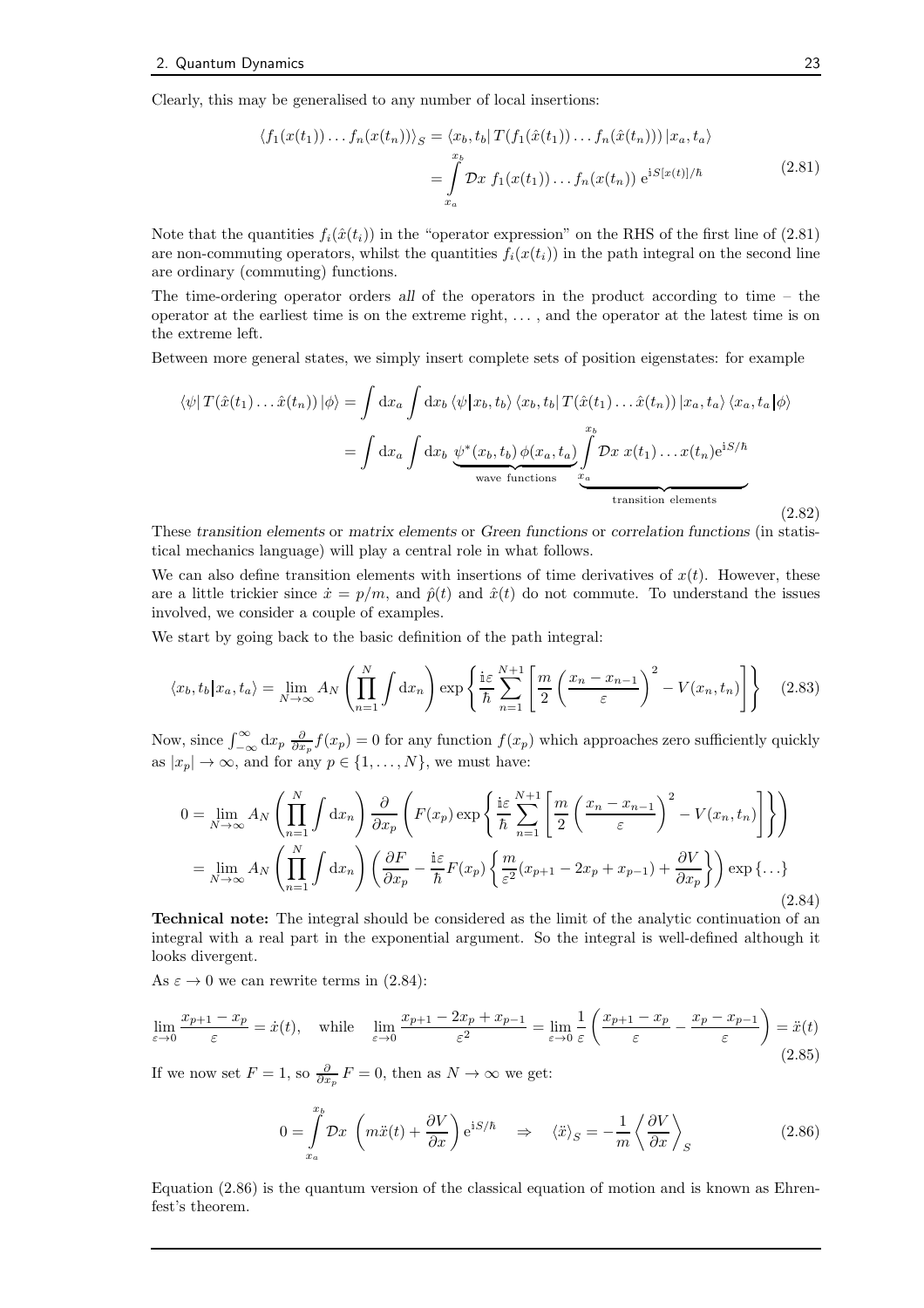If instead we take  $F = x_p$ , so  $\frac{\partial}{\partial x_p} F = 1$ , we get:

$$
0 = \int_{x_a}^{x_b} \mathcal{D}x \ e^{iS/\hbar} \lim_{\varepsilon \to 0} \left( 1 - \frac{i}{\hbar} \left\{ m x_p \left[ \frac{x_{p+1} - x_p}{\varepsilon} - \frac{x_p - x_{p-1}}{\varepsilon} \right] + \varepsilon x_p \frac{\partial V}{\partial x_p} \right\} \right) \tag{2.87}
$$

As  $\varepsilon \to 0$ , we write  $x_p \to x(t)$  and hence  $x_{p+1} \to x(t + \varepsilon)$ . Remembering the time ordering rule, and writing  $m\dot{x}(t) \equiv p(t)$ , we get:

$$
0 = \lim_{\varepsilon \to 0} \langle x_b, t_b | \left\{ 1 - \frac{i}{\hbar} T(\hat{x}(t)\hat{p}(t + \varepsilon/2) - \hat{x}(t)\hat{p}(t - \varepsilon/2)) \right\} | x_a, t_a \rangle
$$
  
=  $\langle x_b, t_b | \left\{ 1 - \frac{i}{\hbar} (\hat{p}(t)\hat{x}(t) - \hat{x}(t)\hat{p}(t)) \right\} | x_a, t_a \rangle$   $(t_a < t < t_b)$  (2.88)

whence the usual equal-time commutation relation

$$
[\hat{x}(t), \hat{p}(t)] = \mathbf{i}\hbar. \tag{2.89}
$$

It follows that we only get the ordering of  $\hat{x}$  and  $\hat{p}$  correct if we are careful with the time ordering in the path integral. However, since  $x_{p+1} = x_p + O(\varepsilon)$  (by continuity),

$$
x_p(x_p - x_{p-1}) = x_{p+1}(x_{p+1} - x_p) + \mathcal{O}(\varepsilon^2),
$$

we may also write (2.87) as

$$
0 = \int_{x_a}^{x_b} \mathcal{D}x \ e^{iS/\hbar} \lim_{\varepsilon \to 0} \left( 1 - \frac{i}{\hbar} m \left\{ x_p \left( \frac{x_{p+1} - x_p}{\varepsilon} \right) - x_{p+1} \left( \frac{x_{p+1} - x_p}{\varepsilon} \right) \right\} \right) + \mathcal{O}(\varepsilon),
$$

so:

$$
\left\langle m\left(\frac{x_{p+1} - x_p}{\varepsilon}\right)^2 \right\rangle_S = -\frac{\hbar}{i\varepsilon} \langle 1 \rangle_S + \mathcal{O}(1) \tag{2.90}
$$

But if we now take the limit  $\varepsilon \to 0$ , we find that  $\langle \dot{x}(t)^2 \rangle_S$  and therefore  $\langle p(t)^2 \rangle_S$  are infinite! This shows that the paths that we integrate over are not smooth. The action is finite (for paths that count), so from (2.83),  $\varepsilon(\delta x/\varepsilon)^2$  is finite, i.e.  $\delta x \sim \sqrt{\varepsilon}$ ,  $\delta \dot{x} \sim 1/\sqrt{\varepsilon}$ . The paths are continuous but jagged. This phenomenon is called Zitterbewegung.

There is a nice illustration on page 177 of the book by Feynman and Hibbs (and Steyer).

How then do we define the kinetic energy? The trick is to use

$$
\lim_{\varepsilon \to 0} \frac{1}{2m} \left\langle p(t + \varepsilon/2) p(t - \varepsilon/2) \right\rangle_S \tag{2.91}
$$

To see that this is finite, take  $F = x_{p+1} - x_p$ , so  $\frac{\partial}{\partial x_p} F = -1$ , and so, from (2.84):

$$
\langle -1 \rangle_{S} = \frac{\mathrm{i}\varepsilon m}{\hbar} \left\langle \left( \frac{x_{p+1} - x_p}{\varepsilon} \right) \left( \frac{x_{p+1} - x_p}{\varepsilon} - \frac{x_p - x_{p-1}}{\varepsilon} \right) + \underbrace{\left( x_{p+1} - x_p \right)}_{O(\varepsilon)} \frac{\partial V}{\partial x_p} \right\rangle_{S} \tag{2.92}
$$

$$
\Rightarrow \frac{1}{2m} \langle p(t+\varepsilon/2)p(t-\varepsilon/2) \rangle_S = \frac{m}{2} \left\langle \left( \frac{x_{p+1} - x_p}{\varepsilon} \right) \left( \frac{x_p - x_{p-1}}{\varepsilon} \right) \right\rangle_S + O(\varepsilon)
$$

$$
= \underbrace{\left\langle \frac{m}{2} \left( \frac{x_{p+1} - x_p}{\varepsilon} \right)^2 \right\rangle_S}_{\simeq -\frac{\hbar}{2\mathrm{i}\varepsilon} \langle 1 \rangle_S + O(1)} + \frac{\hbar}{2\mathrm{i}\varepsilon} \langle 1 \rangle_S + O(\varepsilon) \tag{2.93}
$$

so the limit  $\varepsilon \to 0$  exists. This provides a (trivial) example of renormalisation in quantum mechanics - using a 'point-splitting' regularisation.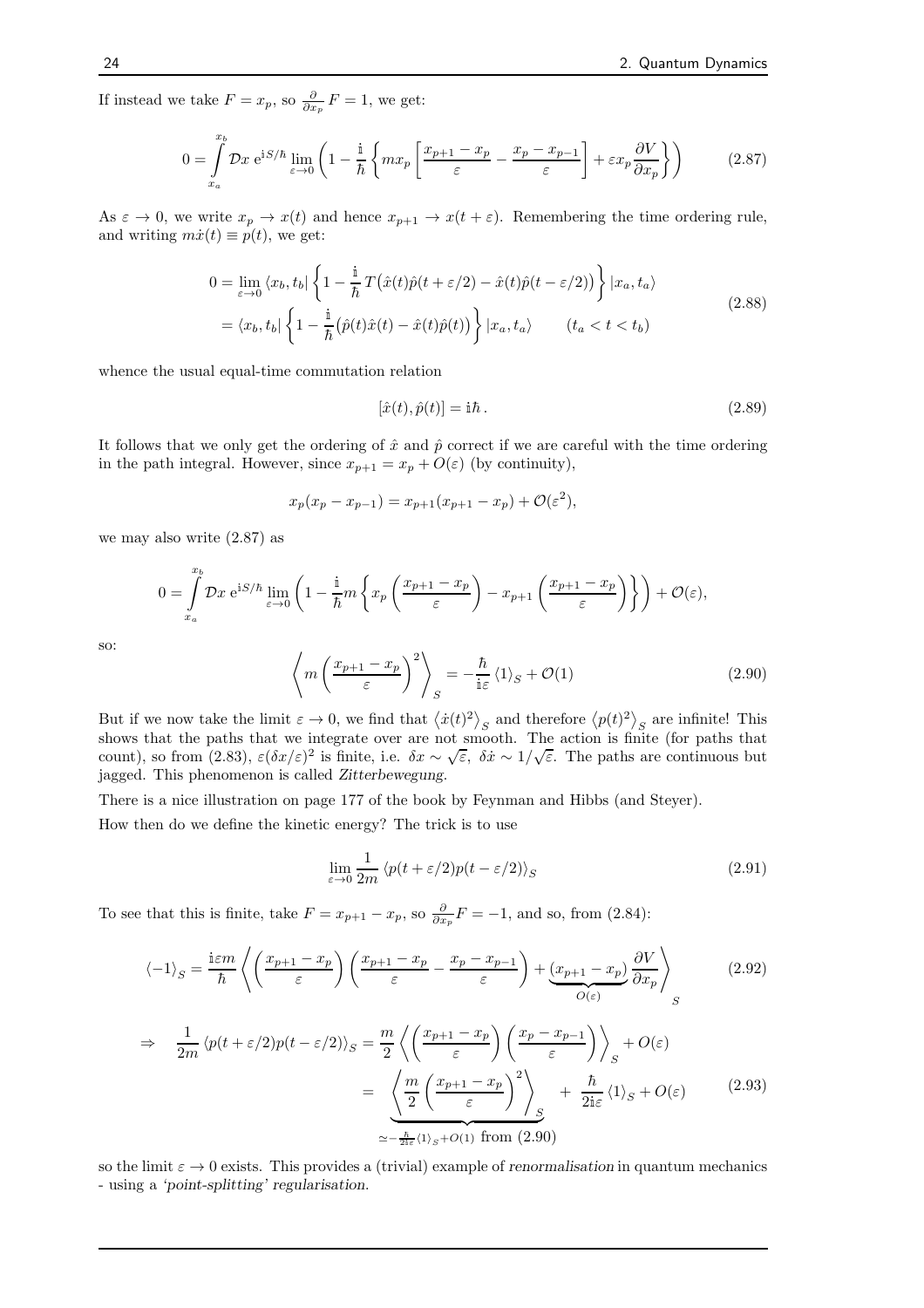# 3. Perturbation Theory

#### 3.1. Perturbation theory from path integrals

Most dynamical systems are not exactly solvable (either classically or quantum mechanically). However, we can often separate the action into a solvable part and a perturbation

$$
S[x(t)] = S_0[x(t)] + S_1[x(t)].
$$
\n(3.1)

For example for a particle in a slowly-varying potential:

$$
S_0[x(t)] = \int_{t_a}^{t_b} dt \frac{1}{2} m \dot{x}^2 \quad ; \quad S_1[x(t)] = -\int_{t_a}^{t_b} dt \ V(x(t), t) \tag{3.2}
$$

or 
$$
S_0[x(t)] = \int_{t_a}^{t_b} dt \left(\frac{1}{2}m\dot{x}^2 - U(x)\right)
$$
;  $S_1[x(t)] = -\int_{t_a}^{t_b} dt \ \tilde{V}(x(t), t)$  (3.3)

where  $\tilde{V}(x,t) = V(x,t) - U(x)$ , so  $L_0$  is time-independent. Sometimes we take  $U = m\omega^2 x^2/2$ , so that  $L_0$  is the Lagrangian of a harmonic oscillator. It all depends on the particular problem we wish to solve.

Then the transition amplitude is  $(u\sin g(3.2))$ :

$$
\langle x_b, t_b | x_a, t_a \rangle = \int_{x_a}^{x_b} \mathcal{D}x \, \exp\left\{\frac{i}{\hbar} \left(S_0[x(t)] + S_1[x(t)]\right)\right\} = \int_{x_a}^{x_b} \mathcal{D}x \, e^{iS_0[x(t)]/\hbar} \sum_{n=0}^{\infty} \frac{1}{n!} \left(\frac{i}{\hbar} S_1[x(t)]\right)^n
$$

$$
= \sum_{n=0}^{\infty} \frac{1}{n!} \left(-\frac{i}{\hbar}\right)^n \int_{t_a}^{t_b} dt_1 \cdots \int_{t_a}^{t_b} dt_n \int_{x_a}^{x_b} \mathcal{D}x \, V(x(t_1), t_1) \cdots V(x(t_n), t_n) \, e^{iS_0[x(t)]/\hbar}
$$
(3.4)

assuming that we can exchange the order of the infinite sum and the functional integration. Each term in the series is a transition element.

For  $t_a < t_1 < t_2 < \ldots < t_n < t_b$ , we may write:

$$
\int_{x_a}^{x_b} \mathcal{D}x \ V(x(t_1), t_1) \cdots V(x(t_n), t_n) \ e^{iS_0/\hbar} =
$$
\n
$$
= \int dx_1 \cdots \int dx_n \ \langle x_b, t_b | x_n, t_n \rangle_0 V(x_n, t_n) \langle x_n, t_n | x_{n-1}, t_{n-1} \rangle_0 \cdots V(x_1, t_1) \langle x_1, t_1 | x_a, t_a \rangle_0
$$
\n(3.5)

The subscript zero indicates that these are transition amplitudes evaluated with  $S_0$ . All that remains to be done is to actually evaluate the transition elements.

It is useful to represent the series in  $(3.4) \& (3.5)$  pictorially. Denoting the transition amplitudes  $\langle x, t | x', t' \rangle_0$  by straight lines and insertions of the potential by wiggles, we have:



In words: the full amplitude can be written as a sum of "partial" amplitudes in which the particle is: not scattered + scattered once + scattered twice +  $\cdots$ .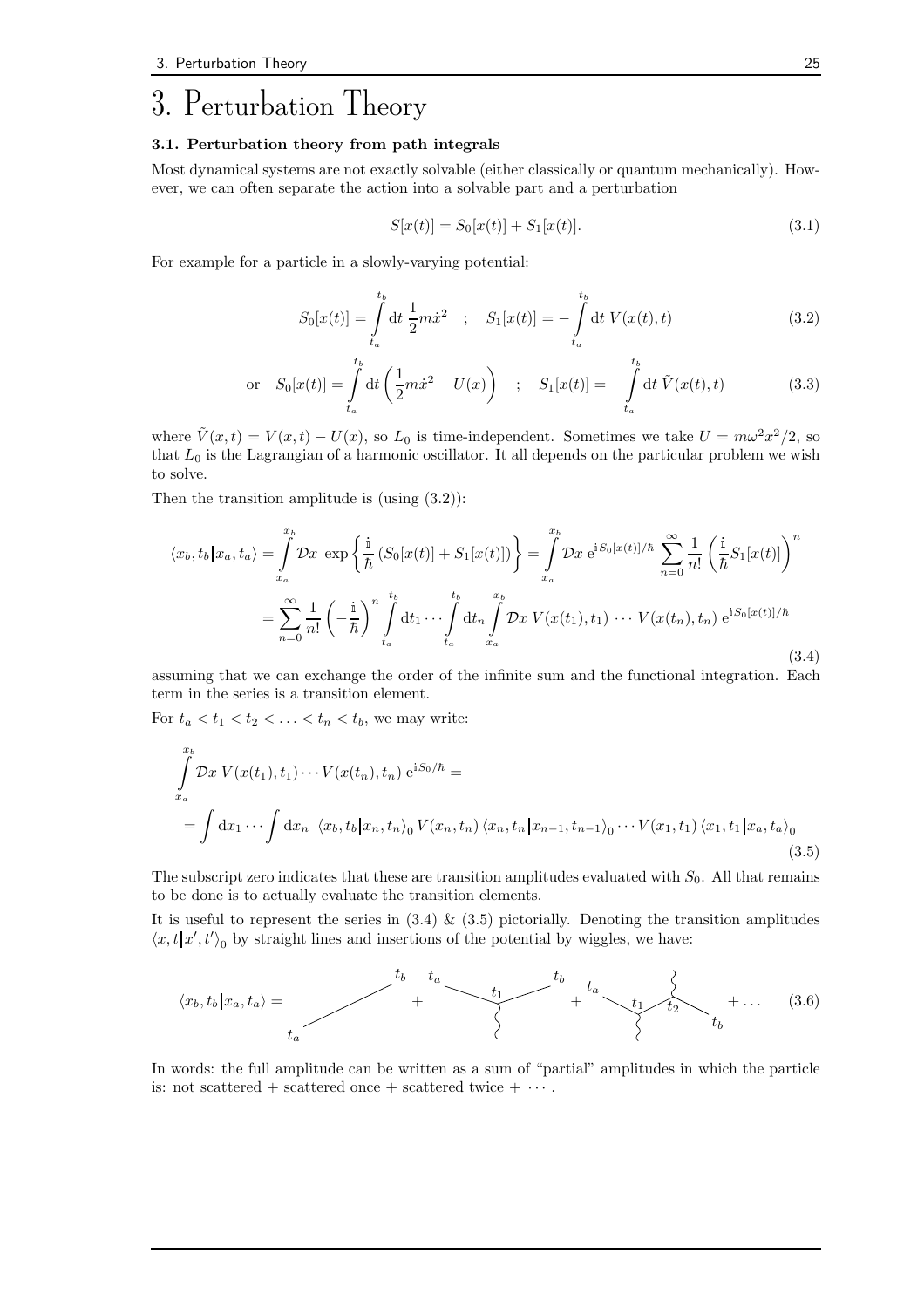The integrals over  $x_i$  and  $t_i$  ensure that we sum over all paths, and the  $1/n!$  ensures that paths with different time orderings are not double counted, since:

$$
\frac{1}{n!} \int_{t_a}^{t_b} dt_1 \cdots \int_{t_a}^{t_b} dt_n \ V(t_1) \cdots V(t_n) = \int_{t_a}^{t_b} dt_n \int_{t_a}^{t_n} dt_{n-1} \cdots \int_{t_a}^{t_3} dt_2 \int_{t_a}^{t_2} dt_1 \ V(t_1) \cdots V(t_n) \tag{3.7}
$$

so  $t_a \leq t_1 \leq t_2 \leq \cdots \leq t_n \leq t_b$  is the only one we need to consider.

**Proof** of (3.7) for  $n = 2$ . Generalisation to all n can be done by induction (tutorial). Since

$$
\int_{t_a}^{t_b} dt_2 \int_{t_a}^{t_b} dt_1 V(t_1) V(t_2) = \int_{t_a}^{t_b} dt_2 \left( \int_{t_a}^{t_2} dt_1 V(t_1) V(t_2) + \int_{t_2}^{t_b} dt_1 V(t_1) V(t_2) \right),
$$

it suffices to show that:

$$
\int_{t_a}^{t_b} dt_2 \int_{t_a}^{t_2} dt_1 V(t_1) V(t_2) = \int_{t_a}^{t_b} dt_1 \int_{t_1}^{t_b} dt_2 V(t_1) V(t_2)
$$
 (swapped order of integrals)  

$$
= \int_{t_a}^{t_b} dt_2 \int_{t_2}^{t_b} dt_1 V(t_2) V(t_1)
$$
 (relabelled dummy integrands:  $t_1 \leftrightarrow t_2$ )

This works because the integrand is symmetric under  $t_1 \leftrightarrow t_2$ , i.e.  $V(t_1)V(t_2) = V(t_2)V(t_1)$ . Using the result from (3.5) and (3.7) in (3.4), we obtain the transition amplitude to all orders in perturbation theory:

$$
\langle x_b, t_b | x_a, t_a \rangle = \langle x_b, t_b | x_a, t_a \rangle_0 +
$$
  
+ 
$$
\sum_{n=1}^{\infty} \left( -\frac{i}{\hbar} \right)^n \int dx_1 \cdots \int dx_n \int_{t_a}^{t_b} dt_n \int_{t_a}^{t_n} dt_{n-1} \cdots \int_{t_a}^{t_2} dt_1 \qquad (3.8a)
$$
  

$$
\langle x_b, t_b | x_n, t_n \rangle_0 V(x_n, t_n) \langle x_n, t_n | x_{n-1}, t_{n-1} \rangle_0 \cdots V(x_1, t_1) \langle x_1, t_1 | x_a, t_a \rangle_0
$$

We can obtain a formal expression for the sum of this series as follows. First write (3.8a) as

$$
\langle x_b, t_b | x_a, t_a \rangle = \langle x_b, t_b | x_a, t_a \rangle_0 - \frac{\mathrm{i}}{\hbar} \int_{-\infty}^{\infty} \mathrm{d}x \int_{t_a}^{t_b} \mathrm{d}t \, \langle x_b, t_b | x, t \rangle_0 V(x, t) \, \langle x, t | x_a, t_a \rangle_0
$$

$$
+ \left( -\frac{\mathrm{i}}{\hbar} \right)^2 \int_{-\infty}^{\infty} \mathrm{d}x \int_{-\infty}^{\infty} \mathrm{d}x' \int_{t_a}^{t_b} \mathrm{d}t \int_{t_a}^{t} \mathrm{d}t' \, \langle x_b, t_b | x, t \rangle_0 V(x, t) \, \langle x, t | x', t' \rangle_0 V(x', t') \, \langle x', t' | x_a, t_a \rangle_0 + \dots
$$

where the dots represent all higher-order terms. Now factorise the 2nd, 3rd, ..., terms:

$$
\langle x_b, t_b | x_a, t_a \rangle = \langle x_b, t_b | x_a, t_a \rangle_0 +
$$
  
+  $\left( -\frac{i}{\hbar} \right) \int_{-\infty}^{\infty} dx \int_{t_a}^{t_b} dt \langle x_b, t_b | x, t \rangle_0 V(x, t) \left[ \langle x, t | x_a, t_a \rangle_0 +$   
+  $\left( -\frac{i}{\hbar} \right) \int_{-\infty}^{\infty} dx' \int_{t_a}^{t} dt' \langle x, t | x', t' \rangle_0 V(x', t') \langle x', t' | x_a, t_a \rangle_0 + \dots \right]$ 

The infinite sum in square brackets is just the perturbation series for  $\langle x, t | x_a, t_a \rangle$ . Therefore

$$
\langle x_b, t_b | x_a, t_a \rangle = \langle x_b, t_b | x_a, t_a \rangle_0 - \frac{\mathrm{i}}{\hbar} \int_{-\infty}^{\infty} \mathrm{d}x \int_{t_a}^{t_b} \mathrm{d}t \, \langle x_b, t_b | x, t \rangle_0 V(x, t) \, \langle x, t | x_a, t_a \rangle \tag{3.8b}
$$

We may interpret equation (3.8b) pictorially:



Full amplitude  $=$  unscattered amplitude  $+$  sum of all processes with the last scattering at time  $t$ .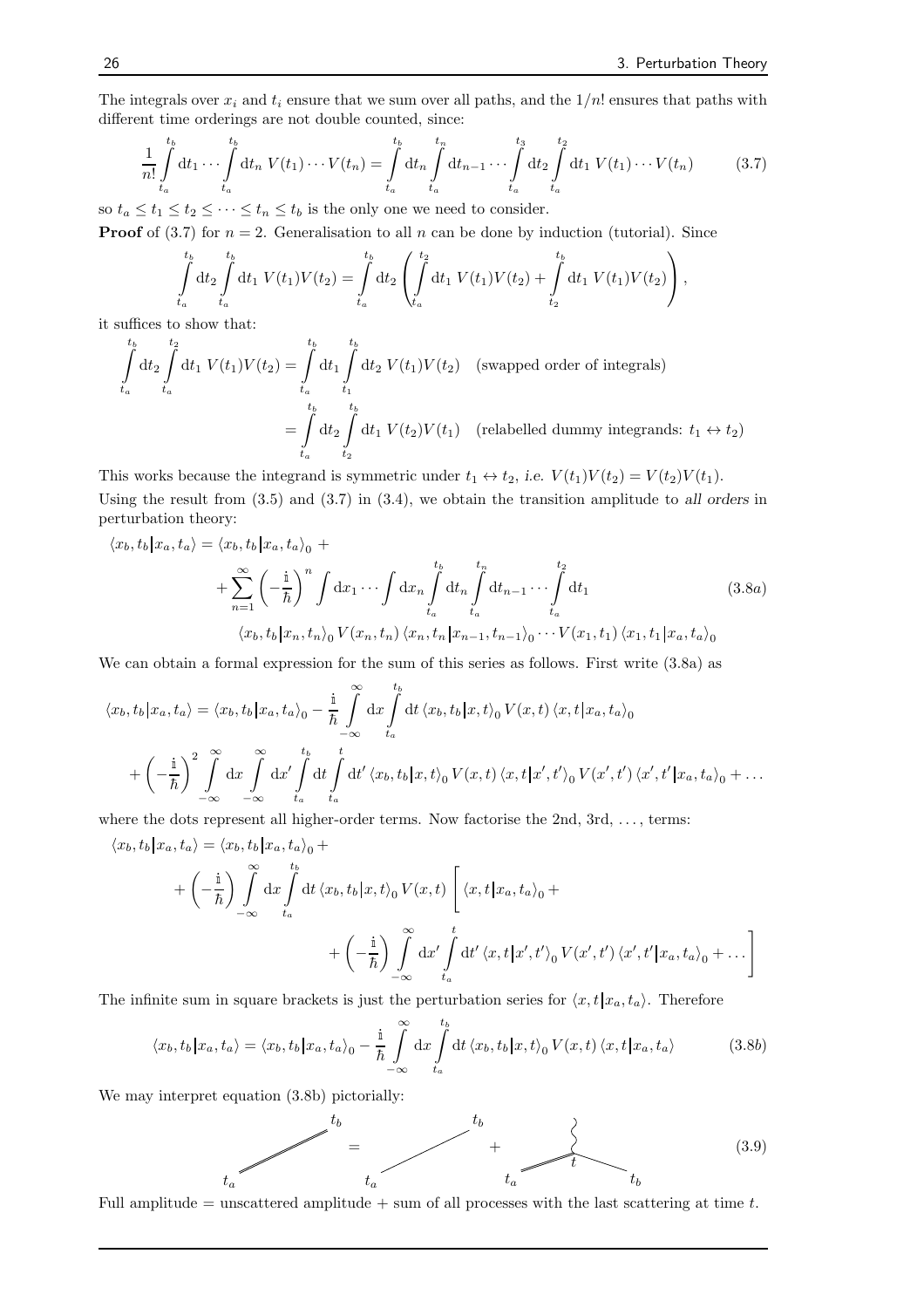We can use  $(3.8b)$  to obtain a similar equation for wavefunctions:

$$
\langle x, t | \psi \rangle = \int_{-\infty}^{\infty} dx'' \langle x, t | x'', t_0 \rangle \langle x'', t_0 | \psi \rangle = \int_{-\infty}^{\infty} dx'' \langle x, t | x'', t_0 \rangle_0 \langle x'', t_0 | \psi \rangle
$$

$$
- \frac{i}{\hbar} \int_{-\infty}^{\infty} dx'' \int_{-\infty}^{\infty} dx' \int_{t_0}^{t} dt' \langle x, t | x', t' \rangle_0 V(x', t') \langle x', t' | x'', t_0 \rangle \langle x'', t_0 | \psi \rangle
$$

$$
= \langle x, t | \psi \rangle_0 - \frac{i}{\hbar} \int_{-\infty}^{\infty} dx' \int_{t_0}^{t} dt' \langle x, t | x', t' \rangle_0 V(x', t') \langle x', t' | \psi \rangle
$$

$$
\text{i.e. } \psi(x, t) = \psi_0(x, t) - \frac{i}{\hbar} \int_{-\infty}^{\infty} dx' \int_{t_0}^{t} dt' \langle x, t | x', t' \rangle_0 V(x', t') \psi(x', t')
$$
(3.10)

where  $\psi_0(x, t)$  is the unperturbed wave function, which satisfies the unperturbed Schrödinger equation

$$
\left(\mathrm{i}\hbar\frac{\partial}{\partial t} - \hat{H}_0(x,t)\right)\psi_0(x,t) = 0.
$$

Relation to Schrödinger's equation: Recall that  $G_0(x, x'; t, t') \equiv \theta(t - t') \langle x, t | x', t' \rangle_0$  satisfies

$$
\left(\mathrm{i}\hbar\frac{\partial}{\partial t} - \hat{H}_0(x,t)\right)G_0(x,x';t,t') = \mathrm{i}\hbar\delta(t-t')\,\delta(x-x')\,.
$$

(See equations  $(2.56)$ , etc.) If we rewrite the last line of equation  $(3.10)$  as

$$
\psi(x,t) = \psi_0(x,t) - \frac{\mathrm{i}}{\hbar} \int_{-\infty}^{\infty} \mathrm{d}x' \int_{t_0}^{\infty} \mathrm{d}t' \,\theta(t-t') \, \langle x,t | x',t' \rangle_0 \, V(x',t') \, \psi(x',t') \,,
$$

we find

$$
\left(i\hbar\frac{\partial}{\partial t} - \hat{H}_0(x,t)\right)\psi(x,t) = 0 - \frac{i}{\hbar}i\hbar\int_{-\infty}^{\infty} dx'\int_{t_0}^{\infty} dt'\,\delta(t-t')\,\delta(x-x')V(x',t')\,\psi(x',t') = V(x,t)\,\psi(x,t)
$$

$$
\Rightarrow \qquad i\hbar\frac{\partial}{\partial t}\psi = (\hat{H}_0 + V)\psi = \hat{H}\,\psi
$$

The last line of (3.10) is therefore an integral equation for  $\psi$ , which is equivalent to Schrödinger's equation.

#### 3.2. Fixed target scattering – time-independent transitions

Consider elastic scattering of a particle of mass m in a fixed potential  $V(\underline{x},t)$ . We need to find

$$
\lim_{\begin{smallmatrix} t_b\to +\infty\\ t_a\to -\infty\end{smallmatrix}}\langle \underline{x}_b,t_b|\underline{x}_a,t_a\rangle=\lim_{\begin{smallmatrix} t_b\to +\infty\\ t_a\to -\infty\end{smallmatrix}}\langle \underline{x}_b|\hat{U}(t_b,t_a)|\underline{x}_a\rangle\equiv \langle \underline{x}_b|\hat{S}|\underline{x}_a\rangle
$$

where the operator  $\hat{S} \equiv \hat{U}(\infty, -\infty)$  is called the *Scattering Operator* or the "S-matrix". Since  $\hat{U}$  is unitary,  $\hat{S}$  is also unitary:  $\hat{S}^{\dagger} \hat{S} = \hat{1}$ . (What goes in must come out!)

 $|x_b,\infty\rangle$  is called the *out* state, a free particle state in the far future, and  $|x_a,-\infty\rangle$  is the *in* state, a free particle state in the far past, where we have assumed that the potential  $V(\underline{x}, t)$  is short-ranged:  $V(\pm\infty,t)=0.$ 

If the interaction is time-independent, (i.e. just  $V(\underline{x})$ ), then

$$
\lim_{\substack{t_b \to +\infty \\ t_a \to -\infty}} \langle \underline{x}_b, t_b | \underline{x}_a, t_a \rangle = \lim_{T \to \infty} \langle \underline{x}_b, T/2 | \underline{x}_a, -T/2 \rangle = \lim_{T \to \infty} \langle \underline{x}_b, T | \underline{x}_a, 0 \rangle
$$

by time translation invariance. So, from equation (3.8a) we need to calculate

$$
\langle \underline{x}_b, T | \underline{x}_a, 0 \rangle = \langle \underline{x}_b, T | \underline{x}_a, 0 \rangle_0 - \frac{\mathrm{i}}{\hbar} \int_{-\infty}^{\infty} \mathrm{d}^3 x \int_0^T \mathrm{d}t \, \langle \underline{x}_b, T | \underline{x}, t \rangle_0 V(\underline{x}) \, \langle \underline{x}, t | \underline{x}_a, 0 \rangle_0 + O(V^2)
$$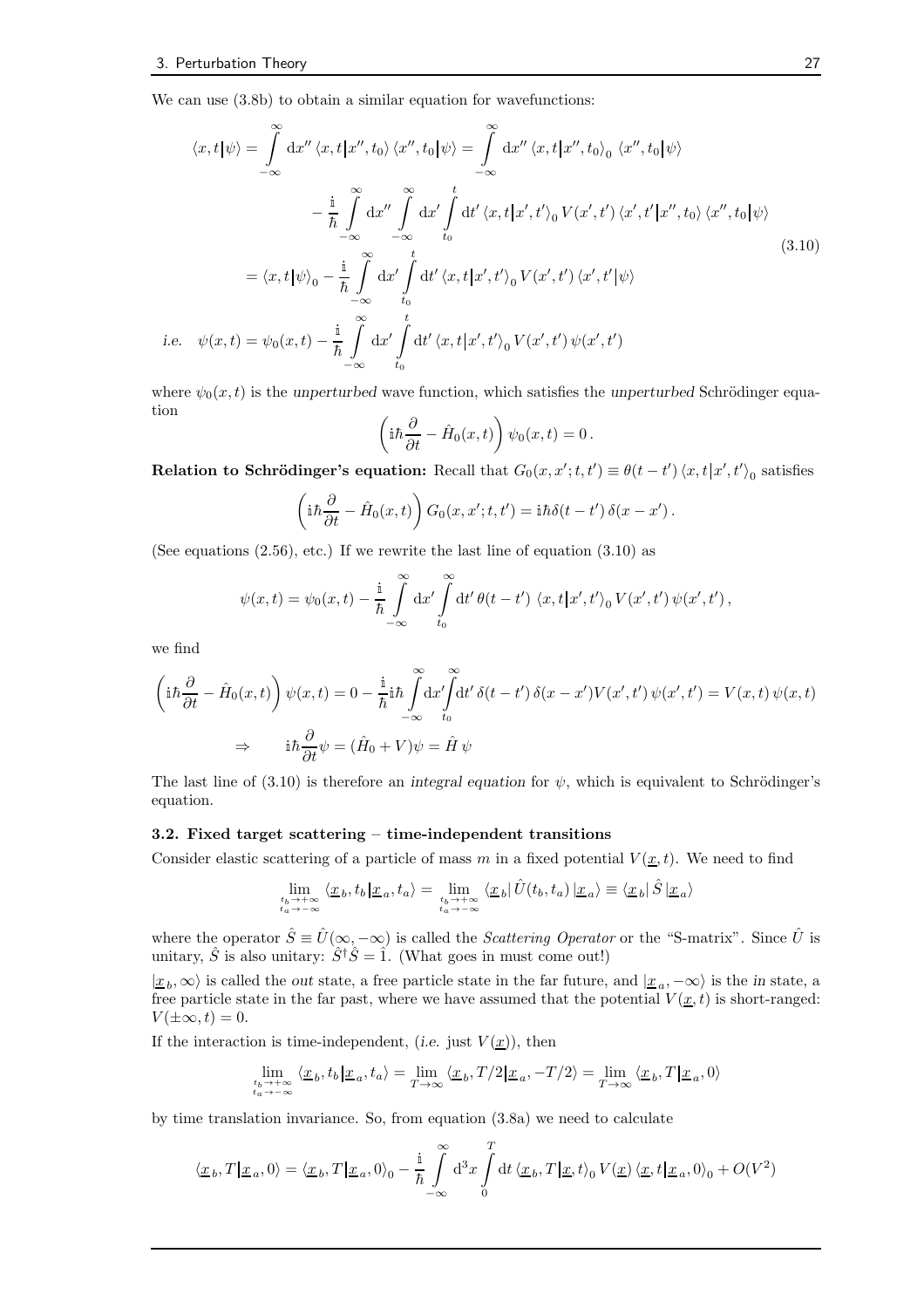where  $\langle \underline{x}_b, T | \underline{x}_a, 0 \rangle_0$  obviously describes the case of no scattering.



We are treating  $V(\underline{x})$  as the perturbation, so the unperturbed Lagrangian is simply

$$
L_0 = \frac{m}{2} \left( \dot{x}_1^2 + \dot{x}_2^2 + \dot{x}_3^2 \right)
$$

In Cartesian coordinates, the path integral for the transition amplitude for a free particle in three dimensions factorises into three one-dimensional path integrals, and hence (exercise)

$$
\langle \underline{x}', t' | \underline{x}, t \rangle_0 = \prod_{i=1}^3 \langle x'_i, t' | x_i, t \rangle_0
$$

The transition amplitude,  $A_1$ , in first-order perturbation theory is then

$$
A_1 = \frac{-i}{\hbar} \int_{-\infty}^{\infty} d^3 x \int_{0}^{T} dt \left( \frac{m}{2\pi i \hbar (T-t)} \right)^{3/2} \exp\left( \frac{im|\underline{x}_b - \underline{x}|^2}{2\hbar (T-t)} \right) V(\underline{x}) \left( \frac{m}{2\pi i \hbar t} \right)^{3/2} \exp\left( \frac{im|\underline{x} - \underline{x}_a|^2}{2\hbar t} \right)
$$

Performing the integral over  $t$  using

$$
\int_{0}^{T} \frac{\mathrm{d}t}{\left[ (T-t)t \right]^{3/2}} \exp \left\{ -\frac{\alpha}{T-t} - \frac{\beta}{t} \right\} = \frac{1}{T} \sqrt{\frac{\pi}{T}} \left( \frac{1}{\sqrt{\alpha}} + \frac{1}{\sqrt{\beta}} \right) \exp \left\{ -\left( \sqrt{\alpha} + \sqrt{\beta} \right)^2 / T \right\}
$$

(see separate handout) gives

$$
A_1 = \frac{-\mathrm{i}}{\hbar} \left(\frac{m}{2\pi \mathrm{i} \hbar}\right)^3 \frac{1}{T} \sqrt{\frac{\pi}{T}} \int_{-\infty}^{\infty} \mathrm{d}^3 x \left\{ \left(\frac{-\mathrm{i} m |\underline{x}_a - \underline{x}|^2}{2\hbar}\right)^{-1/2} + \left(\frac{-\mathrm{i} m |\underline{x}_b - \underline{x}|^2}{2\hbar}\right)^{-1/2} \right\}
$$

$$
\times V(\underline{x}) \exp \left\{ \frac{\mathrm{i} m}{2\hbar T} \left(|\underline{x}_a - \underline{x}| + |\underline{x}_b - \underline{x}| \right)^2 \right\}
$$

$$
= \frac{-\mathrm{i}}{\hbar} \left(\frac{m}{2\pi \mathrm{i} \hbar}\right)^{5/2} \frac{1}{T^{3/2}} \int_{-\infty}^{\infty} \mathrm{d}^3 x \left(\frac{1}{r_a} + \frac{1}{r_b}\right) V(\underline{x}) \exp \left\{ \frac{\mathrm{i} m}{2\hbar T} (r_a + r_b)^2 \right\}
$$

where we defined  $r_a \equiv |\underline{x}_a - \underline{x}|$  and  $r_b \equiv |\underline{x}_b - \underline{x}|$ .

Since the potential is short-range, if we define  $R_a \equiv |\underline{x}_a|, R_b \equiv |\underline{x}_b|$ , and  $r \equiv |\underline{x}|$ , then  $r \ll R_a, R_b$ , and so

$$
r_a = \left(|\underline{x}_a - \underline{x}|^2\right)^{1/2} = R_a \left(1 - \frac{2\underline{x}_a \cdot \underline{x}}{R_a^2} + \frac{r^2}{R_a^2}\right)^{1/2} = R_a - \underline{n}_a \cdot \underline{x} + O(1/R_a)
$$

where  $\underline{n}_a = \underline{x}_a / R_a$  is a unit vector in the direction of  $\underline{x}_a$ . Similarly  $r_b = R_b - \underline{n}_b \cdot \underline{x} + O(1/R_b)$  and  $(r_a + r_b)^2 = (R_a + R_b)^2 - 2(R_a + R_b)(\underline{n}_a + \underline{n}_b) \cdot \underline{x} + O(R_{a,b}^0)$ So

$$
A_1 \simeq \frac{-\mathrm{i}}{\hbar} \left(\frac{m}{2\pi \mathrm{i} \hbar}\right)^{5/2} \frac{1}{T^{3/2}} \left\{\frac{1}{R_a} + \frac{1}{R_b} + O\left(\frac{1}{R_{a,b}^2}\right) \right\} \exp\left\{\frac{im}{2\hbar T} \left(R_a + R_b\right)^2\right\}
$$

$$
\times \int\limits_{-\infty}^{\infty} \mathrm{d}^3 x \, V(\underline{x}) \, \exp\left\{-\frac{im}{\hbar T} (R_a + R_b) \left(\underline{n}_a + \underline{n}_b\right) \cdot \underline{x} + O(R_{a,b}^0)\right\}
$$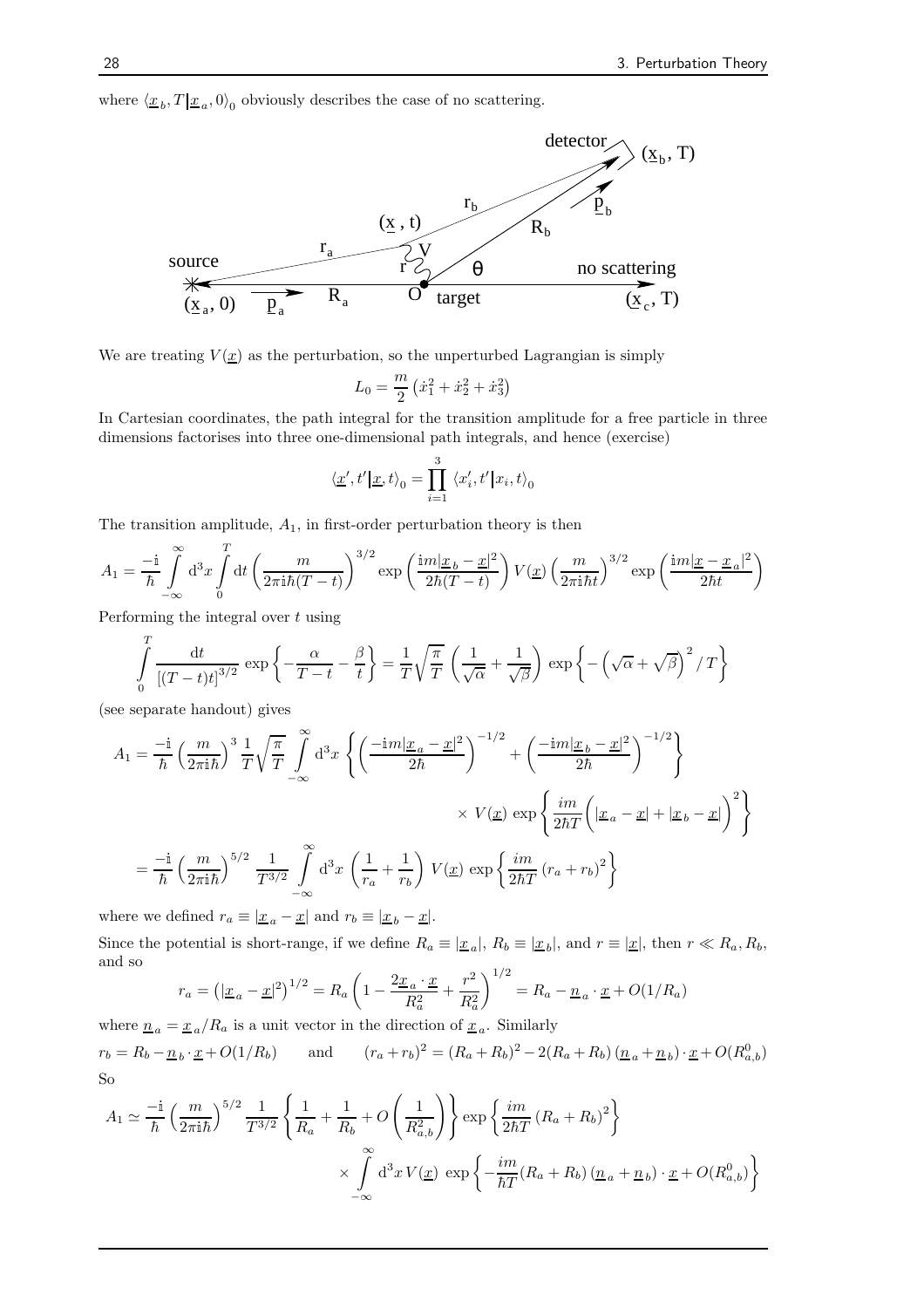We can measure  $R_a$ ,  $R_b$  and T, and for a short-range potential (where we can treat it as a free particle most of the time), we deduce from the diagram on the previous page that the particle's total energy, initial momentum and final momentum are

$$
E=\frac{1}{2}m\,\frac{(R_a+R_b)^2}{T^2}=\frac{1}{2}m\,u^2\quad\text{and}\quad \underline{p}_a=-p\,\underline{n}_a,\quad \underline{p}_b=p\,\underline{n}_b\quad\text{where}\quad p=m\,\frac{(R_a+R_b)}{T}=mu
$$

and  $u$  is the particle's speed. Therefore

$$
A_1 \simeq \frac{-\mathrm{i}}{\hbar} \left(\frac{m}{2\pi \mathrm{i} \hbar}\right)^{5/2} \frac{1}{T^{3/2}} \left(\frac{R_a + R_b}{R_a R_b}\right) \exp\{i E T/\hbar\} \underbrace{\int}_{-\infty}^{\infty} \mathrm{d}^3 x \, V(\underline{x}) \, \exp\left\{\mathrm{i} \left((\underline{p}_a - \underline{p}_b) \cdot \underline{x}\right)/\hbar\right\}}_{\equiv \tilde{V}(\underline{q})}
$$

where we defined the wave vector transfer  $\underline{q} \equiv (\underline{p}_a - \underline{p}_b)/\hbar$ , so that the momentum transfer is  $\hbar \underline{q}$ . The transition probability (per unit volume  $-$  see tutorial) is then

$$
P(a \to b) = |A_1|^2 = \frac{1}{\hbar^2} \left(\frac{m}{2\pi\hbar}\right)^5 \frac{1}{T^3} \left(\frac{R_a + R_b}{R_a R_b}\right)^2 \left|\tilde{V}(q)\right|^2 = \frac{1}{\hbar^2} \left(\frac{m}{2\pi\hbar}\right)^5 \frac{1}{T} \frac{u^2}{R_a^2 R_b^2} |\tilde{V}(q)|^2
$$

Similarly  $P(a \to c) = |A_0|^2 = |\langle \underline{x}_c, T | \underline{x}_a, 0 \rangle_0|^2 = \left(\frac{m}{2\pi i}\right)$  $2\pi\hbar$  $\setminus^3$ <sup>1</sup>  $\frac{1}{T^3} = \left(\frac{m}{2\pi i}\right)$  $2\pi\hbar$  $\left.\right\}$ <sup>3</sup>  $\frac{1}{2}$ T  $u^2$  $(R_a + R_b)^2$ 

where  $\underline{x}_c \equiv -R_b \underline{n}_a$ , is the probability (per unit volume) for no scattering (i.e. for  $V(\underline{x}) = 0$ ). The ratio of the scattering and no-scattering probabilities is then:

$$
\frac{P(a \to b)}{P(a \to c)} = \left(\frac{m}{2\pi\hbar^2}\right)^2 \left(\frac{R_a + R_b}{R_a R_b}\right)^2 |\tilde{V}(\underline{q})|^2
$$

Following classical ideas, we describe the scattering process in terms of an effective target area known as the scattering cross section.



If particles starting from  $\underline{x}_a$  were to hit a small target of area  $d\sigma$ , at distance  $R_a$ , these particles would be removed from the region around  $\underline{x}_c$ , where they would be spread out over area  $[(R_a + R_b)/R_a]^2$  d $\sigma$ . Instead, they are scattered into solid angle d $\Omega$  and are spread out over area  $R_b^2 d\Omega$  there. Hence

$$
P(a \to b) R_b^2 d\Omega = P(a \to c) \frac{(R_a + R_b)^2}{R_a^2} d\sigma
$$

Rearranging gives

$$
\frac{P(a \to b)}{P(a \to c)} = \left(\frac{R_a + R_b}{R_a R_b}\right)^2 \frac{d\sigma}{d\Omega}
$$

Comparing our two expressions for this ratio gives

$$
\frac{\mathrm{d}\sigma}{\mathrm{d}\Omega}=\left(\frac{m}{2\pi\hbar^2}\right)^2|\tilde{V}(\underline{q})|^2
$$

which is called the differential cross section in the Born approximation.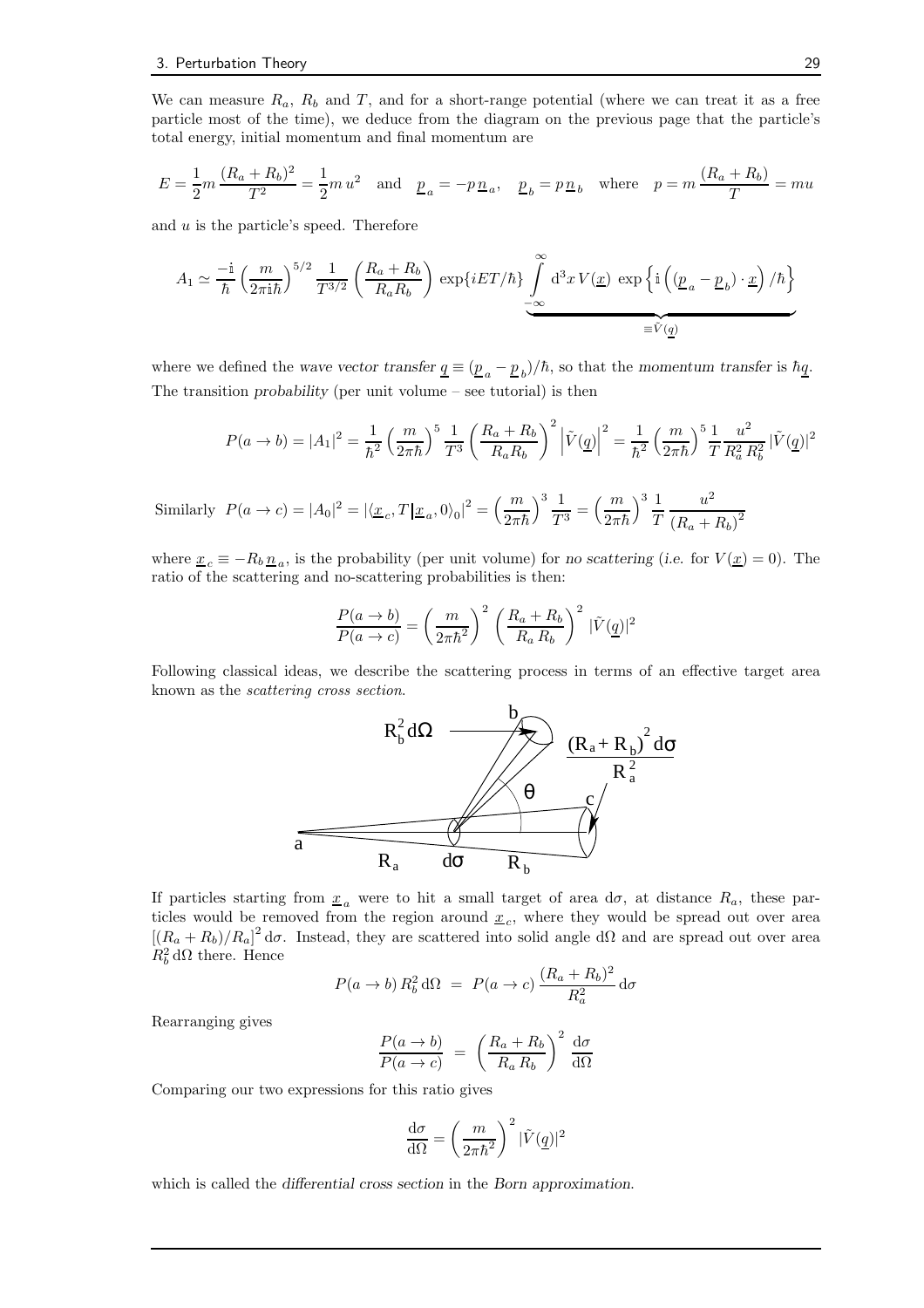A more conventional wording of the definition of the differential cross section is (see, for example, Quantum Physics):

(Number of particles scattered into  $d\Omega$  / unit time)

=

 $d\sigma \times$  (Number of incident particles crossing scattering region / unit area / unit time)

Again, this gives

$$
P(a \to b) R_b^2 d\Omega = d\sigma \left( P(a \to c) \left( \frac{R_a + R_b}{R_a} \right)^2 \right)
$$

which reproduces our previous result for  $d\sigma/d\Omega$ .

#### Notes:

- (1) All factors of T,  $R_a$ ,  $R_b$  cancel when we construct  $d\sigma/d\Omega$ , so we can send them to infinity with impunity.
- (2) We assumed initial and final states with definite position. However, we get the same result for any initial and final states, provided sufficiently localised wave functions cancel when we take the ratio  $P(a \to b)/P(a \to c).$
- (3) For a central potential  $V(r)$ ,  $r = |\underline{x}|$ , we choose spherical polars with q parallel to the z-axis, and the expression for  $\tilde{V}(q)$  simplifies to

$$
\int_{-\infty}^{\infty} d^3 x V(r) \exp \left(i \underline{q} \cdot \underline{x}\right) = 2\pi \int_{0}^{\infty} r^2 dr \int_{-1}^{+1} d(\cos \theta) \exp(iqr \cos \theta) V(r) = \frac{4\pi}{q} \int_{0}^{\infty} r V(r) \sin(qr) dr
$$

Hence

$$
\frac{\mathrm{d}\sigma}{\mathrm{d}\Omega} = \frac{4m^2}{\hbar^4 q^2} \left| \int_0^\infty r V(r) \sin(qr) \mathrm{d}r \right|^2
$$

with  $q = |\underline{p}_a - \underline{p}_b|/\hbar = (2p/\hbar) \sin \theta/2$  where  $\theta$  is the scattering angle as shown in the figure.

(4) For the Coulomb potential  $V(r) = -e^2/(4\pi\epsilon_0 r)$ 

$$
\int_{0}^{\infty} rV(r) \sin(qr) dr = \frac{-e^2}{4\pi\epsilon_0 q}
$$

so

$$
\frac{d\sigma}{d\Omega} = \left(\frac{1}{4\pi\epsilon_0}\right)^2 \frac{4m^2e^4}{\hbar^4 q^4} = \left(\frac{1}{4\pi\epsilon_0}\right)^2 \frac{e^4}{16E^2} \frac{1}{\sin^4(\theta/2)} \qquad \left(\text{where } E = \frac{p^2}{2m}\right)
$$

which is not only independent of  $\hbar$ , but is the same as the classical Rutherford cross section. This "quantum cross section = classical cross section" result is unique to the  $1/r$  potential – Rutherford got lucky!

Technical note (1): For the integral over the Coulomb potential to converge, we need to define  $V(r) = -e^2 \exp(-\mu r)/(4\pi\epsilon_0 r)$ , and take the limit  $\mu \to 0$  at the end. (See tutorial.)

Technical note (2): For compatibility with most standard texts, we have used SI units in the expression for the Coulomb potential. In Heaviside-Lorentz units  $V(r) = -e^2/(4\pi r)$ , i.e. just remove the  $\epsilon_0$ .

(5) The total cross-section,  $\sigma$ , is

$$
\sigma \equiv \int_{4\pi} \frac{d\sigma}{d\Omega} d\Omega = \iint \frac{d\sigma}{d\Omega} \sin \theta d\theta d\phi
$$

in spherical polar coordinates, where  $\theta$  is the scattering angle shown in the figure, and  $\phi$  is the angle measured about the the 'beam axis' which runs through the origin and  $x_c$ 

- (6) These results may be obtained using time-dependent perturbation theory for plane wave states see Quantum Physics.
- (7) We may use (3.8a) to generate the  $O(V^n)$  (with  $n > 1$ ) contributions to the scattering amplitude. The resulting perturbation expansion is known as the Born Series.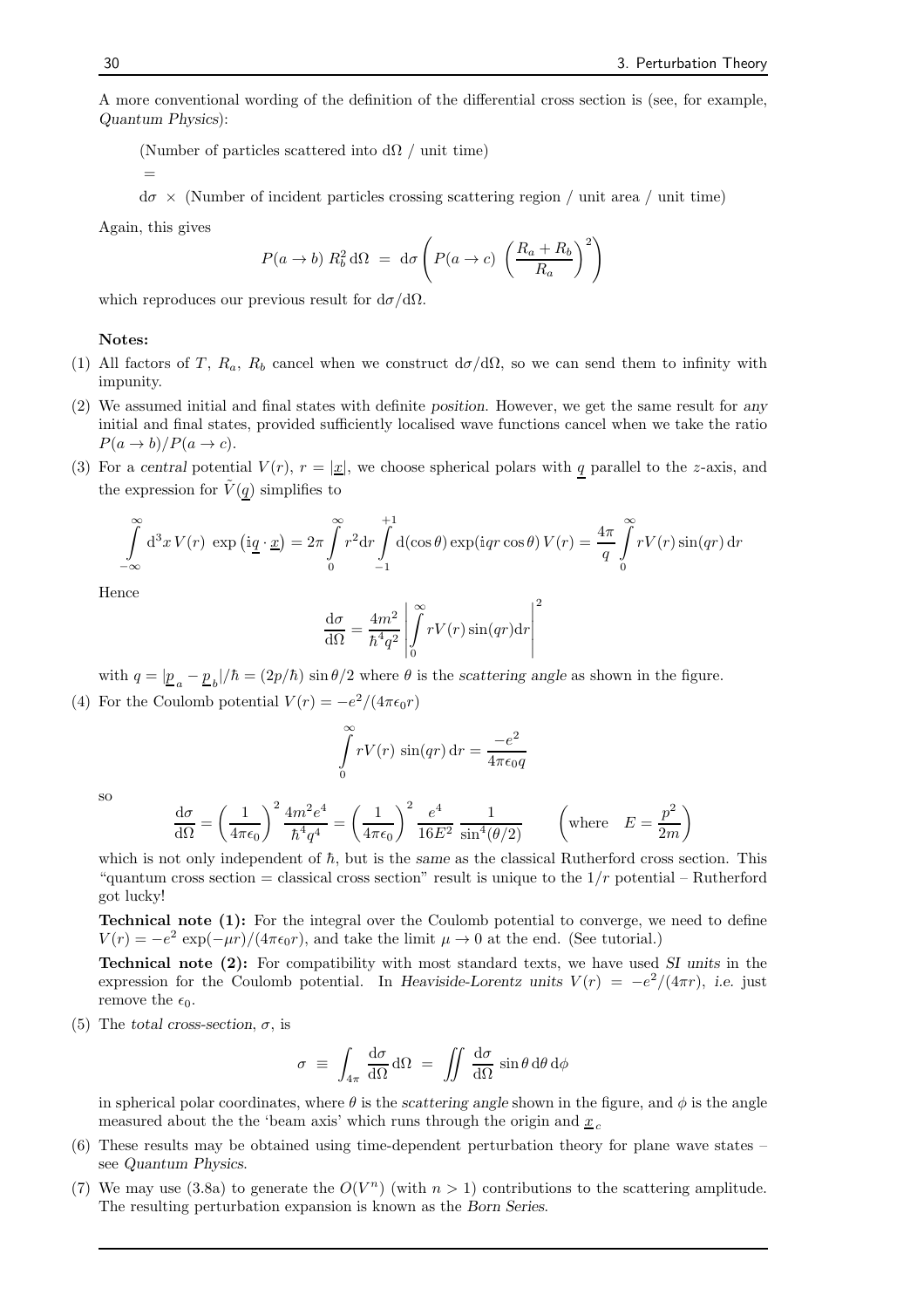#### 3.3. Colliding Beams

Consider two particles of masses  $m_1$  and  $m_2$  interacting through a mutual potential. The Lagrangian is

$$
L = \frac{1}{2}m_1|\dot{\underline{x}}_1|^2 + \frac{1}{2}m_2|\dot{\underline{x}}_2|^2 - V(\underline{x}_1 - \underline{x}_2)
$$
  
=  $\frac{1}{2}M|\dot{\underline{R}}|^2 + \frac{1}{2}\mu|\dot{\underline{r}}|^2 - V(\underline{r})$ 

where

$$
\underbrace{\frac{R}{m_1 + m_2 + m_1 + m_2}}_{\text{centre-of-mass motion}} \cdot \underbrace{r = x_1 - x_2}_{\text{relative motion}}, \quad \underbrace{\frac{r}{m_1 + m_2}}_{\text{relative motion}}
$$

In the centre-of-mass frame,  $\underline{R} \equiv 0$ , so the first term drops out, and we have simply  $L = \frac{1}{2}\mu |\dot{\underline{r}}|^2 - V(\underline{r})$ , i.e. it's the same as in fixed-particle scattering but with  $\underline{x} \to \underline{r}$  and  $m \to \mu$ .

So if we consider a colliding beam scattering experiment,

O



the differential cross section is simply

$$
\frac{\mathrm{d}\sigma}{\mathrm{d}\Omega} = \left(\frac{\mu}{2\pi\hbar^2}\right)^2 |\tilde{V}(\underline{q})|^2 \equiv |f(\theta,\phi)|^2
$$

where  $\underline{q} = (\underline{p}_a - \underline{p}_b)/\hbar$  as before, and we have defined the scattering amplitude  $f(\theta, \phi)$ , via

$$
\frac{\mathrm{d}\sigma}{\mathrm{d}\Omega} \equiv |f(\theta,\phi)|^2
$$

If  $m_2 \to \infty$ , then  $\mu \to m_1 = m$ , say, and we recover the fixed target result (Born-Oppenheimer approximation.)

However, for (non-identical) particles of the same mass  $m_1 = m_2 = m$ , then  $\mu = m/2$  and

$$
\frac{\mathrm{d}\sigma}{\mathrm{d}\Omega} = \left(\frac{m}{4\pi\hbar^2}\right)^2 |\tilde{V}(\underline{q})|^2
$$

For central potentials, we have already shown that the scattering amplitude depends only on  $\theta$  (see Note (3) above), hence

$$
\frac{\mathrm{d}\sigma}{\mathrm{d}\Omega} = |f(\theta)|^2
$$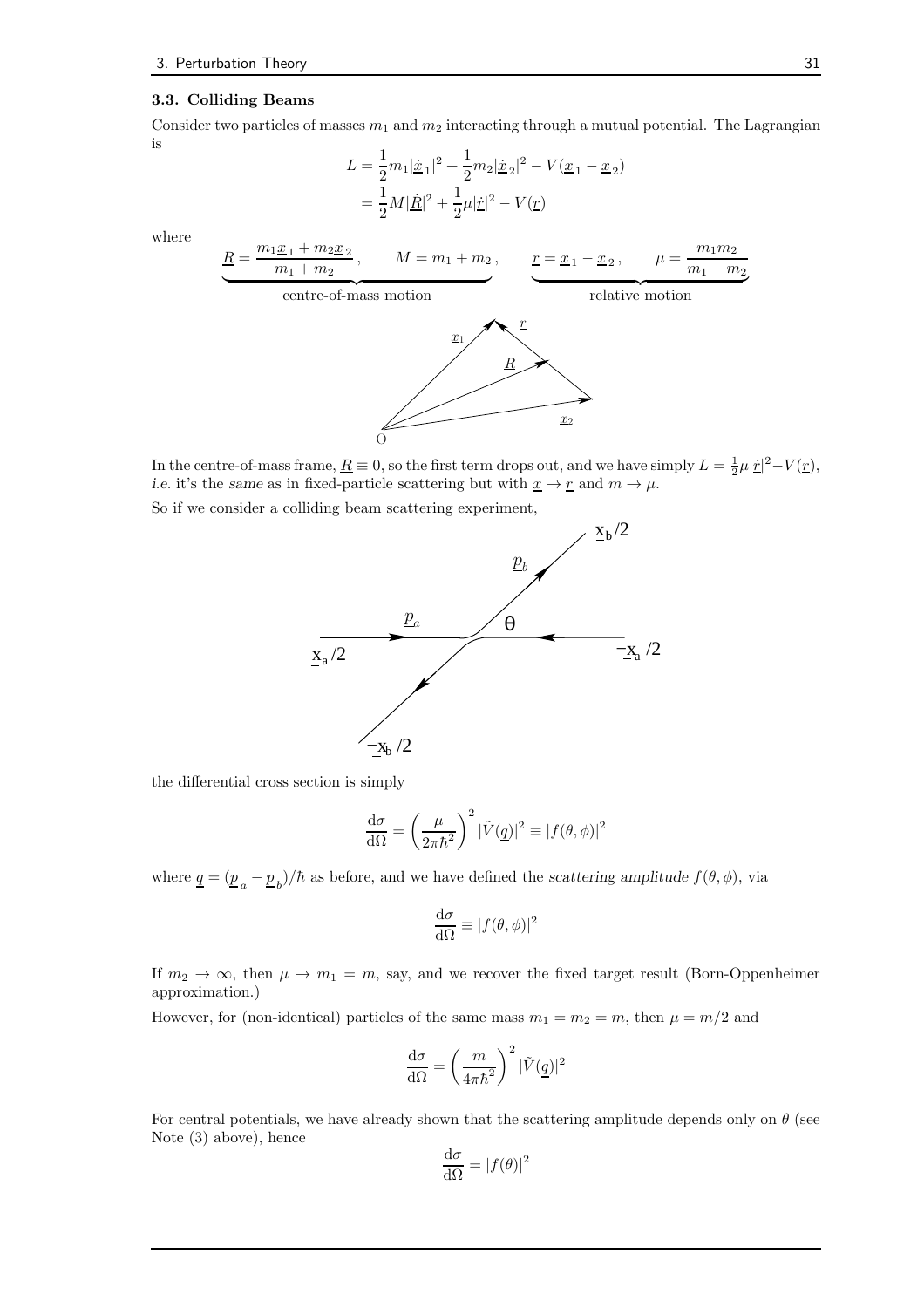#### Scattering of identical particles

If the particles are identical, we have two indistinguishable possibilities:



Classically, we add probabilities, so in a mythical world of classical "identical" particles we would have

$$
\frac{\mathrm{d}\sigma_{\rm cl}}{\mathrm{d}\Omega} = |f(\theta)|^2 + |f(\pi - \theta)|^2
$$

But in quantum mechanics, we must add amplitudes, therefore for identical bosons

$$
\frac{\mathrm{d}\sigma_{\mathrm{b}}}{\mathrm{d}\Omega} = |f(\theta) + f(\pi - \theta)|^2
$$

so, for example, for the Coulomb potential,

$$
\frac{\mathrm{d}\sigma_{\mathrm{b}}}{\mathrm{d}\Omega} = \left(\frac{1}{4\pi\epsilon_0}\right)^2 \frac{e^4}{16E^2} \left(\frac{1}{\sin^2(\theta/2)} + \frac{1}{\cos^2(\theta/2)}\right)^2 = \left(\frac{1}{4\pi\epsilon_0}\right)^2 \frac{e^4}{E^2} \frac{1}{\sin^4\theta}
$$

For identical spinless 'fermions' (i.e ignoring spin – see tutorial for spin dependence)

$$
\frac{d\sigma_f}{d\Omega} = |f(\theta) - f(\pi - \theta)|^2 = \left(\frac{1}{4\pi\epsilon_0}\right)^2 \frac{e^4}{16E^2} \left(\frac{1}{\sin^2(\theta/2)} - \frac{1}{\cos^2(\theta/2)}\right)^2
$$

This gives

$$
\frac{\mathrm{d}\sigma_{\rm f}}{\mathrm{d}\Omega} = \left(\frac{1}{4\pi\epsilon_0}\right)^2 \frac{e^4}{E^2} \frac{\cos^2\theta}{\sin^4\theta}
$$

which vanishes when  $\theta = \pi/2$ , as it must.



So we can tell whether particles are bosons or fermions by studying the shape of the differential cross section.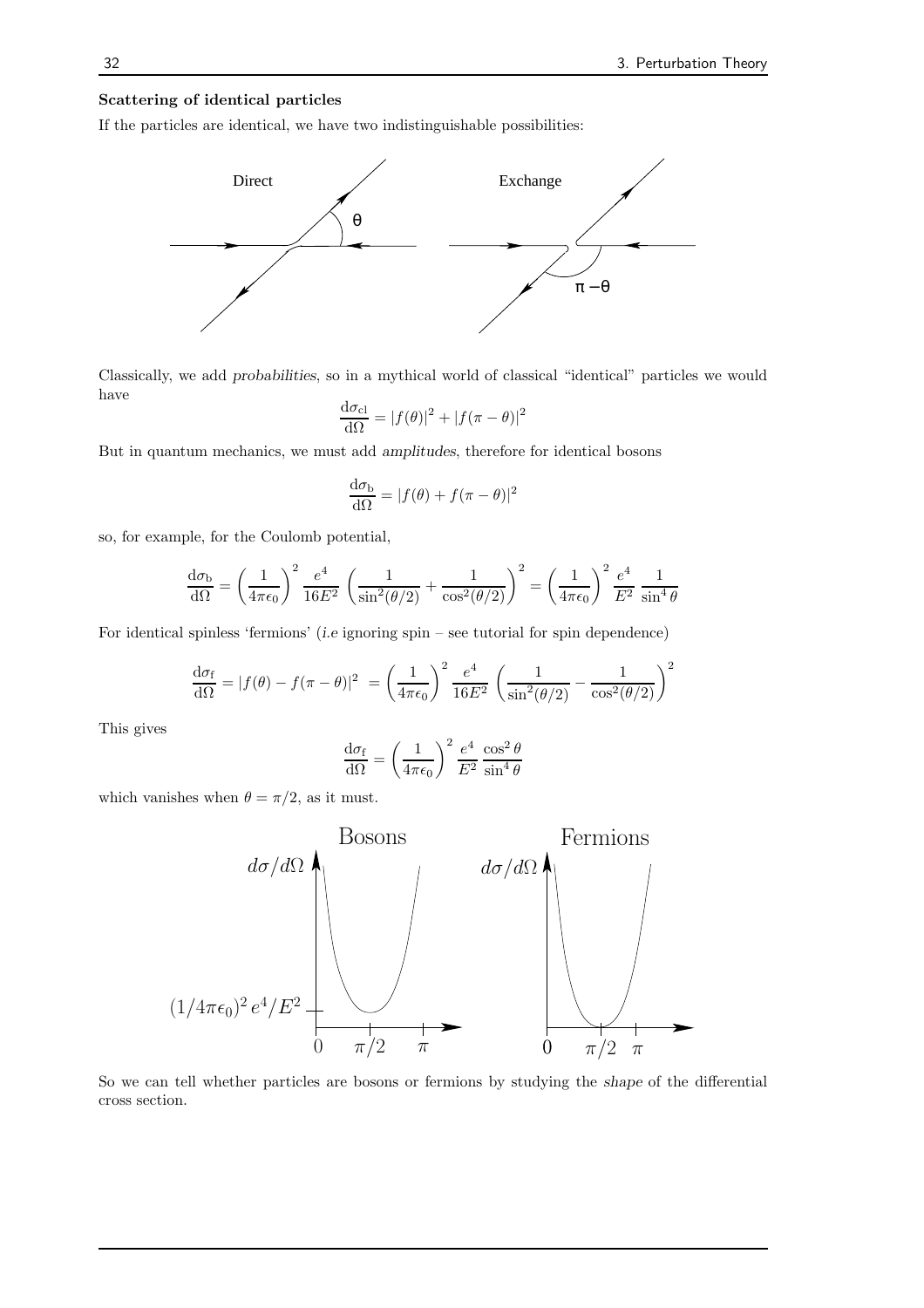#### 3.4. Perturbation theory in the operator formalism

Consider the transition amplitude  $\langle x_b, t_b | x_a, t_a \rangle$ , where the position eigenstates states are in the Heisenberg picture. From (2.52) and the unitarity of  $\hat{U}$ , we have

$$
\langle x_b, t_b | x_a, t_a \rangle = \left( \hat{U}^\dagger(t_b, t_0) | x_b \rangle \right)^\dagger \hat{U}^\dagger(t_a, t_0) | x_a \rangle = \langle x_b | \hat{U}(t_b, t_0) \hat{U}(t_0, t_a) | x_a \rangle
$$
\n
$$
= \langle x_b | \hat{U}(t_b, t_a) | x_a \rangle \tag{3.11}
$$

where  $|x_a\rangle$  and  $|x_b\rangle$  are position eigenstates in the Schrödinger picture. We shall develop perturbation theory for  $\hat{U}(t_b, t_a)$ 

Firstly, we use  $(2.81)$  to write  $(3.5)$  as

$$
\int_{x_a}^{x_b} \mathcal{D}x \ V(x(t_1), t_1) \cdots V(x(t_n), t_n) e^{iS_0/\hbar} = o\langle x_b, t_b | T \left( V(\hat{x}_0(t_1), t_1) \cdots V(\hat{x}_0(t_n), t_n) \right) | x_a, t_a \rangle_0
$$
\n(3.12)

where the states  $|x,t\rangle_0$  and the operators  $\hat{x}_0(t)$  are in the Heisenberg picture with respect to  $S_0$ rather than S,

$$
\hat{x}_0(t) = \hat{U}_0^{\dagger}(t,t_0) \,\hat{x} \,\hat{U}_0(t,t_0) \; .
$$

In this expression,  $\hat{x}$  is the position operator in the Schrödinger picture, and the unperturbed timeevolution operator  $\hat{U}_0(t,t_0)$  therefore satisfies

$$
i\hbar\frac{\partial}{\partial t}\hat{U}_0=\hat{H}_0\,\hat{U}_0\,,
$$

where  $\hat{H}_0$  is the unperturbed Hamiltonian. This is known as the Dirac or interaction picture for time dependence in quantum mechanics.

Using  $(3.8a)$  the perturbative expansion  $(3.4)$  may then be written as:

$$
\langle x_b, t_b | x_a, t_a \rangle = \sum_{n=0}^{\infty} \frac{1}{n!} \left( -\frac{i}{\hbar} \right)^n \int_{t_a}^{t_b} dt_1 \cdots \int_{t_a}^{t_b} dt_{n} \, o \langle x_b, t_b | T(V(\hat{x}_0(t_1), t_1) \cdots V(\hat{x}_0(t_n), t_n)) | x_a, t_a \rangle_0
$$

$$
= \sum_{n=0}^{\infty} \left( -\frac{i}{\hbar} \right)^n \int_{t_a}^{t_b} dt_n \int_{t_a}^{t_n} dt_{n-1} \cdots \int_{t_a}^{t_2} dt_{1} \, o \langle x_b, t_b | V(\hat{x}_0(t_n), t_n) \cdots V(\hat{x}_0(t_1), t_1) | x_a, t_a \rangle_0
$$
(3.13)

Note that

$$
V(\hat{x}_0(t),t) = \hat{U}_0^{\dagger}(t,t_0) V(\hat{x},t) \hat{U}_0(t,t_0)
$$
\n(3.14a)

is the potential energy operator in the interaction picture, and  $V(\hat{x}, t)$  is its Schrödinger-picture equivalent.

Since the time dependence in  $(3.12)$  and  $(3.13)$  is governed by  $S_0$ , the interaction-picture states  $|x_b, t_b\rangle_0$  and  $|x_a, t_a\rangle_0$  on the RHS of (3.13) are related to the Schrödinger-picture states by

$$
|x_a, t_a\rangle_0 = \hat{U}_0^{\dagger}(t_a, t_0) |x_a\rangle \quad \text{and hence} \quad_0 \langle x_b, t_b| = \langle x_b | \hat{U}_0(t_b, t_0) \rangle \tag{3.14b}
$$

Furthermore we shall need

$$
\hat{U}_0(t_n, t_0) \hat{U}_0^{\dagger}(t_{n-1}, t_0) = \hat{U}_0(t_n, t_0) \hat{U}_0(t_0, t_{n-1}) = \hat{U}_0(t_n, t_{n-1})
$$
\n(3.14c)

Starting from  $(3.13)$ , and using  $(3.11)$  and  $(3.14a/b/c)$ , we obtain another representation for equation (3.8a) in terms of the unperturbed time-evolution operators  $\hat{U}_0(t_n,t_{n-1})$  and the Schrödinger-picture operators  $V(\hat{x}, t_n)$ 

$$
\langle x_b | \hat{U}(t_b, t_a) | x_a \rangle = \langle x_b | \hat{U}_0(t_b, t_a) \rangle | x_a \rangle
$$
  
+ 
$$
\sum_{n=1}^{\infty} \left( -\frac{i}{\hbar} \right)^n \int_{t_a}^{t_b} dt_n \cdots \int_{t_a}^{t_2} dt_1 \langle x_b | \hat{U}_0(t_b, t_n) V(\hat{x}, t_n) \hat{U}_0(t_n, t_{n-1}) V(\hat{x}, t_{n-1}) \cdots
$$
  
... 
$$
V(\hat{x}, t_2) \hat{U}_0(t_2, t_1) V(\hat{x}, t_1) \hat{U}_0(t_1, t_a) | x_a \rangle
$$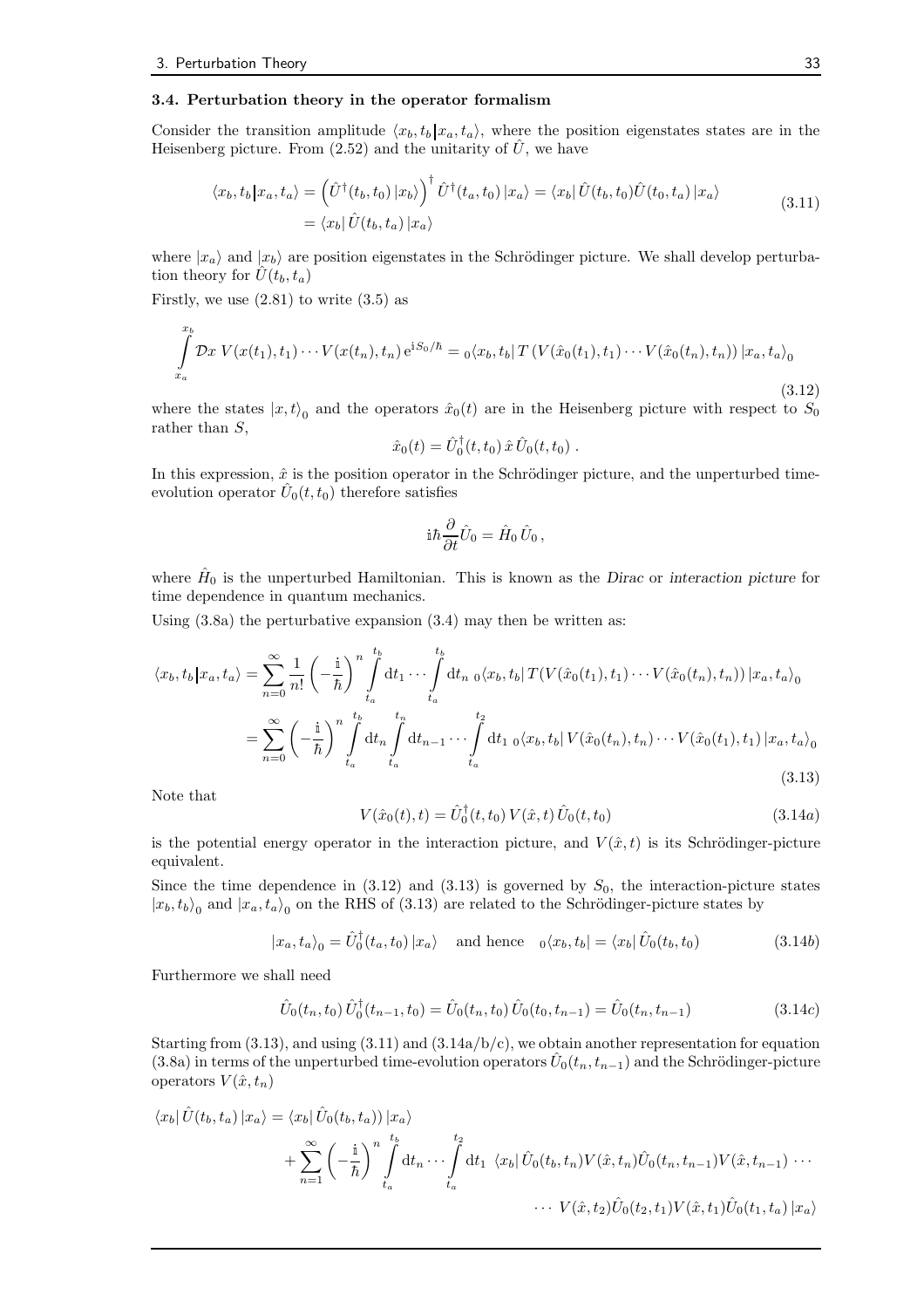The equation above holds for all states  $|x_a\rangle$  and  $|x_b\rangle$ , so we can write it in purely operator form

$$
\hat{U}(t_b, t_a) = \hat{U}_0(t_b, t_a) + \sum_{n=1}^{\infty} \left( -\frac{i}{\hbar} \right)^n \int_{t_a}^{t_b} dt_n \cdots \int_{t_a}^{t_2} dt_1 \, \hat{U}_0(t_b, t_n) \, V(\hat{x}, t_n) \, U_0(t_n, t_{n-1}) \, V(\hat{x}, t_{n-1}) \cdots
$$
\n
$$
\cdots \, V(\hat{x}, t_2) \, \hat{U}_0(t_2, t_1) \, V(\hat{x}, t_1) \, \hat{U}_0(t_1, t_a)
$$
\n(3.15a)

This is usually referred to as the Dyson series. We can sum this series formally (exercise) to obtain the operator equivalent of (3.8b)

$$
\hat{U}(t_b, t_a) = \hat{U}_0(t_b, t_a) - \frac{\mathrm{i}}{\hbar} \int_{t_a}^{t_b} \mathrm{d}t \; \hat{U}_0(t_b, t) \, V(\hat{x}, t) \, \hat{U}(t, t_a) \tag{3.15b}
$$

Equivalently, we can obtain (3.15b) by expressing (3.8b) in terms of time evolution operators and Schrödinger-picture position eigenstates (exercise). We leave it as an exercise to show that  $(3.15b)$ is the "solution" of the Schrödinger equation. Indeed,  $(3.15b)$  can be derived directly from the Schrödinger equation (tutorial).

Note that all of the potential-energy operators  $V(\hat{x}, t)$ , etc, in (3.15a) and (3.15b) are in the Schrödinger picture.

#### 3.4. Time dependent transitions

A common situation is where the Lagrangian  $L_0$  (corresponding to the action  $S_0$ ) is time independent, whilst the Lagrangian  $L_1$  of the perturbation (corresponding to  $S_1$ ) is time dependent. Let us further assume that the Hamiltonian  $\hat{H}_0$  of the unperturbed system has a discrete spectrum of bound-state energies  $E_n$  and (Schrödinger-picture) eigenstates  $|n\rangle$ 

$$
\hat{H}_0 |n\rangle = E_n |n\rangle
$$

(For the Heisenberg-picture, we simply replace  $|n\rangle \rightarrow |n, t\rangle$ .) Rather than working in the position basis, it is easier to use the energy eigenbasis, because then the unperturbed transition amplitude is diagonal:

$$
\langle m, t | n, t' \rangle_0 = \langle m | \hat{U}_0(t, t') | n \rangle = \langle m | e^{-i(t - t')\hat{H}_0/\hbar} | n \rangle = \exp \left\{ -i(t - t') \frac{E_n}{\hbar} \right\} \delta_{mn} \tag{3.16}
$$

It follows from (3.15a) that the perturbed amplitude in the energy eigenbasis is:

$$
\langle b, t_b | a, t_a \rangle = \langle b | \hat{U}(t_b, t_a) | a \rangle = \langle b | \hat{U}_0(t_b, t_a) | a \rangle - \frac{\mathrm{i}}{\hbar} \int_{t_a}^{t_b} \mathrm{d}t \langle b | \hat{U}_0(t_b, t) V(\hat{x}, t) \hat{U}_0(t, t_a) | a \rangle + \cdots
$$

$$
= \langle b | \hat{U}_0(t_b, t_a) | a \rangle - \frac{\mathrm{i}}{\hbar} \int_{t_a}^{t_b} \mathrm{d}t \sum_{m,n} \langle b | \hat{U}_0(t_b, t) | m \rangle \langle m | V(\hat{x}, t) | n \rangle \langle n | \hat{U}_0(t, t_a) | a \rangle + \cdots
$$

$$
= e^{-\mathrm{i}(t_b - t_a) E_a/\hbar} \delta_{ab} - \frac{\mathrm{i}}{\hbar} \int_{t_a}^{t_b} \mathrm{d}t \sum_{m,n} e^{-\mathrm{i}(t_b - t) E_b/\hbar} \delta_{mb} V_{mn}(t) e^{-\mathrm{i}(t - t_a) E_a/\hbar} \delta_{na} + \cdots
$$

$$
= e^{-\mathrm{i}(t_b - t_a) E_a/\hbar} \delta_{ab} - \frac{\mathrm{i}}{\hbar} e^{-\mathrm{i}(E_b t_b - E_a t_a)/\hbar} \int_{t_a}^{t_b} \mathrm{d}t e^{\mathrm{i}t(E_b - E_a)/\hbar} V_{ba}(t) + \cdots
$$
(3.17)

where  $V_{mn}(t)$  is the matrix element of the potential

$$
V_{mn}(t) \equiv \langle m | V(\hat{x},t) | n \rangle = \int_{-\infty}^{\infty} dx \langle m | V(\hat{x},t) | x \rangle \langle x | n \rangle = \int_{-\infty}^{\infty} dx u_m^*(x) V(x,t) u_n(x)
$$

The second order term in the expansion is (check this for yourself)

$$
\left(-\frac{i}{\hbar}\right)^2 \sum_{n} \int_{t_a}^{t_b} dt_2 \int_{t_a}^{t_2} dt_1 e^{-i(t_b - t_2)E_b/\hbar} V_{bn}(t_2) e^{-i(t_2 - t_1)E_n/\hbar} V_{na}(t_1) e^{-i(t_1 - t_a)E_a/\hbar}
$$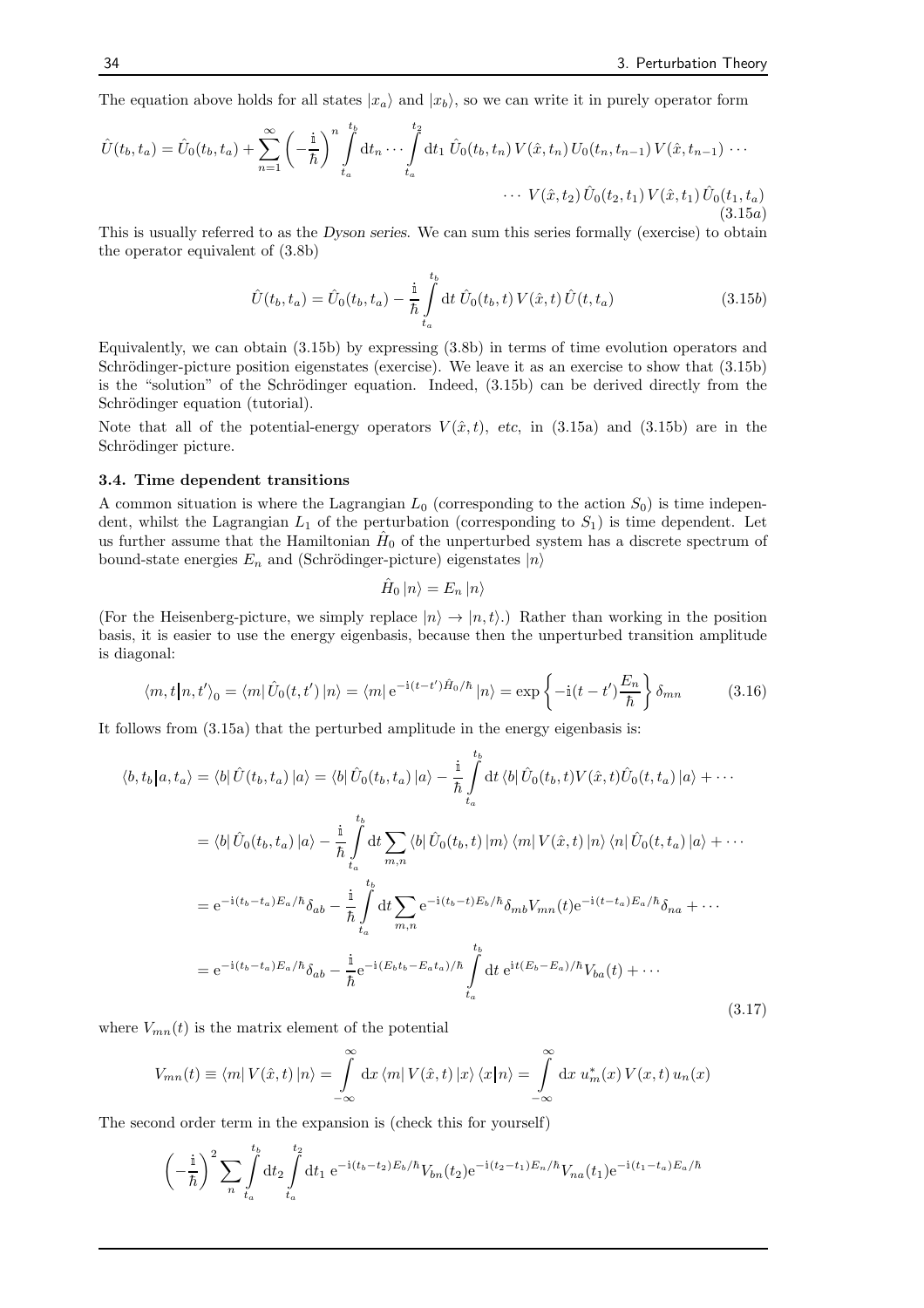It is easy to see how this will generalise to higher orders. Diagramatically, we have (for  $a \neq b$ ):

$$
\langle b, t_b | a, t_a \rangle = \n\begin{array}{c}\nV_{ba}(t) & V_{na}(t_1) & V_{ba}(t_1) & V_{bm}(t_3) \\
\downarrow & & \searrow & \searrow & \searrow & \searrow & \searrow & \searrow & \searrow & \searrow & \searrow & \searrow & \searrow & \searrow & \searrow & \searrow & \searrow & \searrow & \searrow & \searrow & \searrow & \searrow & \searrow & \searrow & \searrow & \searrow & \searrow & \searrow & \searrow & \searrow & \searrow & \searrow & \searrow & \searrow & \searrow & \searrow & \searrow & \searrow & \searrow & \searrow & \searrow & \searrow & \searrow & \searrow & \searrow & \searrow & \searrow & \searrow & \searrow & \searrow & \searrow & \searrow & \searrow & \searrow & \searrow & \searrow & \searrow & \searrow & \searrow & \searrow & \searrow & \searrow & \searrow & \searrow & \searrow & \searrow & \searrow & \searrow & \searrow & \searrow & \searrow & \searrow & \searrow & \searrow & \searrow & \searrow & \searrow & \searrow & \searrow & \searrow & \searrow & \searrow & \searrow & \searrow & \searrow & \searrow & \searrow & \searrow & \searrow & \searrow & \searrow & \searrow & \searrow & \searrow & \searrow & \searrow & \searrow & \searrow & \searrow & \searrow & \searrow & \searrow & \searrow & \searrow & \searrow & \searrow & \searrow & \searrow & \searrow & \searrow & \searrow & \searrow & \searrow & \searrow & \searrow & \searrow & \searrow
$$

All intermediate 'virtual' states  $n, m, \dots$  are summed over, and the 'interaction times'  $t_1 < t_2 \dots < t_n$ are integrated over. For example, at third order:  $a \to n \to m \to b$  for all possible intermediate values of  $n$  and  $m$ .

If  $a \neq b$ , the first (trivial) term vanishes, and the transition probability becomes:

$$
p(a \to b) = |\langle b, t_b | a, t_a \rangle|^2 = \frac{1}{\hbar^2} \left| \int_{t_a}^{t_b} dt \ e^{it\omega_{ba}} V_{ba}(t) + \mathcal{O}(V^2) \right|^2 \tag{3.18}
$$

where  $\omega_{ba} \equiv (E_b - E_a)/\hbar$  is the transition frequency. This should be familiar from Quantum Physics. Note that higher order terms interfere: from (3.18), the next correction to  $p(a \to b)$  is  $\mathcal{O}(V^3)$ , not  $\mathcal{O}(V^4)$ . Writing

$$
\tilde{V}_{ba} = \int\limits_{t_a}^{t_b} \mathrm{d}t \; \mathrm{e}^{\mathrm{i}\omega_{ba}t} V_{ba}(t),
$$

we obtain

$$
p(a \to b) = \frac{1}{\hbar^2} |\tilde{V}_{ba}|^2 - \frac{2}{\hbar^3} \text{Re}\left(\tilde{V}_{ba}^* \sum_n \tilde{V}_{bn} \tilde{V}_{na}\right).
$$
 (3.19)

When the perturbation is time independent, we can do the  $t$  integrals, and the transition amplitude through second order becomes

$$
e^{-iTE_a/\hbar}\delta_{ab}+\frac{\left(e^{-iTE_b/\hbar}-e^{-iTE_a/\hbar}\right)}{E_b-E_a}V_{ba}+\sum_n\frac{\left(e^{-iTE_b/\hbar}-e^{-iTE_n/\hbar}\right)\left(e^{-iTE_n/\hbar}-e^{-iTE_a/\hbar}\right)}{(E_b-E_n)(E_n-E_a)}V_{bn}V_{na}
$$

where  $T = t_b - t_a$ , as usual.

To first order, the transition probability (for the time-independent case with  $a \neq b$ ) is simply

$$
p(a \to b) = \frac{|e^{-iTE_a/\hbar} (e^{-iT\omega_{ba}} - 1)|^2}{\hbar^2 \omega_{ba}^2} |V_{ba}|^2 = \frac{\sin^2(\omega_{ba}T/2)}{\hbar^2(\omega_{ba}/2)^2} |V_{ba}|^2 \equiv \frac{f(T, \omega_{ba})}{\hbar^2} |V_{ba}|^2 \qquad (3.20)
$$

The function

$$
f(t,\omega) = \frac{\sin^2(\omega t/2)}{(\omega/2)^2} = \frac{\sin^2(\omega t/2)}{(\omega t/2)^2} t^2
$$

consists essentially of a large peak, centred on  $\omega = 0$ , with height  $t^2$  and width  $\simeq 2\pi/t$ , as indicated in the figure. Thus there is only a significant transition probability to those states whose energy lies in a band of width  $\delta E \simeq 2\pi\hbar/t$  about the initial energy,  $E_a$ .

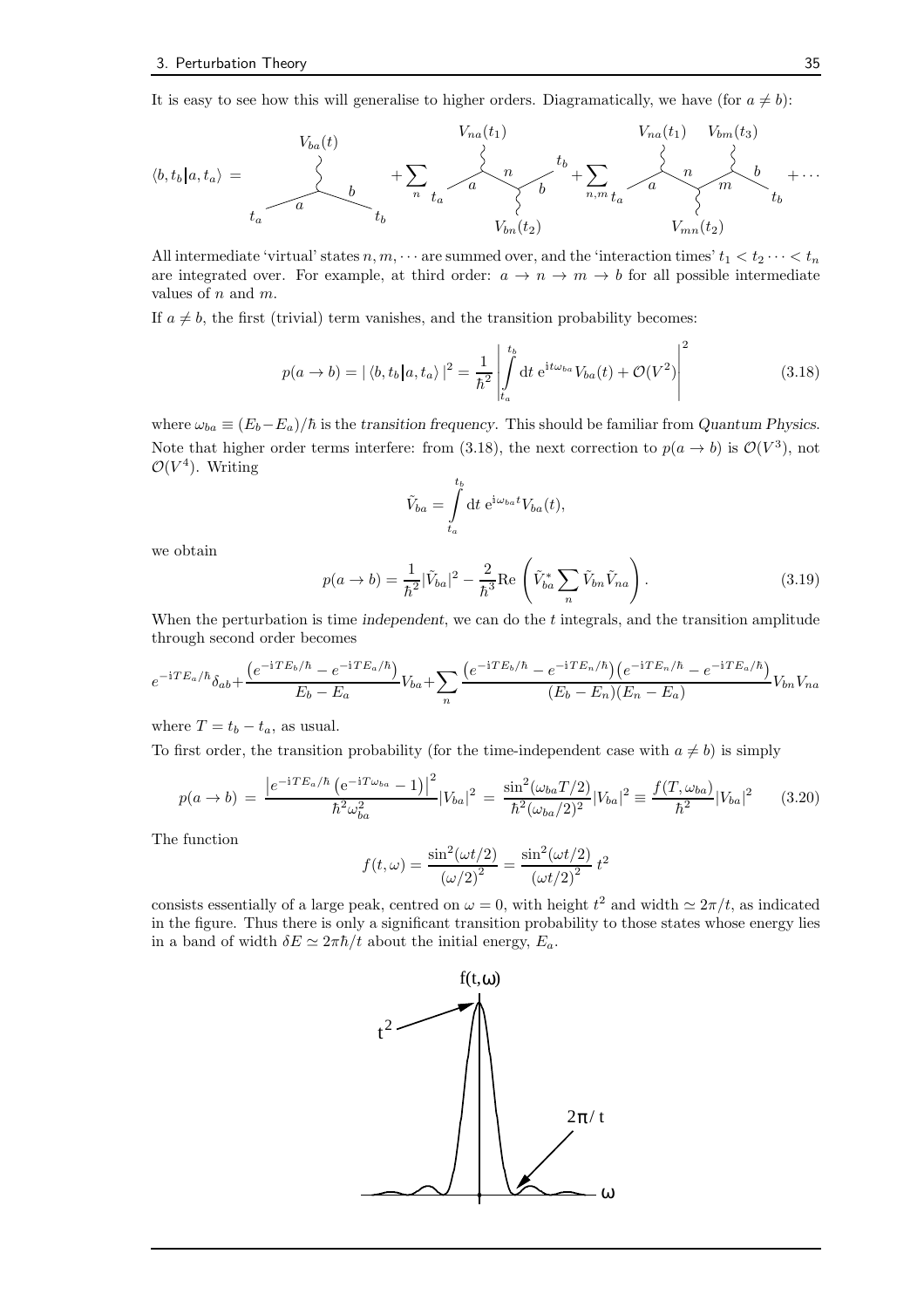Using the standard integral  $\int^{+\infty}$ −∞  $\sin^2 x$  $\frac{\pi}{x^2} dx = \pi$  we have

$$
\int_{-\infty}^{\infty} f(t, \omega) \, \mathrm{d}\omega = 2\pi t.
$$

Therefore  $f(t, \omega)$  reduces to an infinite "spike" of area  $2\pi t$  as  $t \to \infty$ , and we have

$$
\lim_{t \to \infty} f(t, \omega) \sim 2\pi t \delta(\omega).
$$

Now consider the case of a transition not to a single final state but to a range  $\mathcal R$  of final states around  $E_b$ . Then we have

$$
p(a \to \mathcal{R}) = \int_{\mathcal{R}} p(a \to E) \, \varrho(E) \, \mathrm{d}E,\tag{3.21}
$$

where  $\rho(E)$  dE is the number of states in the interval  $E \to E + dE$ . The function  $\rho(E)$  is called the density of final states.

Let us assume that the range  $\mathcal R$  is small enough so that we can consider  $\varrho(E)$  and  $V_{ba}$  to be constant in R. Since

$$
\lim_{t \to \infty} \sin^2(\omega_{ba} T/2) / (\omega_{ba} / 2)^2 = 2\pi T \delta(\omega_b - \omega_a)
$$
\n(3.22)

then, for sufficiently large  $T$ , the only significant contributions to the integral come from the energy range corresponding to the narrow central peak of the function  $f(T, \omega_{ba})$ , so we can safely extend the limits on the integral to infinity without affecting the result. This gives

$$
p(a \to \mathcal{R}) = \frac{1}{\hbar^2} \int_{-\infty}^{\infty} \varrho(E) \frac{\sin^2(\omega_{ba} T/2)}{(\omega_{ba}/2)^2} |V_{ba}|^2 dE = \frac{|V_{ba}|^2 \varrho(E_b)}{\hbar^2} \int_{-\infty}^{\infty} \frac{\sin^2(\omega_{ba} T/2)}{(\omega_{ba}/2)^2} \hbar d\omega_{ba}
$$
  
=  $\frac{2\pi}{\hbar} |V_{ba}|^2 \varrho(E_b) T$  (3.23)

The transition rate is then

$$
R = \frac{2\pi}{\hbar} |V_{ba}|^2 \varrho(E_b)
$$
\n
$$
(3.24)
$$

This result is known as Fermi's Golden Rule.

#### 3.4. Feynman Perturbation Theory

Classical mechanics: The perturbation theory considered so far is intrinsically quantum mechanical: the unperturbed amplitude is a Green function for the Schrödinger equation, which describes quantum propagation. We can also do perturbation theory in classical mechanics.

As an example, consider a forced anharmonic oscillator, with action  $S = S_0[x, J] + S_1[x]$ , and Lagrangian

$$
L = L_0 + L_1 = \underbrace{\frac{m}{2}\dot{x}^2 - \frac{m}{2}\omega^2 x^2 + Jx}_{\text{forced SHO}} - \underbrace{\frac{\lambda}{4}x^4}_{\text{anharmonic}} \tag{3.41}
$$

where  $J = J(t)$  is an arbitrary function of t. The classical equation of motion is:

$$
\left(\frac{\partial^2}{\partial t^2} + \omega^2\right)x = \frac{J}{m} - \frac{\lambda}{m}x^3\tag{3.42}
$$

The homogeneous equation

$$
\left(\frac{\partial^2}{\partial t^2} + \omega^2\right)x = 0
$$

is that of a simple harmonic oscillator. Let the solution of this equation be  $\bar{x}_0(t)$ , with boundary conditions  $\bar{x}_0(t_a) = x_a$  and  $\bar{x}_0(t_b) = x_b$ .

To solve the full inhomogeneous equation, we construct a Green function  $\Delta(t, t')$  such that

$$
\left(\frac{\partial^2}{\partial t^2}+\omega^2\right)\Delta(t,t')=-\delta(t-t')
$$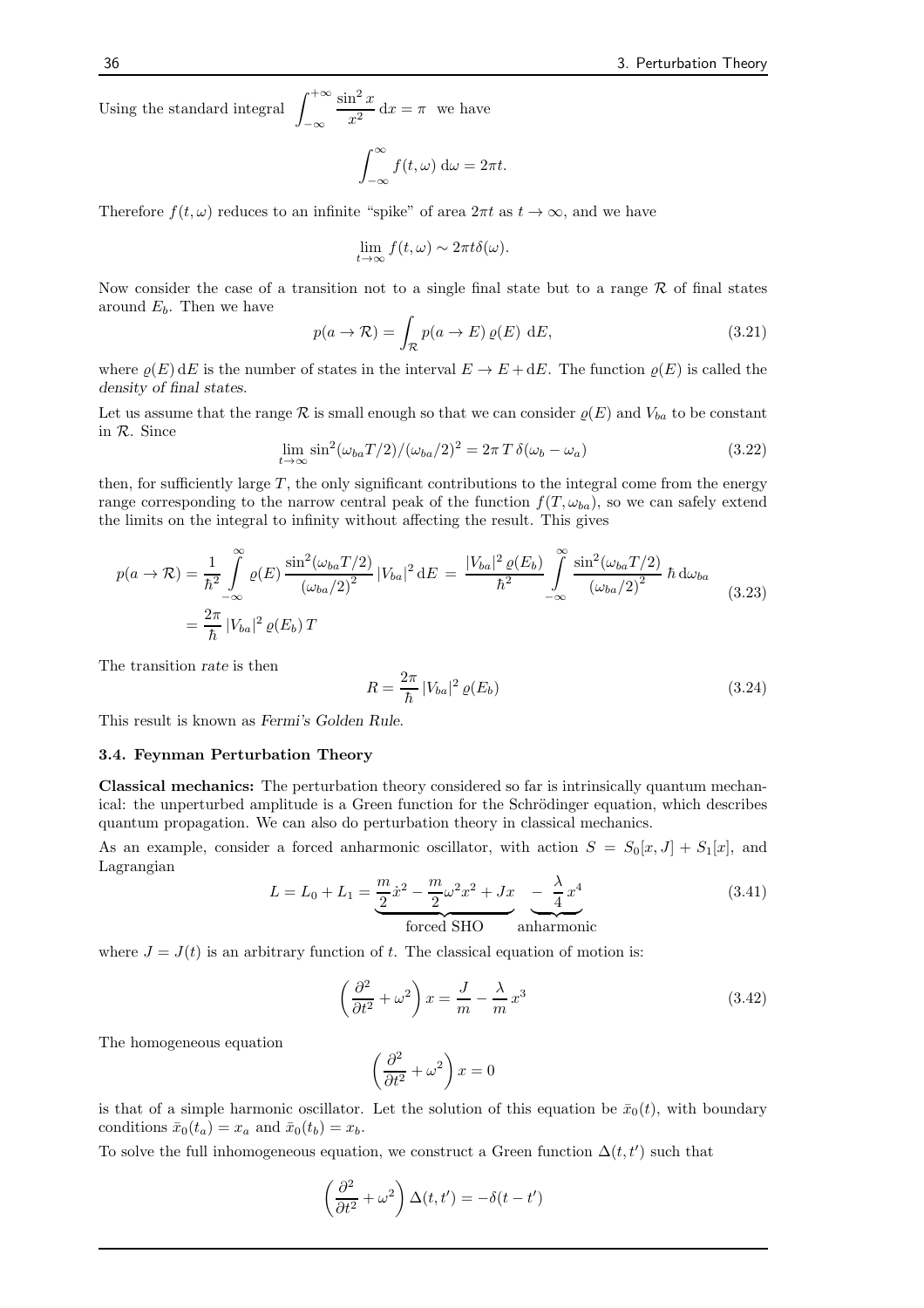which satisfies the boundary conditions  $\Delta(t_b, t') = \Delta(t_a, t') = 0$ . It is straightforward (tutorial) to show that

$$
\Delta(t, t') = \frac{1}{\omega \sin \omega T} \left[ \theta(t - t') \sin \omega (t_b - t) \sin \omega (t' - t_a) + \theta(t' - t) \sin \omega (t - t_a) \sin \omega (t_b - t') \right]
$$
\n(3.44)

where  $T = t_b - t_a$  as usual.

Note that this Green function is not causal, because of the boundary conditions. We have both retarded  $(t' < t)$  and advanced  $(t' > t)$  pieces. We call  $\Delta(t, t')$  the Feynman Green function or the Feynman propagator. Note also that  $\Delta(t, t') = \Delta(t', t)$ .

The full solution of (3.42) with the correct boundary conditions is then

$$
\bar{x}(t) = \bar{x}_0(t) + \frac{1}{m} \int_{t_a}^{t_b} dt' \, \Delta(t, t') \left( -J(t') + \lambda \, \bar{x}(t')^3 \right) \tag{3.51}
$$

The second term on the RHS is the solution of the full inhomogeneous equation with trivial (zero) boundary conditions (check this explicitly), whilst the first term "fixes up" the boundary conditions. More precisely, equation (3.51) is an integral equation for  $\bar{x}(t)$  which we can solve iterately:

$$
\bar{x}(t) = \bar{x}_0(t) - \frac{1}{m} \int_{t_a}^{t_b} dt' \, \Delta(t, t') J(t') + \frac{\lambda}{m} \int_{t_a}^{t_b} dt' \, \Delta(t, t') \left( \bar{x}_0(t') - \frac{1}{m} \int_{t_a}^{t_b} dt'' \, \Delta(t', t'') J(t'') \right)^3 + \cdots
$$
\n(3.52)

We may simplify the problem (and hence this expression) by choosing  $x_a = x_b = 0$ , so  $\bar{x}_0(t) = 0$ . Iterating further, we may represent (3.52) diagramatically:



In these diagrams, each line corresponds to  $(1/m) \Delta(t, t')$  (with appropriate times for t and t'), each cross to  $-\int dt J(t)$ , each vertex to  $\lambda \int dt$ , and the diagrams at  $O(\lambda^2)$  (and higher) include some combinatorial factors from the expansion of (3.51) that must be evaluated explicitly.

#### Notes:

- (1)  $\Delta(t, t')$  propagates us from  $t'$  to t.
- (2)  $J(t)$  acts as a "source" (and a "sink") for motion.
- (3) The  $(\lambda/4) x^4$  anharmonic term looks like a 4-point "interaction".
- (4) We integrate over all intermediate times time ordering is taken care of by the retarded and advanced pieces of  $\Delta(t, t')$ .
- (5) Finally, we sum over all possible (tree) graphs.

This looks rather like the quantum perturbation theory we studied in the preceding sections...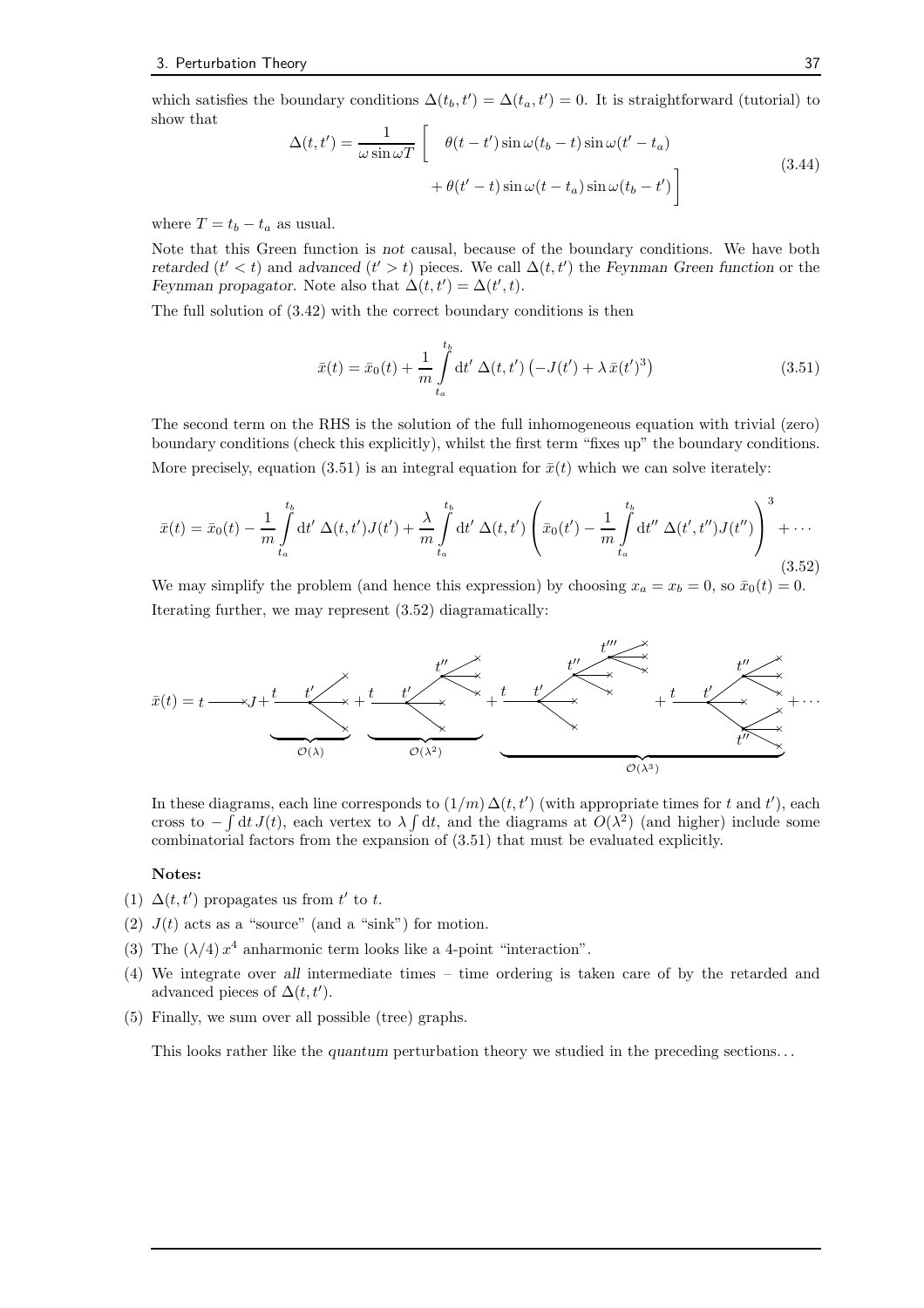Quantum mechanics: An interesting question is whether we can find a similar expansion for the corresponding quantum problem, e.g. in the evaluation of transition elements.

For the forced anharmonic oscillator, we again define  $S[x, J] = S_0[x, J] + S_1[x]$ , where

$$
S_0[x, J] = \int_{t_a}^{t_b} dt \left( \frac{m}{2} (\dot{x}^2 - \omega^2 x^2) + Jx \right) \quad \text{and} \quad S_1[x] = -\frac{\lambda}{4} \int_{t_a}^{t_b} d\tau \ x^4, \quad (3.53)
$$

Consider the transition element

$$
\langle x_b, t_b | T(\hat{x}(t_1) \cdots \hat{x}(t_m)) | x_a, t_a \rangle_J = \int_{x_a}^{x_b} \mathcal{D}x \ x(t_1) \cdots x(t_m) \ \exp\left\{ \frac{\mathrm{i}}{\hbar} \ S[x, J] \right\} \tag{3.54}
$$

where the subscript  $J$  on the LHS indicates that the transition element is evaluated in the presence of the force or "source"  $J(t)$ .

**Functional differentiation:** For a set of independent real variables  $\{J_i, x_j \in \mathbb{R} \mid i, j = 0 \dots N\},\$ we have the usual results for partial derivatives

$$
\frac{\partial}{\partial J_i} J_j = \delta_{ij} \quad \text{and} \quad \frac{\partial}{\partial J_i} \sum_{j=0}^N J_j x_j = x_i \tag{3.55}
$$

We may generalise the second result to define differentiation with respect to a function  $J(t)$  of a continuous variable t. Define the functional derivative of the functional  $X[J] = \int_{a}^{t_b}$  $t_a$  $J(t) x(t) dt$  with respect to the value of the function  $J(t)$  at the point t' to be

$$
\frac{\delta X[J]}{\delta J(t')} \equiv \frac{\delta}{\delta J(t')} \int_{t_a}^{t_b} J(t) x(t) dt = x(t') \quad \text{when } t_a < t' < t_b, \text{ and zero otherwise.}
$$
\n(3.56)

For this to hold for arbitrary functions  $x(t)$ , we must have  $\frac{\delta}{\delta J(t')} J(t) = \delta(t-t')$ . The usual rules of differentiation apply, for example

$$
\frac{\hbar}{i} \frac{\delta}{\delta J(t')} \exp\left\{ \frac{i}{\hbar} \int_{t_a}^{t_b} J(t) x(t) dt \right\} = x(t') \exp\left\{ \frac{i}{\hbar} \int_{t_a}^{t_b} J(t) x(t) dt \right\}
$$
(3.57)

when  $t_a < t' < t_b$  (which will always be the case in what follows), and zero otherwise.

Now use (3.53) and (3.57) to rewrite the transition element (3.54) in terms of functional derivatives

$$
\langle x_b, t_b | T(\hat{x}(t_1) \cdots \hat{x}(t_m)) | x_a, t_a \rangle_J = \int_{x_a}^{x_b} \mathcal{D}x \ x(t_1) \cdots x(t_m) \ \exp \frac{i}{\hbar} \left\{ S[x, 0] + \int_{t_a}^{t_b} J(t) \ x(t) \ \mathrm{d}t \right\}
$$

$$
= \int_{x_a}^{x_b} \mathcal{D}x \ \frac{\hbar}{\mathrm{i}} \frac{\delta}{\delta J(t_1)} \cdots \frac{\hbar}{\mathrm{i}} \frac{\delta}{\delta J(t_m)} \ \exp \frac{i}{\hbar} \left\{ S[x, 0] + \int_{t_a}^{t_b} J(t) \ x(t) \ \mathrm{d}t \right\}
$$

$$
= \hbar^m \frac{\delta^m}{\mathrm{i} \delta J(t_1) \cdots \mathrm{i} \delta J(t_m)} \langle x_b, t_b | x_a, t_a \rangle_J \tag{3.58}
$$

In the last line, we took the functional derivatives outside the path integral to obtain an expression for the m-point transition element (with  $J \neq 0$ ) in terms of functional derivatives of the exact transition amplitude, also with  $J \neq 0$ .

If we set  $J = 0$  at the end of the calculation, *i.e.* after performing all the functional derivatives, we get the transition element in the absence of the source  $J(t)$ 

$$
\langle x_b, t_b | T(\hat{x}(t_1) \cdots \hat{x}(t_m)) | x_a, t_a \rangle_{J=0} = \hbar^m \left[ \frac{\delta^m}{i \delta J(t_1) \cdots i \delta J(t_m)} \langle x_b, t_b | x_a, t_a \rangle_J \right]_{J=0} \tag{3.59}
$$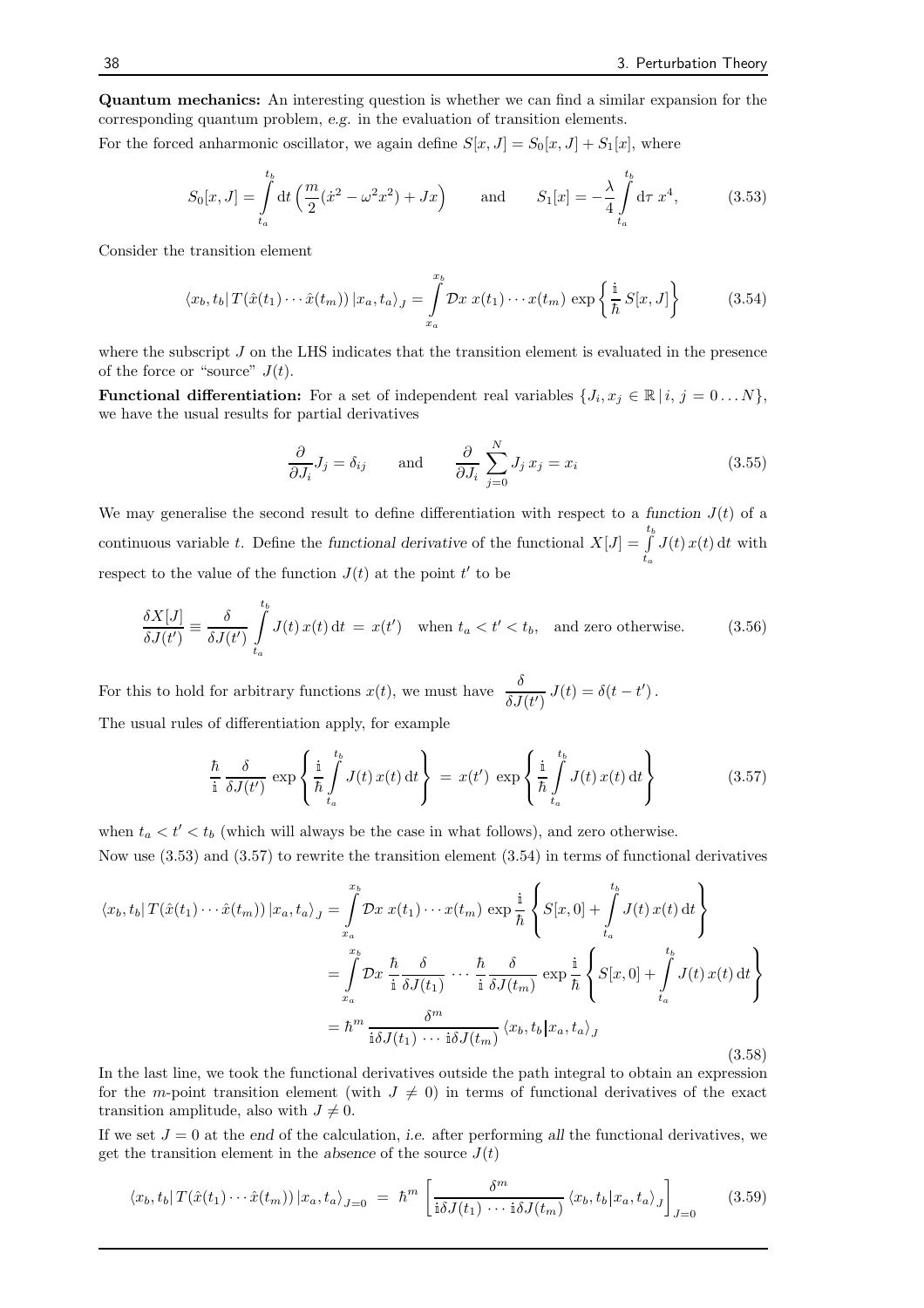**Perturbation theory:** To obtain a perturbation expansion, we expand  $\exp{iS_1/\hbar}$  as a power series in  $\lambda$ , just as we did for ordinary time-dependent perturbation theory in (3.4):

$$
\langle x_b, t_b | x_a, t_a \rangle_J = \int_{x_a}^{x_b} \mathcal{D}x \exp\left\{ \frac{\mathbb{I}}{\hbar} (S_0[x, J] + S_1[x]) \right\}
$$
  

$$
= \sum_{n=0}^{\infty} \frac{1}{n!} \left( -\frac{\mathbb{I}\lambda}{4\hbar} \right)^n \int_{t_a}^{t_b} d\tau_1 \cdots \int_{t_a}^{t_b} d\tau_n \int_{x_a}^{x_b} \mathcal{D}x \ x(\tau_1)^4 \cdots x(\tau_n)^4 \ \exp\frac{\mathbb{I}}{\hbar} \left\{ S_0[x, 0] + \int_{t_a}^{t_b} J(t) \ x(t) \ dt \right\} \tag{3.60}
$$

We can replace all the factors of  $x(\tau_i)^4$  by functional derivatives with respect to  $J(\tau_i)$  using

$$
x(\tau_i)^4 \exp\left\{\frac{i}{\hbar} \int_{t_a}^{t_b} J(t) x(t) dt\right\} = \left(\frac{\hbar}{i} \frac{\delta}{\delta J(\tau_i)}\right)^4 \exp\left\{\frac{i}{\hbar} \int_{t_a}^{t_b} J(t) x(t) dt\right\}
$$
(3.61)

Taking the functional derivatives outside the path integral and resumming the series gives

$$
\langle x_b, t_b | x_a, t_a \rangle_J = \exp\left\{-\frac{\mathrm{i}\lambda}{4\hbar} \int_{t_a}^{t_b} \mathrm{d}\tau \left(\frac{\hbar}{\mathrm{i}} \frac{\delta}{\delta J(\tau)}\right)^4\right\} \int_{x_a}^{x_b} \mathcal{D}x \, \exp\left\{\frac{\mathrm{i}}{\hbar} S_0[x, J]\right\} \tag{3.62}
$$

The remaining path integral in (3.62) is just the forced harmonic oscillator. From (2.40) we have

$$
\int_{x_a}^{x_b} \mathcal{D}x \exp\left\{\frac{i}{\hbar}S_0[x,J]\right\} = F_{\omega}(T) \exp\left\{\frac{i}{\hbar}S_0[\bar{x},J]\right\}
$$
\n(2.40a)

where  $S_0[\bar{x}, J]$  is the classical action for the forced harmonic oscillator, which satisfies boundary conditions  $x(t_a) = x_a$  and  $x(t_b) = x_b$ , with  $T = t_b - t_a$ .

Substituting (2.40a) and (3.62) into (3.58) gives us an expression for all transition elements to all orders in perturbation theory in terms of functional derivatives of the transition amplitude for the forced harmonic oscillator!

$$
\langle x_b, t_b | T(\hat{x}(t_1) \cdots \hat{x}(t_m)) | x_a, t_a \rangle_J
$$
  
=  $\hbar^m \frac{\delta^m}{\mathbf{i} \delta J(t_1) \cdots \mathbf{i} \delta J(t_m)} \exp \left\{-\frac{\mathbf{i}\lambda}{4\hbar} \int_{t_a}^{t_b} d\tau \left(\frac{\hbar}{\mathbf{i}} \frac{\delta}{\delta J(\tau)}\right)^4\right\} F_\omega(T) \exp \left\{\frac{\mathbf{i}}{\hbar} S_0[\bar{x}, J]\right\}$  (3.63)

We evaluated  $S_0[\bar{x}, J]$  for arbitrary  $x_a$  and  $x_b$  explicitly in tutorial-problem (2.3) (or Feynman and Hibbs Problem 3-11), but things are much simpler if we choose  $x_a = x_b = 0$ , as we did for classical mechanics. Let  $\bar{x}(t)$  satisfy

$$
\ddot{\overline{x}} + \omega^2 \overline{x} = \frac{J}{m} \quad \text{with} \quad \overline{x}(t_a) = \overline{x}(t_b) = 0. \tag{3.64}
$$

From our discussion of classical mechanics (3.51), this has solution

$$
\bar{x}(t) = -\frac{1}{m} \int_{t_a}^{t_b} dt' \,\Delta(t, t') \, J(t')
$$
\n(3.65)

Integrating the classical action  $S_0[\bar{x}, J]$  by parts, and using (3.64) and (3.65), we obtain (exercise)

$$
S_0[\bar{x}, J] = \int_{t_a}^{t_b} dt \left( \frac{m}{2} (\dot{\bar{x}}^2 - \omega^2 \bar{x}^2) + J\bar{x} \right) = \frac{1}{2} \int_{t_a}^{t_b} dt \, J(t) \, \bar{x}(t) = -\frac{1}{2m} \int_{t_a}^{t_b} dt \int_{t_a}^{t_b} dt' \, J(t) \, \Delta(t, t') \, J(t')
$$
\n(3.66)

Substituting (3.66) into (3.63) gives an explicit expression for the (quantum) transition elements (with  $x_a = x_b = 0$ ) to all orders in perturbation theory in terms of the classical Green function  $\Delta(t,t')$ 

$$
\frac{1}{F_{\omega}(T)} \langle 0, t_b | T(\hat{x}(t_1) \cdots \hat{x}(t_m)) | 0, t_a \rangle_J
$$
\n
$$
= \frac{\hbar^m \delta^m}{\mathbf{i}\delta J(t_1) \cdots \mathbf{i}\delta J(t_m)} \exp\left\{-\frac{\mathbf{i}\lambda}{4\hbar} \int_{t_a}^{t_b} d\tau \left(\frac{\hbar \delta}{\mathbf{i}\delta J(\tau)}\right)^4\right\} \exp\left\{\frac{-\mathbf{i}}{2m\hbar} \int_{t_a}^{t_b} dt' J(t) \Delta(t, t') J(t')\right\}
$$
\n(3.67)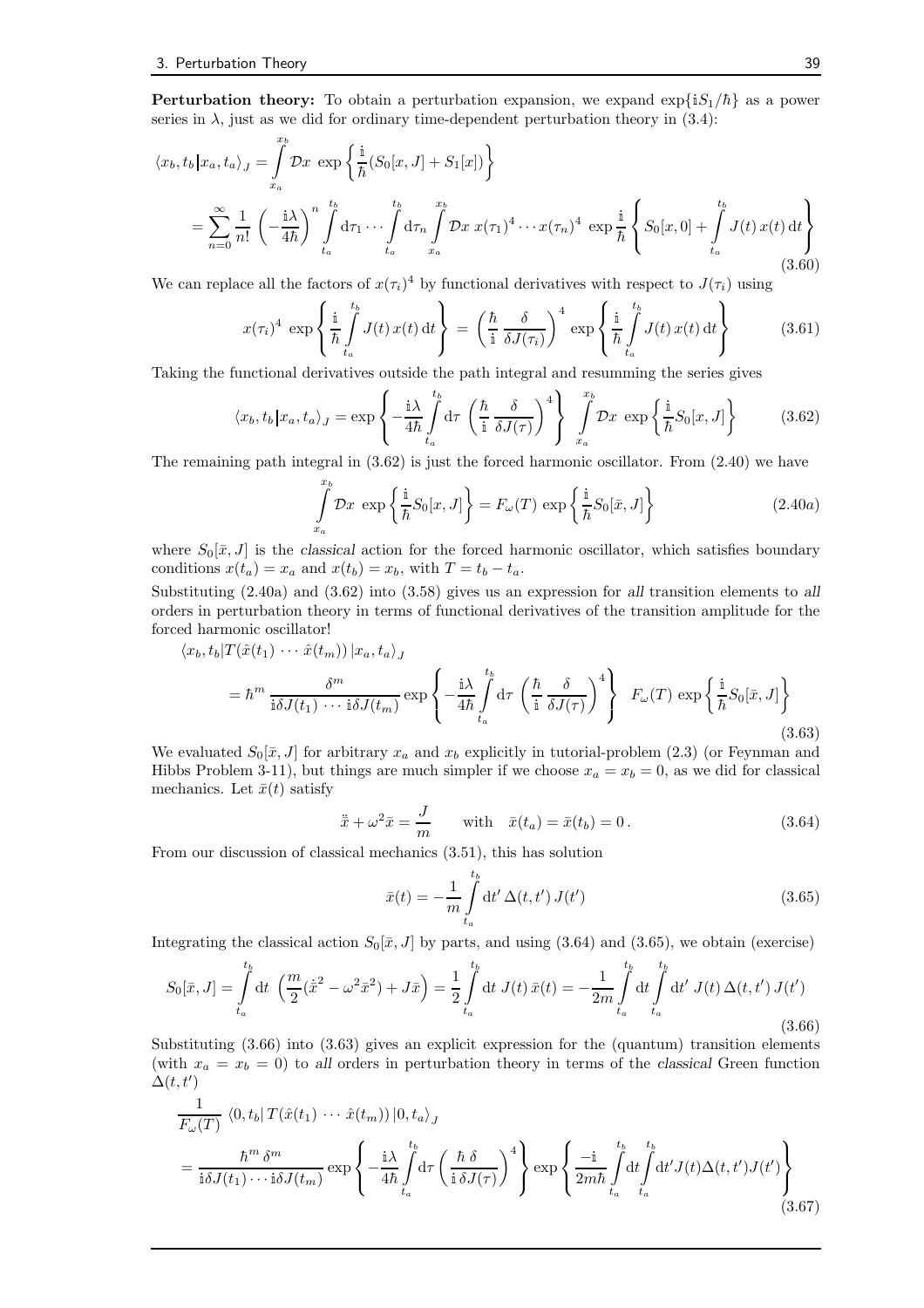Harmonic oscillator: As a first example, let us evaluate the two-point correlation function for  $\lambda = 0$  and set the source to zero at the end.

$$
\frac{1}{F_{\omega}(T)} \langle 0, t_b | T(\hat{x}(t_1) \hat{x}(t_2)) | 0, t_a \rangle_{J=0}
$$
\n
$$
= \left[ \frac{\hbar^2 \delta^2}{\mathrm{i} \delta J(t_1) \mathrm{i} \delta J(t_2)} \exp \left\{ -\frac{\mathrm{i}}{2m \hbar} \int_{t_a}^{t_b} \mathrm{d}t' J(t) \Delta(t, t') J(t') \right\} \right]_{J=0}
$$
\n
$$
= \left[ \frac{\hbar^2 \delta^2}{\mathrm{i} \delta J(t_1) \mathrm{i} \delta J(t_2)} \left\{ 1 - \frac{\mathrm{i}}{2m \hbar} \int_{t_a}^{t_b} \mathrm{d}t' J(t) \Delta(t, t') J(t') + O(J^4) \right\} \right]_{J=0}
$$
\n
$$
= \frac{\mathrm{i} \hbar}{2m} \frac{\delta}{\delta J(t_1)} \frac{t_b}{\delta J(t_1)} \frac{t_b}{\delta t_a} \mathrm{d}t J(t) \Delta(t, t_2) = \frac{\mathrm{i} \hbar}{m} \Delta(t_1, t_2)
$$
\n
$$
= \frac{\mathrm{i} \hbar}{t_1} \frac{\delta}{t_2}
$$
\n(3.68)

where we have again introduced an obvious diagrammatic notation. Note that we don't need to evaluate the  $O(J^4)$  term in the expansion of the exponential because its contribution vanishes when we set  $J = 0$  at the end. And since  $\Delta(t, t') = \Delta(t', t)$ , we also have

$$
\int_{t_a}^{t_b} dt' \,\Delta(t_2, t') \, J(t') = \int_{t_a}^{t_b} dt \, J(t) \,\Delta(t, t_2) \tag{3.68}
$$

Similarly, for the four-point function (exercise)

$$
\frac{1}{F_{\omega}(T)} \langle 0, t_b | T(\hat{x}(t_1) \hat{x}(t_2) \hat{x}(t_3) \hat{x}(t_4) ) | 0, t_a \rangle_{J=0}
$$
\n
$$
= \left[ \frac{\hbar^4 \delta^4}{i \delta J(t_1) \cdots i \delta J(t_4)} \exp \left\{ -\frac{i}{2m \hbar} \int_{t_a}^{t_b} dt' J(t) \Delta(t, t') J(t') \right\} \right]_{J=0}
$$
\n
$$
= \frac{\hbar^4 \delta^4}{i \delta J(t_1) \cdots i \delta J(t_4)} \frac{1}{2!} \left\{ -\frac{i}{2m \hbar} \int_{t_a}^{t_b} dt' J(t) \Delta(t, t') J(t') \right\}^2
$$
\n
$$
= \left( \frac{i \hbar}{m} \right)^2 \left[ \Delta(t_1, t_2) \Delta(t_3, t_4) + \Delta(t_1, t_3) \Delta(t_2, t_4) + \Delta(t_1, t_4) \Delta(t_2, t_3) \right]
$$
\n
$$
= \frac{t_3}{t_3} \frac{t_3}{t_4} + \frac{t_3}{t_1} \frac{t_4}{t_2} + \frac{t_4}{t_1} \frac{t_3}{t_2} + \frac{t_4}{t_1} \frac{t_3}{t_2} + \frac{t_4}{t_1} \frac{t_3}{t_2} + \frac{t_4}{t_1} \frac{t_3}{t_2} + \frac{t_4}{t_1} \frac{t_3}{t_2} + \frac{t_4}{t_2} \frac{t_4}{t_1} \frac{t_3}{t_2} + \frac{t_4}{t_2} \frac{t_4}{t_1} \frac{t_3}{t_2} + \frac{t_4}{t_2} \frac{t_4}{t_1} \frac{t_3}{t_2} + \frac{t_4}{t_2} \frac{t_4}{t_2} \frac{t_4}{t_1} + \frac{t_4}{t_2} \frac{t_4}{t_2} \frac{t_4}{t_2} + \frac{t_4}{t_2} \frac{t_4}{t_2} \frac{t_4}{t_2} + \frac{t_4}{t_2} \frac{t_4}{t_2} \frac{t_4}{t_2
$$

Note that we only need the contributions from the  $O(J^4)$  term in the third line: the  $O(J^2)$  term gives zero when we perform the four derivatives, and all terms  $O(J^n)$  with  $n > 4$  vanish when we set  $J = 0$  at the end.

Note that the final result is symmetric with respect to interchange of any pair of  $\{t_1, \dots, t_4\}$ . In general, for  $\lambda = 0$ 

$$
\frac{1}{F_{\omega}(T)} \langle 0, t_b | \hat{x}(t_1) \cdots \hat{x}(t_m) | 0, t_a \rangle_{J=0} = \left(\frac{i\hbar}{m}\right)^{m/2} \sum_{\text{all pairings}} \Delta(t_{i_1}, t_{i_2}) \Delta(t_{i_3}, t_{i_4}) \cdots \Delta(t_{i_{m-1}}, t_{i_m})
$$
\n(3.71)

when m is even, and zero when m is odd. The sum is over all possible pairings of times  $t_1$  to  $t_m$ . This result is known as Wick's Theorem.

1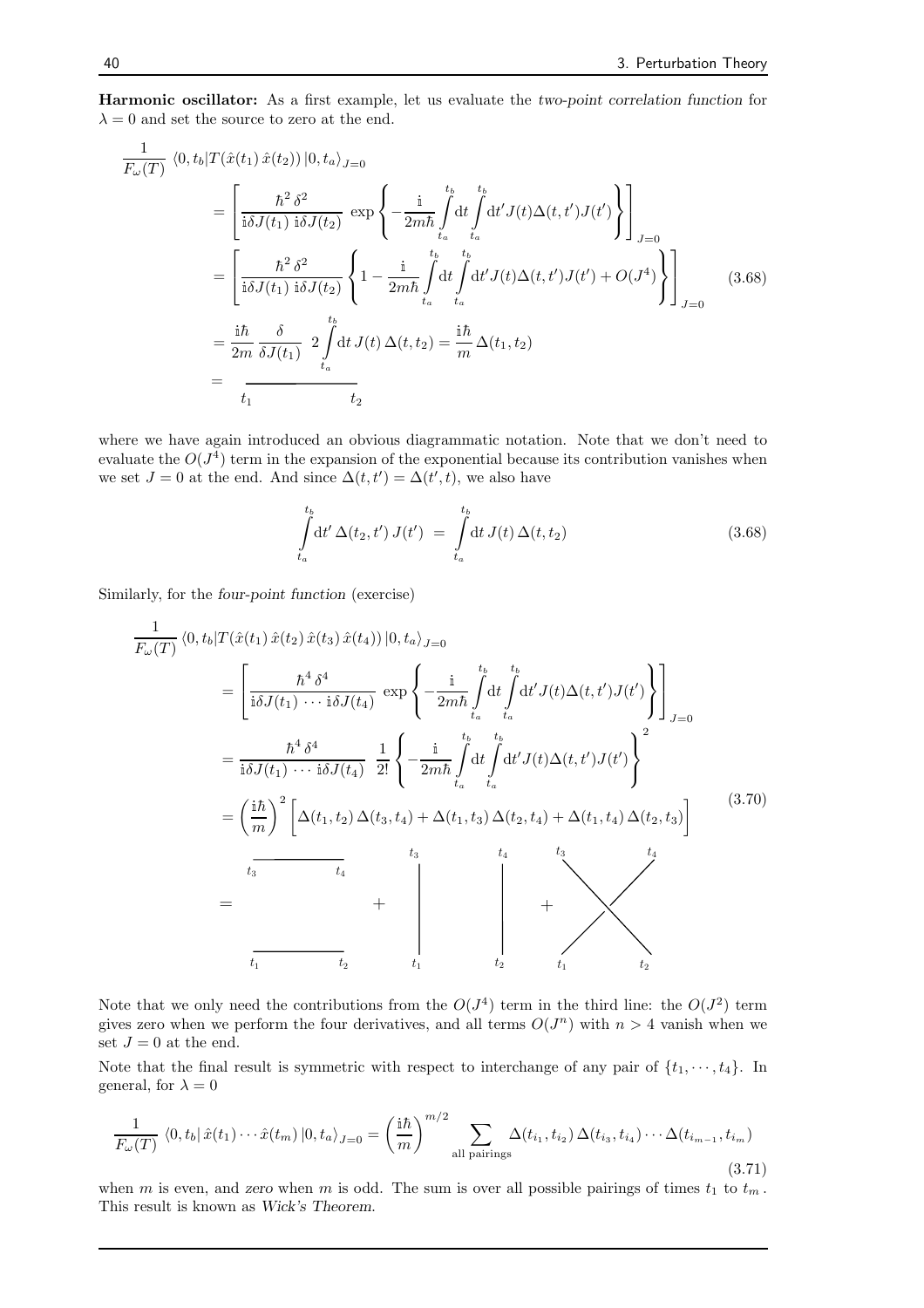Anharmonic oscillator: Now let's evaluate the four-point function in perturbation theory to first-order in  $\lambda$  for  $J=0$ 

$$
\frac{1}{F_{\omega}(T)} \langle 0, t_b | T(\hat{x}(t_1) \hat{x}(t_2) \hat{x}(t_3) \hat{x}(t_4)) | 0, t_a \rangle_{J=0}
$$
\n
$$
= \left[ \frac{\hbar^4 \delta^4}{i \delta J(t_1) \cdots i \delta J(t_4)} \exp \left\{ -\frac{i \lambda}{4 \hbar} \int_{t_a}^{t_b} d\tau \left( \frac{\hbar \delta}{i \delta J(\tau)} \right)^4 \right\} \exp \left\{ \frac{-i}{2m \hbar} \int_{t_a}^{t_b} dt' J(t) \Delta(t, t') J(t') \right\} \right]_{J=0}
$$
\n(3.72)

The  $O(\lambda)$  contribution may be obtained by expanding the first exponential to first order, giving a total of eight functional derivatives. So we need only the  $O(J^8)$  term from the second exponential

$$
\frac{\hbar^4 \delta^4}{\mathbf{i}\delta J(t_1)\cdots\mathbf{i}\delta J(t_4)} \left\{ -\frac{\mathbf{i}\lambda}{4\hbar} \int_{t_a}^{t_b} d\tau \left( \frac{\hbar \delta}{\mathbf{i}\delta J(\tau)} \right)^4 \right\} \frac{1}{4!} \left\{ -\frac{\mathbf{i}}{2m\hbar} \int_{t_a}^{t_b} dt \int_{t_a}^{t_b} dt' J(t) \Delta(t, t') J(t') \right\}^4 \quad (3.73)
$$

Clearly, this will result in many different terms. Let us first perform the derivatives with respect to  $J(\tau)$ , keeping only those terms in which each derivative acts on a different  $\int \int J \Delta J$  term in  $\left\{\int\int J\Delta J\right\}^4$ , which gives

$$
\frac{\hbar^4 \delta^4}{\mathbf{i}\delta J(t_1)\cdots\mathbf{i}\delta J(t_4)} \left(-\frac{\mathbf{i}\lambda}{4\hbar}\right) \left(\frac{\hbar}{\mathbf{i}}\right)^4 \frac{8 \cdot 6 \cdot 4 \cdot 2}{4!} \int_{t_a}^{t_b} d\tau \left\{-\frac{\mathbf{i}}{2m\hbar} \int_{t_a}^{t_b} dt' \Delta(\tau, t') J(t')\right\}^4
$$
\n
$$
= -\mathbf{i} \frac{3!\lambda}{\hbar} \int_{t_a}^{t_b} dt \prod_{i=1}^4 \left(\frac{\mathbf{i}\hbar}{m} \Delta(t, t_i)\right)
$$
\n
$$
t_3
$$
\n
$$
t_1
$$
\n
$$
(3.74)
$$
\n
$$
(3.74)
$$

where we changed the dummy integration variable from  $\tau$  to t in the last expression. All the other terms give rise to disconnected diagrams, which we ignore - see below.

To keep track of the form of each term, diagrams are very useful. The Feynman Rules for drawing Feynman diagrams (or graphs) are collected in table 3.1. Note that in the diagrams the binomial coefficients are omitted.

| vertices                | $\times t$ | $\int d t$<br>$-\mathrm{i} \frac{3!\lambda}{\hbar}$ . |
|-------------------------|------------|-------------------------------------------------------|
| propagator              |            | $\frac{\mathrm{i}\hbar}{m}\Delta(t,t')$               |
| external field          | $t \times$ | $\int dt J(t)$<br>$\hbar$                             |
| . .<br>$\sim$<br>$\sim$ |            |                                                       |



Figure 3.2: Creation and annihilation operators

Interpretation: Remember, that for a harmonic oscillator we may write (in the Heisenberg picture)

$$
\hat{x}(t) = \sqrt{\frac{\hbar}{2m\omega}} \left(\hat{a}^\dagger(t) + \hat{a}(t)\right)
$$
\n
$$
= \sqrt{\frac{\hbar}{2m\omega}} \left(\hat{a}^\dagger(0) e^{-i\omega t} + \hat{a}(0) e^{i\omega t}\right)
$$
\n(3.83)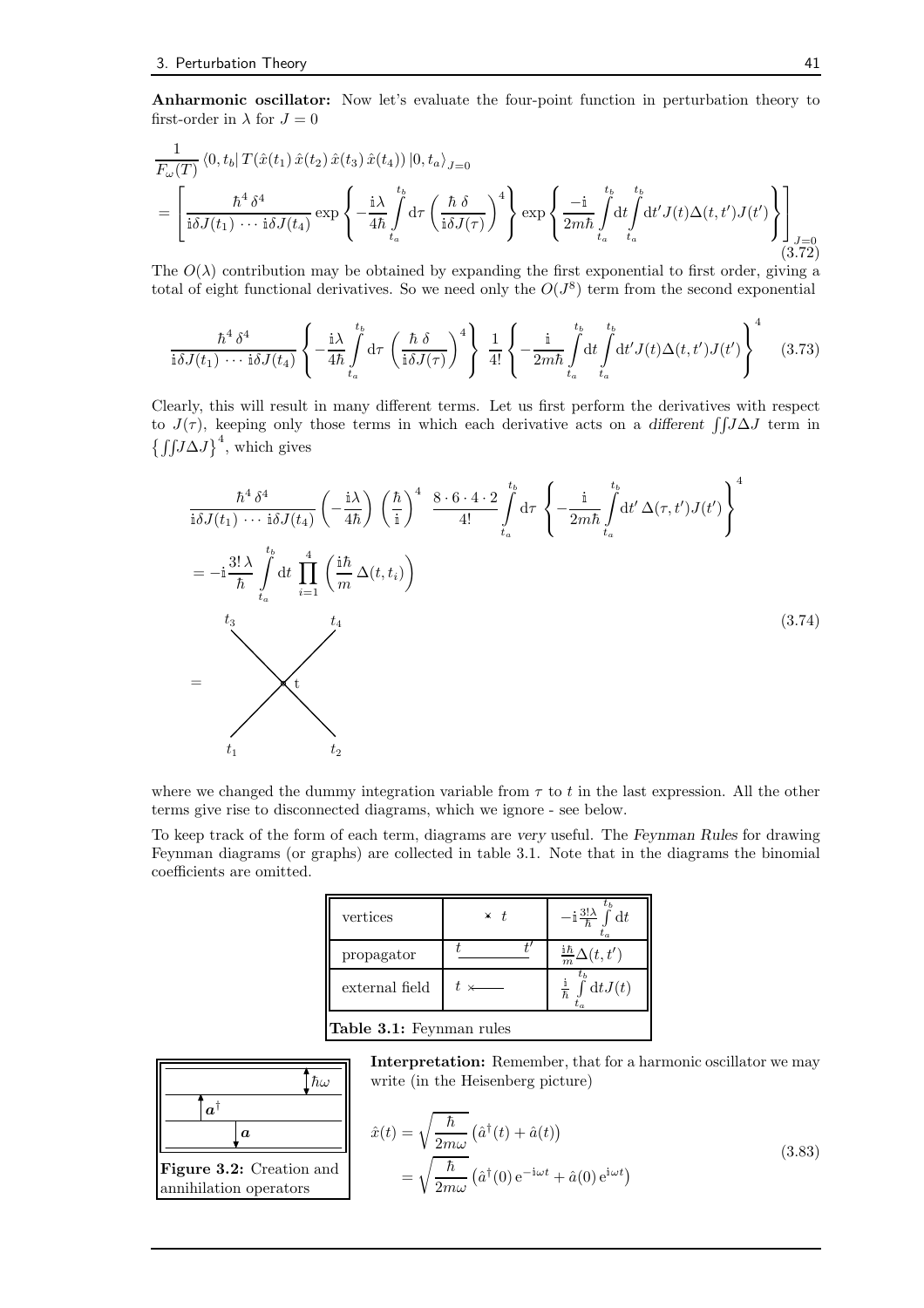Think of the insertions  $\hat{x}(t)$  as creating or destroying a quantum at time t.  $a^{\dagger}(t)$  creates a mode with energy  $E > 0$  at time t,  $\hat{a}(t)$  destroys it. The transition element in (3.74) describes how two quanta interact and scatter off each other due to the anharmonic perturbation, which gives us the basis of a multi-particle quantum theory.

For coupled oscillators, the anharmonic term describes phonon-phonon scattering in simple models of crystals.

This brings us to the end of the examinable material for the non-relativistic part of the course. What follows should be useful for Modern Quantum Field Theory.

#### End of examinable material on non-relativistic quantum theory

**Loops and legs:** We can represent the perturbation expansion of equation (3.67) for  $\langle 0, t_b | 0, t_a \rangle$ by setting the index  $m = 0$  and using Feynman diagrams. For  $J = 0$ , we find, through  $O(\lambda^2)$  (not proven here)

$$
\langle 0, t_b | 0, t_a \rangle_0 = F_{\omega}(T) \left( 1 + \left\langle \right\rangle + \left\langle \bigwedge \right\rangle + \left\langle \bigwedge \right\rangle + \left\langle \bigwedge \right\rangle + \cdots \right) \tag{3.75}
$$

Curved lines in the diagrams above represent propagators  $i\hbar/m\Delta(t,t')$  as before. Curved lines which begin and end at the same point represent propagators  $i\hbar/m \Delta(t, t)$ , *i.e* with  $t = t'$ .

If  $J(t) \neq 0$ , we must perform the derivatives without expanding the exponential of the  $\int J\Delta J$  term. We find, for example,

$$
\langle 0, t_b | 0, t_a \rangle_J = F_\omega(T) e^{i S_0[\bar{x}, J]/\hbar} \left( 1 + \begin{matrix} 1 & \cdots & \cdots & \cdots \\ \cdots & \cdots & \cdots & \cdots \\ \cdots & \cdots & \cdots & \cdots \end{matrix} \right) \quad (3.76)
$$

If instead we consider a ratio, the factors  $F_{\omega}(T) e^{iS_0[\bar{x},J]/\hbar}$  cancel not proven here – see MQFT). For example, expanding up to order  $\mathcal{O}(\lambda^2)$ , we get



Notes:

- (1) We have only drawn the "connected" diagrams because all the "disconnected" ones cancel between numerator and denominator. The proof, however, needs more machinery.
- (2) The new graphs which we didn't encounter in the diagrammatic version of (3.52) for the classical solution  $\bar{x}(t)$  contain propagator "loops", and these give the quantum corrections to the classical result. To show this, we need to count the powers of  $\hbar$ . Each propagator brings an  $\hbar$ , each source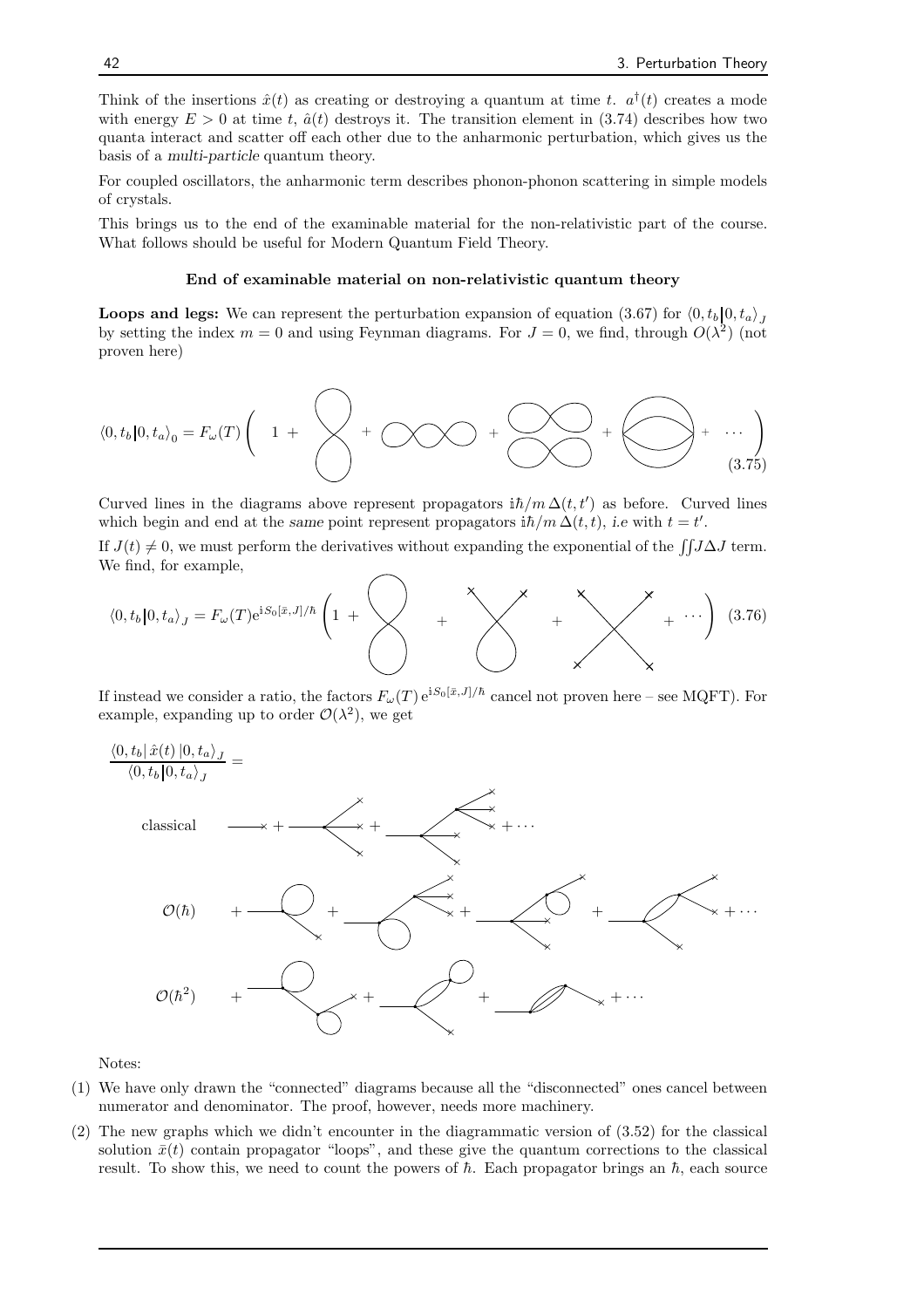brings a  $\hbar^{-1}$ , while each vertex gives us a factor of  $\hbar^{-1}$ . Hence, for a graph of order  $\hbar^n$ , the number  $P$  of propagators, the number  $V$  of vertices, and the number  $S$  of sources are related by

$$
n = P - V - S.\tag{3.77}
$$

But, from the diagrams above, this is also equal to the number of loops (the proof is by induction). Thus in the classical limit all loop graphs are suppressed as  $\hbar \to 0$  and the tree graphs sum to the classical solution as in (3.52).

(3) To calculate scattering amplitudes, we need to take  $t_a \to -\infty$  and  $t_b \to \infty$ . We also require to pick out definite "in" and "out" states in this limit, but  $\Delta(t, t')$  oscillates wildly for large times. The trick is to take  $\omega'^2 \equiv \omega^2 - i\varepsilon$ , with infinitesimal (but non-zero)  $\varepsilon > 0$ , in the action, so

$$
S' = S + i\varepsilon \int_{-\infty}^{\infty} x^2 dt \quad \Rightarrow \quad e^{iS'/\hbar} = e^{iS/\hbar - \varepsilon/\hbar \int x^2 dt}.
$$
 (3.78)

So states with  $x \neq 0$  as  $t_{b,a} \to \pm \infty$  are exponentially suppressed. We have

$$
\omega' = \sqrt{\omega^2 - i\varepsilon} = \omega \left( 1 - \frac{i\varepsilon}{\omega^2} \right)^{\frac{1}{2}} \simeq \omega \left( 1 - \frac{i\varepsilon}{2\omega^2} \right) = \left( \omega - \frac{i\varepsilon}{2\omega} \right)
$$
\n
$$
= (\omega - i\varepsilon'). \tag{3.79}
$$

where  $\varepsilon' = \varepsilon/(2\omega) > 0$ .

In the limit  $t_{b,a} \to \pm \infty$  the first term in  $\Delta(t,t')$  in (3.44) becomes

$$
\lim_{t_b \to \infty} \lim_{t_a \to -\infty} \frac{\sin \omega'(t_b - t) \sin \omega'(t' - t_a)}{\sin \omega' T} = \lim_{t_b \to \infty} \lim_{t_a \to -\infty} \frac{\frac{1}{2i} e^{i\omega'(t_b - t)} \frac{1}{2i} e^{i\omega'(t' - t_a)}}{\frac{1}{2i} e^{i\omega' T}}
$$
\n
$$
= \frac{1}{2i} e^{-i\omega'(t - t')} \tag{3.80}
$$

This, together with a similar analysis for the second term in (3.44), gives

 $\hbar\omega$ 

 $\bm{a}^\dagger$ 

a

$$
\lim_{t_b \to \infty} \lim_{t_a \to -\infty} \Delta(t, t') = \frac{1}{2i\omega'} \left( e^{-i\omega'(t-t')} \theta(t-t') + e^{i\omega'(t-t')} \theta(t'-t) \right) \equiv \Delta_F(t-t')
$$
(3.81)

which is the "standard" Feynman propagator. We can now drop the prime on  $\omega'$  (until we need it again.) Adding a small imaginary term to the action is called the i-epsilon prescription.

Since "in" and "out" states with  $x(t) \neq 0$  are suppressed, the in and out states are just ground or "vacuum" states of the SHO. (This argument can be refined.) To calculate the "scattering amplitude", we have to find the vacuum expectation value with  $J = 0$ . For  $m = 4$ , we find

$$
\underbrace{\langle 0|T(\hat{x}(t_1)\cdots\hat{x}(t_4))|0\rangle}_{\langle 0|0\rangle} = \underbrace{\bigvee}_{\text{+}} + \underbrace{\bigvee}_{\text{+}} + \underbrace{\bigvee}_{\text{+}} + \cdots \tag{3.82}
$$

The first "tree level" diagram is  $O(\lambda)$  whilst the next two (and all permutations thereof) are  $O(\lambda^2)$ and carry one more power of  $\hbar$  associated with the loop.

> Interpretation: Remember, that for a harmonic oscillator we may write (in the Heisenberg picture)

| $a^{\dagger}$                                          | $\hat{x}(t) = \sqrt{\frac{\hbar}{2m\omega}} \left(\hat{a}^{\dagger}(t) + \hat{a}(t)\right)$                           |
|--------------------------------------------------------|-----------------------------------------------------------------------------------------------------------------------|
| <b>Figure 3.2:</b> Creation and annihilation operators | $\hat{b} = \sqrt{\frac{\hbar}{2m\omega}} \left(\hat{a}^{\dagger}(0) e^{-i\omega t} + \hat{a}(0) e^{i\omega t}\right)$ |

Think of the insertions  $\hat{x}(t)$  as creating or destroying a quantum out of the vacuum at time t.  $a^{\dagger}(t)$ creates a mode with energy  $E > 0$  at time t,  $\hat{a}(t)$  destroys it. The scattering amplitude in (3.82)